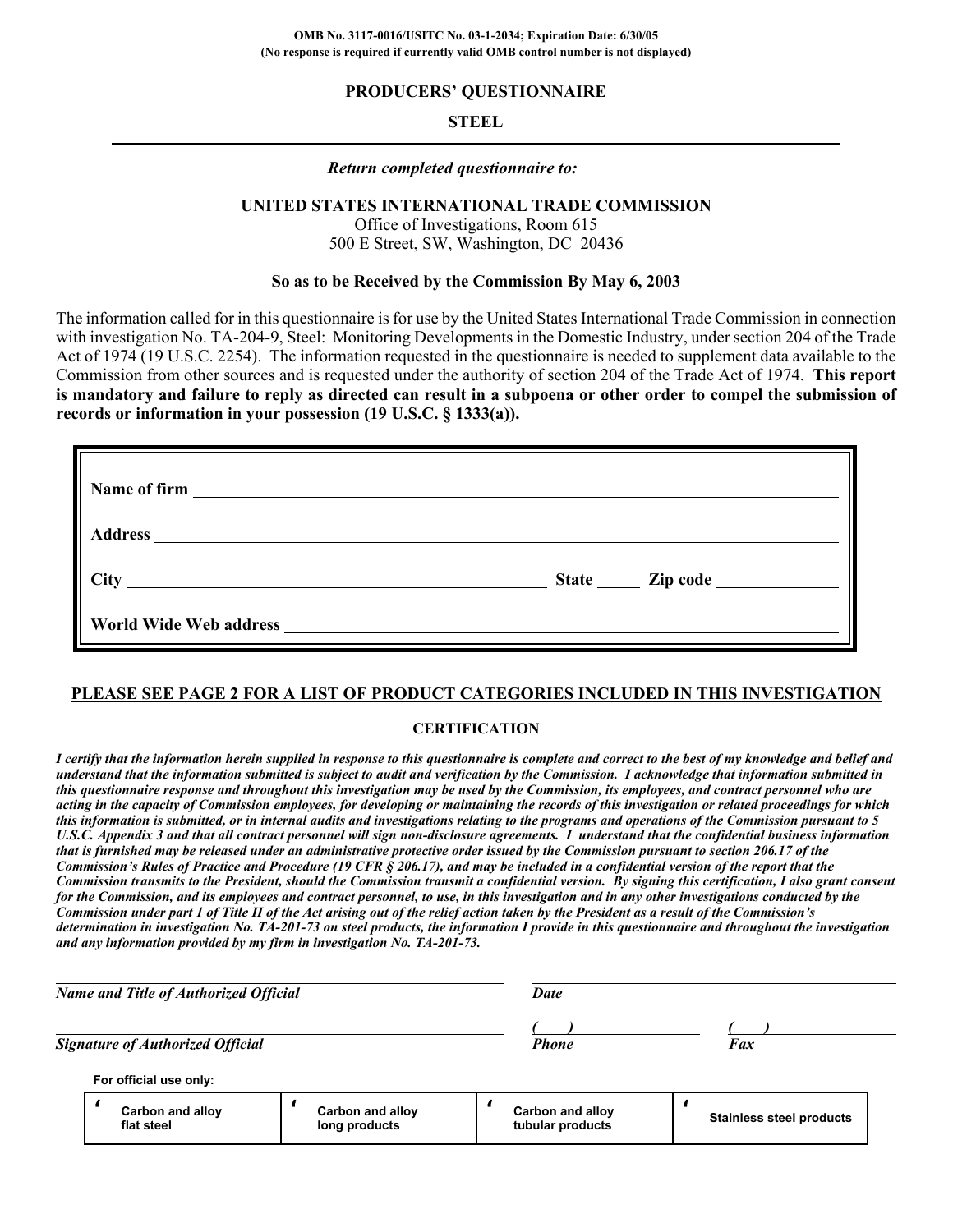1. Has your firm produced any of the following products (as they are defined in the instruction booklet) since April 2000?

| <b>Carbon and Alloy Flat Steel</b>                                                                                                                | <b>Carbon and Alloy Long Products</b>                                                                              | <b>Carbon and Alloy Tubular</b><br><b>Products</b>                                                                          | <b>Stainless Steel Products</b>                                                                       |
|---------------------------------------------------------------------------------------------------------------------------------------------------|--------------------------------------------------------------------------------------------------------------------|-----------------------------------------------------------------------------------------------------------------------------|-------------------------------------------------------------------------------------------------------|
| <b>Slabs</b><br>Yes<br>No<br>If yes complete pp. 1-5, 6-11, 30-<br>31, 35, 38, 42-46                                                              | Hot-rolled bar and light shapes<br>Yes<br>No<br>If yes complete pp. 1-5, 12-17, 30,<br>32, 35, 39, 42-46           | Welded tubular products other<br>than OCTG<br>l Yes<br>No $\Box$<br>If yes complete pp. 1-5, 18-23, 30<br>33, 35, 40, 42-46 | <b>Bar and light shapes</b><br>Yes<br>No.<br>If yes complete pp. 1-5, 24-29, 30,<br>34, 35, 41, 42-46 |
| <b>CTL/Clad Plate</b><br>$\overline{N_0}$ $\Box$ Yes<br>If yes complete pp. 1-5, 6-11, 30-<br>31, 35, 38, 42-46                                   | Cold-finished bar<br>$\Box$ No $\Box$ Yes<br>If yes complete pp. 1-5, 12-17, 30,<br>32, 35, 39, 42-46              | <b>Flanges and fittings</b><br>$\Box$ No $\Box$ Yes<br>If yes complete pp. 1-5, 18-23, 30<br>33, 35, 40, 42-46              | Rod<br>$\Box$ Yes<br>$\perp$ No $\perp$<br>If yes complete pp. 1-5, 24-29, 30,<br>34, 35, 41, 42-46   |
| Hot-rolled sheet, strip, and coils<br>Yes<br>No<br>If yes complete pp. $1-5$ , $6-11$ , $30-$<br>31, 35, 38, 42-46                                | Rebar<br>$\perp$ Yes<br>$\vert \perp_{\text{No}} \vert$<br>If yes complete pp. 1-5, 12-17, 30<br>32, 35, 39, 42-46 |                                                                                                                             | Wire<br>$\perp$ Yes<br>No<br>If yes complete pp. 1-5, 24-29, 30,<br>34, 35, 41, 42-46                 |
| Cold-rolled sheet and strip, other<br>than GOES<br>$No \Box Yes$<br>If yes complete pp. $1-5$ , $6-11$ , $30-$<br>31, 35, 38, 42-46               |                                                                                                                    |                                                                                                                             |                                                                                                       |
| Corrosion-resistant and other<br>coated sheet and strip<br>$\overline{N_0}$ $\Box$ Yes<br>If yes complete pp. 1-5, 6-11, 30-<br>31, 35, 38, 42-46 |                                                                                                                    |                                                                                                                             |                                                                                                       |
| <b>Tin mill products</b><br>$\overline{N_0}$ $\Box$ Yes<br>If yes complete pp. 1-5, 6-11, 30-<br>35, 38, 42-46                                    |                                                                                                                    |                                                                                                                             |                                                                                                       |

Please note that the above page numbers are based on printing the document(s) out in Adobe Acrobat PDF (portable document format). Should you choose to print the document(s) out in WordPerfect, Microsoft Word, or using other software, the page numbers may not coincide with the numbers listed above. Please insure that you complete all corresponding pages.

To obtain the Adobe Acrobat PDF software, please go to the following web site: http://www.adobe.com/products/acrobat/readstep2.html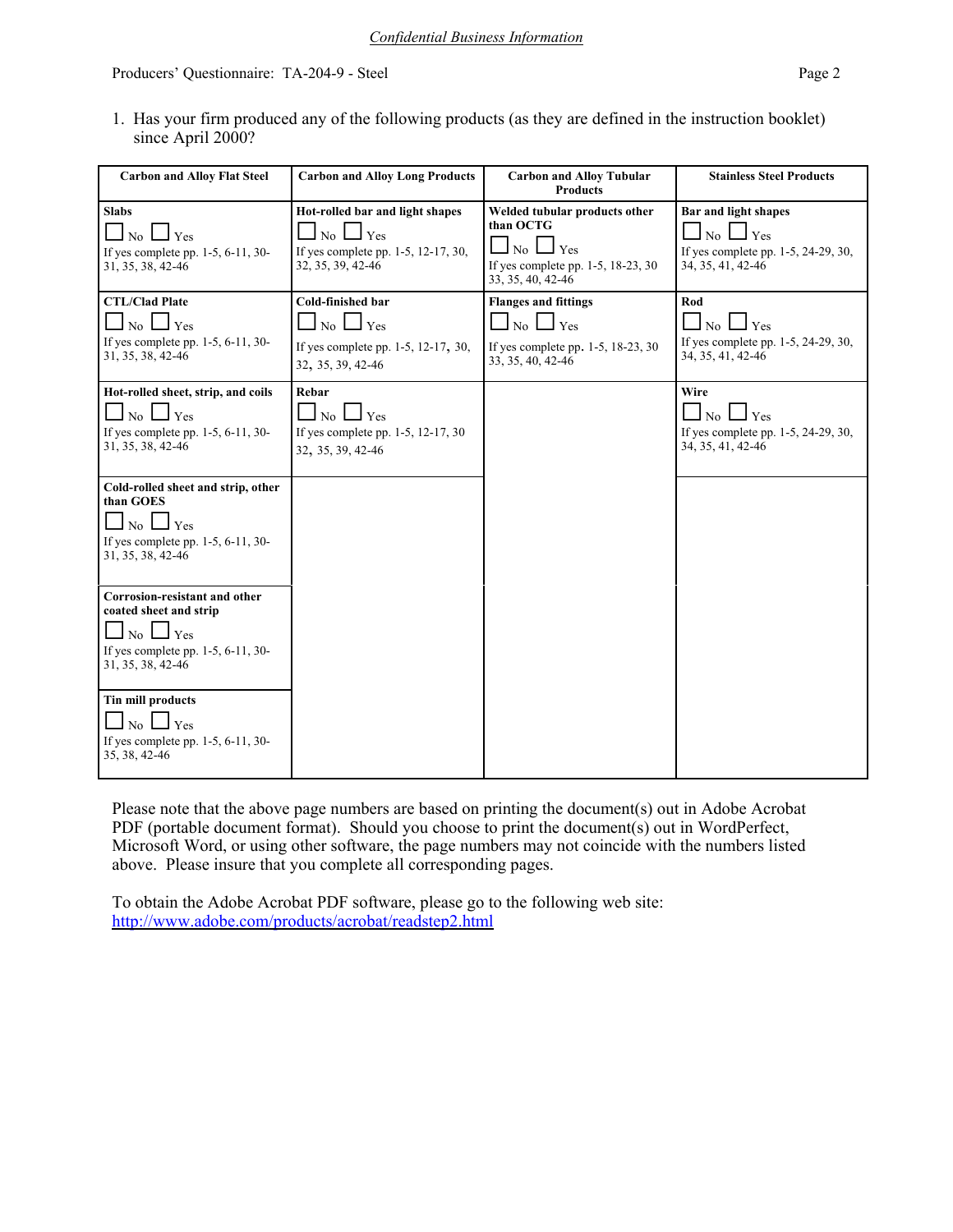2. Please indicate your position with regard to the import relief provided by the President for each product category (as they are defined in the instruction booklet) listed below.

| <b>Carbon and Alloy Flat Steel</b>                                                                                           | <b>Carbon and Alloy Long Products</b>                                               | <b>Carbon and Alloy Tubular Products</b>                                            | <b>Stainless Steel Products</b>                                                              |
|------------------------------------------------------------------------------------------------------------------------------|-------------------------------------------------------------------------------------|-------------------------------------------------------------------------------------|----------------------------------------------------------------------------------------------|
| <b>Slabs</b>                                                                                                                 | Hot-rolled bar and light shapes                                                     | Welded tubular products other than<br><b>OCTG</b>                                   | Bar and light shapes                                                                         |
| Do you support relief for this product?<br>$\Box$ Yes $\Box$ No $\Box$ No position                                           | Do you support relief for this product?<br>$\gamma$ es $\Box$ No $\Box$ No position | Do you support relief for this product?<br>$Yes \bigsqcup No \bigsqcup No position$ | Do you support relief for this product?<br>$\Box$ Yes $\Box$ No $\Box$ No position           |
| <b>CTL/Clad Plate</b>                                                                                                        | Cold-finished bar                                                                   | <b>Flanges and fittings</b>                                                         | Rod                                                                                          |
| Do you support relief for this product?<br>$\vert$ Yes $\vert$ No $\vert$ No position                                        | Do you support relief for this product?<br>$Yes \Box No \Box No position$           | Do you support relief for this product?<br>  Yes ∟ No l<br>No position              | Do you support relief for this product?<br>$\Box$ Yes $\Box$ No $\Box$<br>$\Box$ No position |
| Hot-rolled sheet, strip, and coils                                                                                           | Rebar                                                                               |                                                                                     | Wire                                                                                         |
| Do you support relief for this product?<br>$\log$ No position<br>Yes                                                         | Do you support relief for this product?<br>Yes $\Box$ No<br>$\Box$ No position      |                                                                                     | Do you support relief for this product?<br>Yes 1<br>N <sub>o</sub><br>No position            |
| Cold-rolled sheet and strip, other<br>than GOES<br>Do you support relief for this product?<br>$Yes \Box No \Box No position$ |                                                                                     |                                                                                     |                                                                                              |
| Corrosion-resistant and other coated<br>sheet and strip                                                                      |                                                                                     |                                                                                     |                                                                                              |
| Do you support relief for this product?<br>$\vert$ Yes $\vert$ No $\vert$<br>No position                                     |                                                                                     |                                                                                     |                                                                                              |
| Tin mill products                                                                                                            |                                                                                     |                                                                                     |                                                                                              |
| Do you support relief for this product?<br>No position<br>Yes<br>No.                                                         |                                                                                     |                                                                                     |                                                                                              |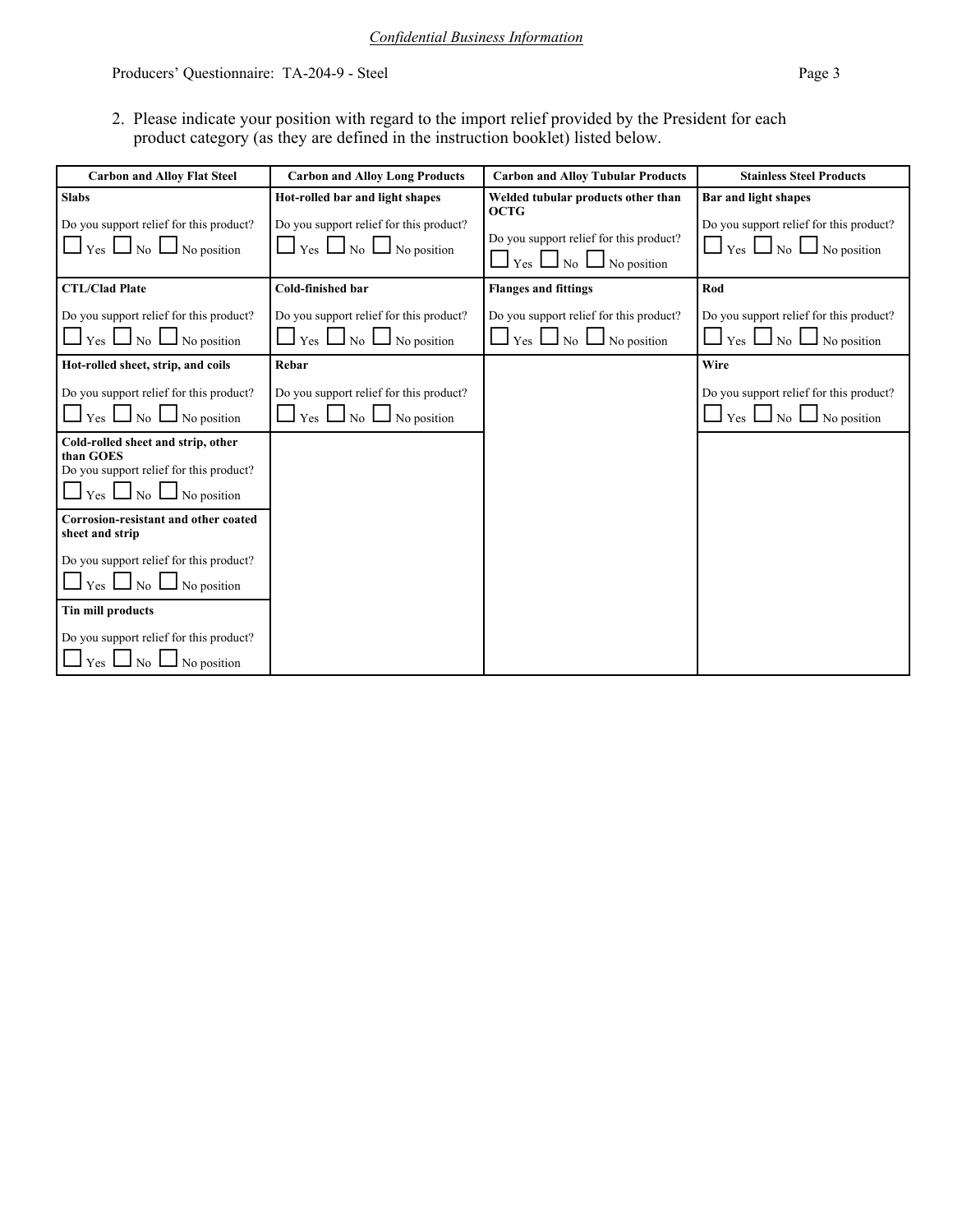## **PART I.--GENERAL QUESTIONS**

The questions in this questionnaire have been reviewed with market participants to ensure that issues of concern are adequately addressed and that data requests are sufficient, meaningful, and as limited as possible. Public reporting burden for this questionnaire is estimated to average 50 hours per response, including the time for reviewing instructions, searching existing data sources, gathering the data needed, and completing and reviewing the questionnaire. Send comments regarding the accuracy of this burden estimate or any other aspect of this collection of information, including suggestions for reducing the burden, to the Office of Investigations, U.S. International Trade Commission, 500 E Street, SW, Washington, DC 20436.

I-1. Please report below the actual number of hours required and the cost to your firm of preparing the reply to this questionnaire and completing the form.

| dollars |
|---------|
|         |

I-2. Provide the name and address of establishment(s) covered by this questionnaire (see page 3 of the instruction booklet for reporting guidelines). If your firm is publicly traded, please specify the stock exchange and trading symbol.

| $I-3$ . | Is your firm owned, in whole or in part, by any other firm? |  |  |  |
|---------|-------------------------------------------------------------|--|--|--|
|         |                                                             |  |  |  |

| $\Box$ No | $\Box$ Yes--List the following information. |
|-----------|---------------------------------------------|
|-----------|---------------------------------------------|

Firm name Address and Address ownership

Extent of

I-4. Does your firm have any related firms, either domestic or foreign, which are engaged in importing subject steel products from any country into the United States or which are engaged in exporting subject steel products from any country to the United States?

| No        | $\Box$ Yes--List the following information. |             |
|-----------|---------------------------------------------|-------------|
| Firm name | Address                                     | Affiliation |
|           |                                             |             |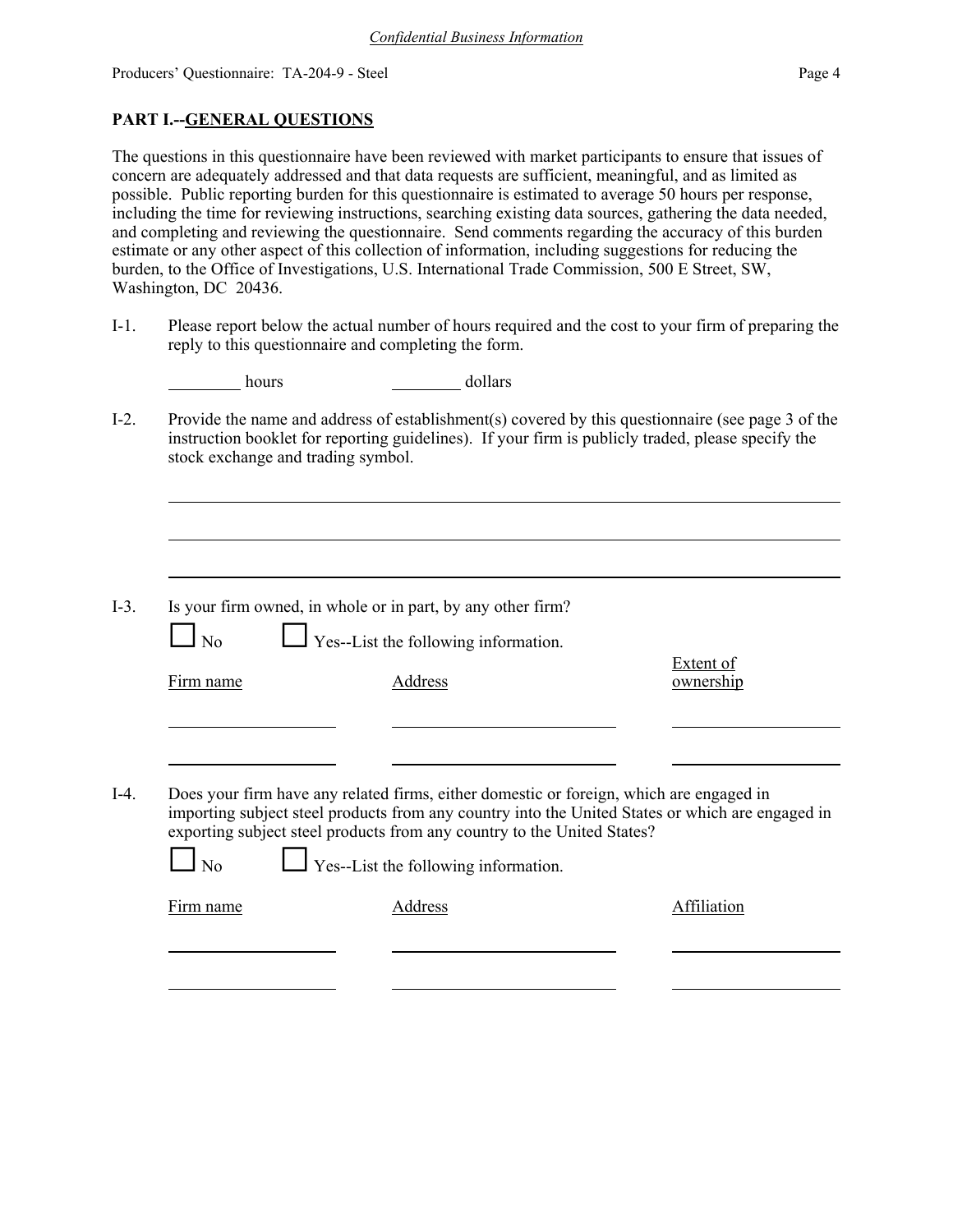# **PART I.--GENERAL QUESTIONS--***Continued*

| $I-5.$ | Does your firm have any related firms, either domestic or foreign, which are engaged in the<br>production of subject steel products?<br>Yes--List the following information.<br>N <sub>o</sub> |                                                                                                                                                                                                                                                                                                                                                                                                                                                                               |             |  |  |
|--------|------------------------------------------------------------------------------------------------------------------------------------------------------------------------------------------------|-------------------------------------------------------------------------------------------------------------------------------------------------------------------------------------------------------------------------------------------------------------------------------------------------------------------------------------------------------------------------------------------------------------------------------------------------------------------------------|-------------|--|--|
|        | Firm name                                                                                                                                                                                      | Address                                                                                                                                                                                                                                                                                                                                                                                                                                                                       | Affiliation |  |  |
|        |                                                                                                                                                                                                |                                                                                                                                                                                                                                                                                                                                                                                                                                                                               |             |  |  |
| $I-6.$ | N <sub>o</sub>                                                                                                                                                                                 | Has your firm undergone any financial or debt restructuring since January 2000?<br>Yes-Attach a summary sheet showing both the original and any new terms<br>of such financial or debt restructuring including the amount of debt<br>forgiven/reduced under bankruptcy.                                                                                                                                                                                                       |             |  |  |
| $I-7.$ | since April 1, 2000?<br>$\overline{N}$                                                                                                                                                         | Has your firm experienced any plant openings, relocations, expansions, acquisitions,<br>consolidations, closures, or prolonged shutdowns because of strikes or equipment failure;<br>curtailment of production because of shortages of materials; or any other change in the character<br>of your operations or organization relating to the production quantity or quality of subject steel<br>Yes--Supply details as to the time, nature, and significance of such changes. |             |  |  |
|        |                                                                                                                                                                                                |                                                                                                                                                                                                                                                                                                                                                                                                                                                                               |             |  |  |
| $I-8.$ | any country?<br>No                                                                                                                                                                             | Since April 1, 2000, has your firm imported any of the investigated subject steel products from<br>Yes--COMPLETE AND RETURN THE ENCLOSED IMPORTERS'<br><b>OUESTIONNAIRE</b>                                                                                                                                                                                                                                                                                                   |             |  |  |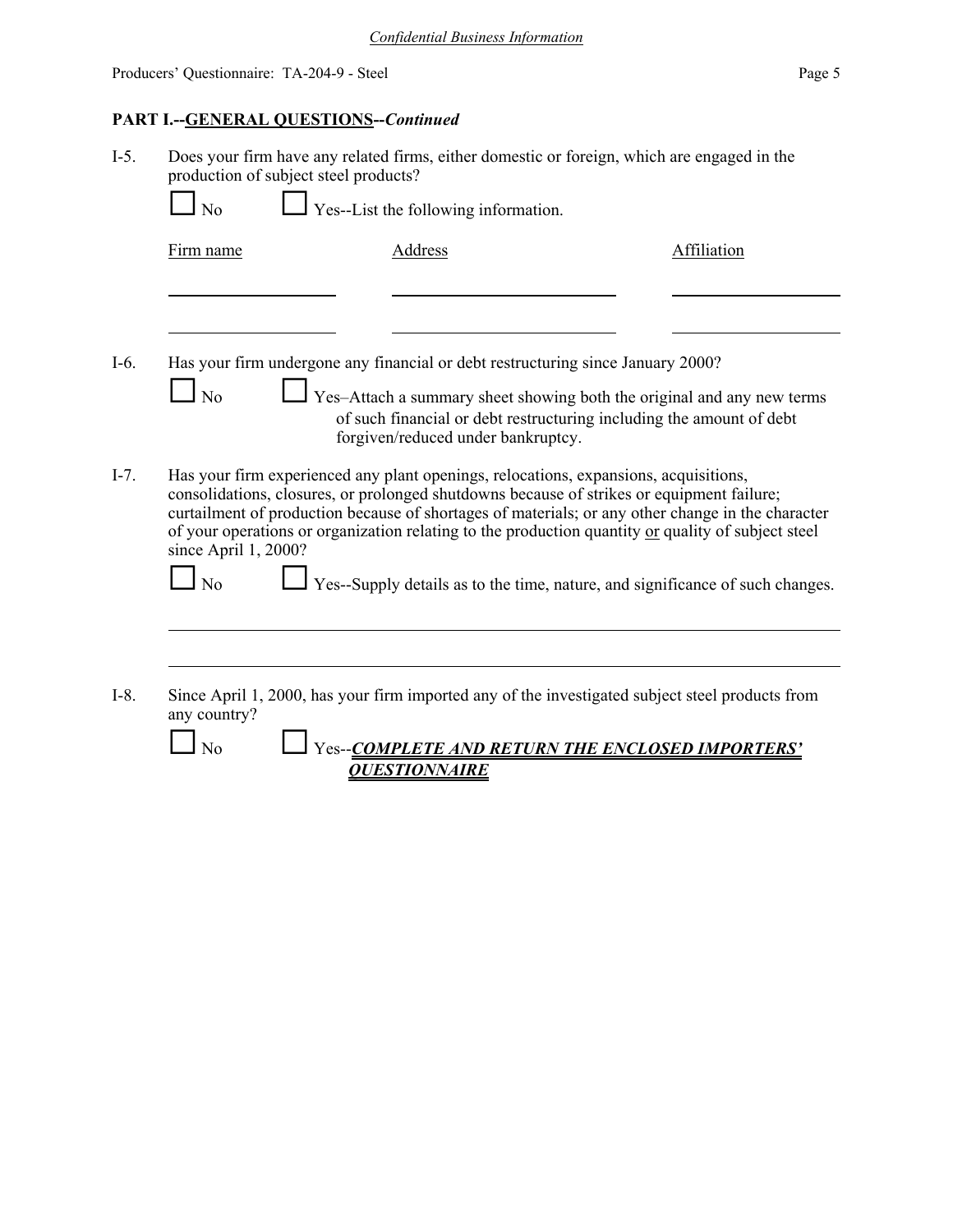## **PART II.--TRADE AND RELATED INFORMATION**

II-1. **Carbon and alloy flat steel**.--Further information on this part of the questionnaire can be obtained from Elizabeth Haines (202-205-3200). Who should be contacted in your firm regarding the information requested in part II-1?

Company contact:

Name and title Phone No.  $\mathcal{L}_\text{max}$  and the contract of the contract of the contract of the contract of the contract of the contract of the contract of the contract of the contract of the contract of the contract of the contract of the contrac

Fax No. Email address

**Please note that if your answer to questions II-1-A through II-1-C is product specific, you should check only one box per page and report separately for each product listed below; however if your answers apply to more than one product you may check more than one box. Photocopy pages 6-9 and identify the product(s) for which you are reporting in the space provided.**

| <b>Slabs</b> | CTL/Clad | Hot-rolled sheet. | Cold-rolled sheet and  | Corrosion-resistant and      | Tin mill |
|--------------|----------|-------------------|------------------------|------------------------------|----------|
| products     | plate    | strip, and coils  | strip, other than GOES | other coated sheet and strip |          |

II-1-A. Did your firm indicate to USTR since the initiation of the original section 201 investigation or to the Commission in its response to the producers' questionnaire issued in connection with inv. No. TA-201-73 (specifically on page 6, 8, 10, 12, 16, or 18 in Part II) that you would make adjustments in your subject steel products operations that would permit you to compete more effectively with imports of subject steel products after relief expires if you were to receive import relief as a result of that investigation?

 $\boldsymbol{\mathit{II}}$ 

No. Firm indicated that it would not make adjustments in addition to those that had already been made by the firm and/or its workers since January 1996 to compete more effectively.

Not known and/or original questionnaire response to inv. No. TA-201-73 not available.

 $\boldsymbol{\mathit{II}}$ 

 $\boldsymbol{\mathit{II}}$ 

 Yes–Please attach copies of the specific adjustment plans for your firm as reported to the Commission during inv. No. TA-201-73 or to USTR since the initiation of the original section 201 investigation. Also, please discuss below the reason(s) why specific adjustment actions have NOT been implemented (and are therefore not identified in your response to Question II-1-C). As necessary, please be specific as to the specific adjustment action that is being discussed.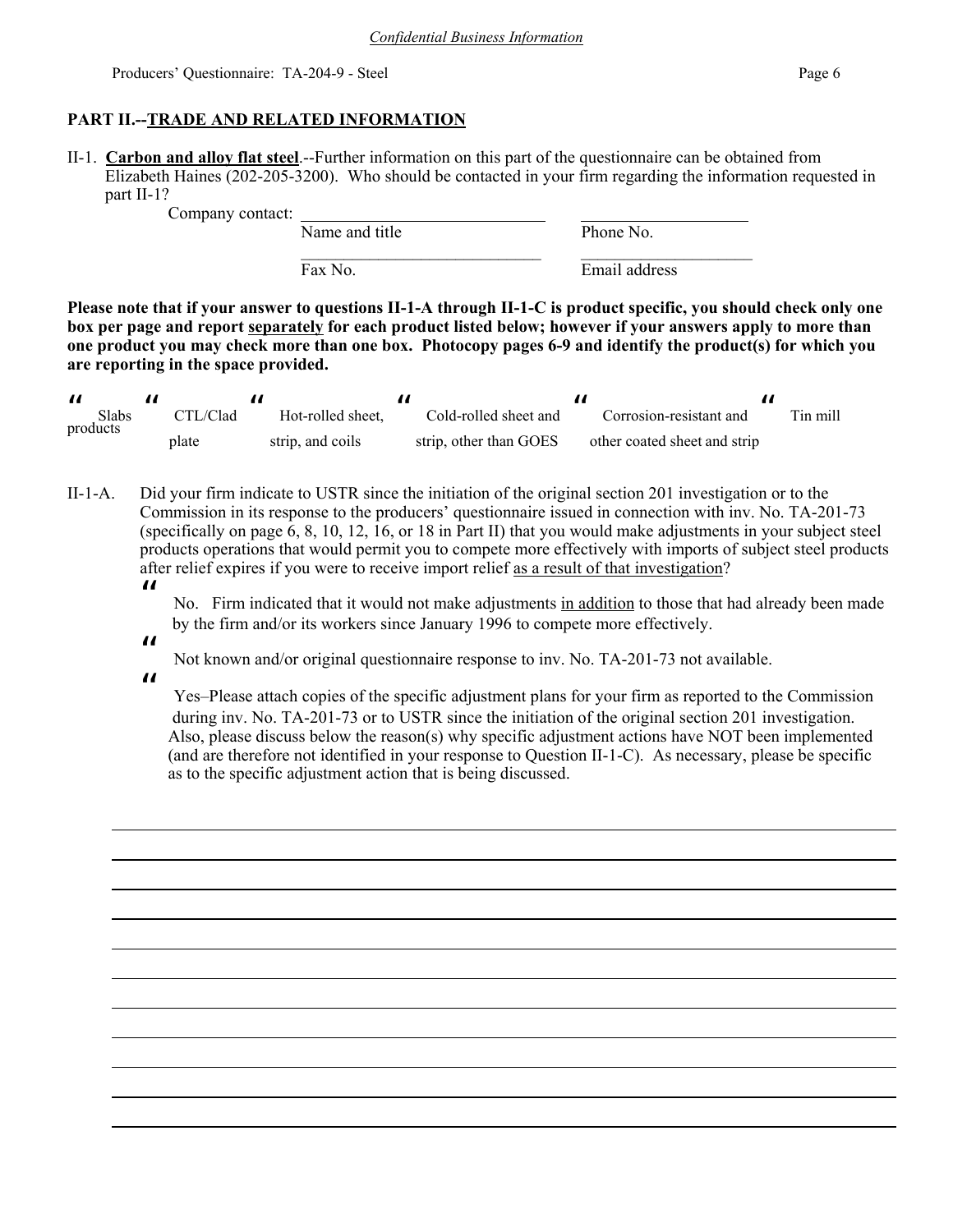### **PART II.--TRADE AND RELATED INFORMATION--***Continued*

#### II-1. **Carbon and alloy flat steel**.**--***Continued*

| Slabs | $\mathrm{TL}/\mathrm{clad}$ | Hot-rolled sheet. | Cold-rolled sheet and  | Corrosion-resistant and      | <sup>r</sup> in mill |
|-------|-----------------------------|-------------------|------------------------|------------------------------|----------------------|
|       | plate                       | strip, and coils  | strip, other than GOES | other coated sheet and strip | products             |

II-1-B. Describe the significance of the tariffs and/or tariff-rate quotas imposed by the President effective on or after March 20, 2002, in terms of their effect on your firm's operations in the following categories. You may wish to compare your firm's operations before and after the imposition of the relief. **Use additional pages as necessary**. Please explain how you have separated the effects of 201 relief from the effects of other factors, such as closure or re-opening of domestic production facilities, changes in demand, exchange rate changes or antidumping and countervailing duties.

**(a) Production capacity, production, shipments, inventories, and employment:**

**(b) Return on investment, ability to generate capital to finance the modernization of domestic plant(s) and equipment, or ability to maintain existing levels of expenditures for research and development:**

**(c) Changes in your firm's collective bargaining agreements (attach copies of all collective bargaining agreements in effect or otherwise agreed to by your firm since January 2000):**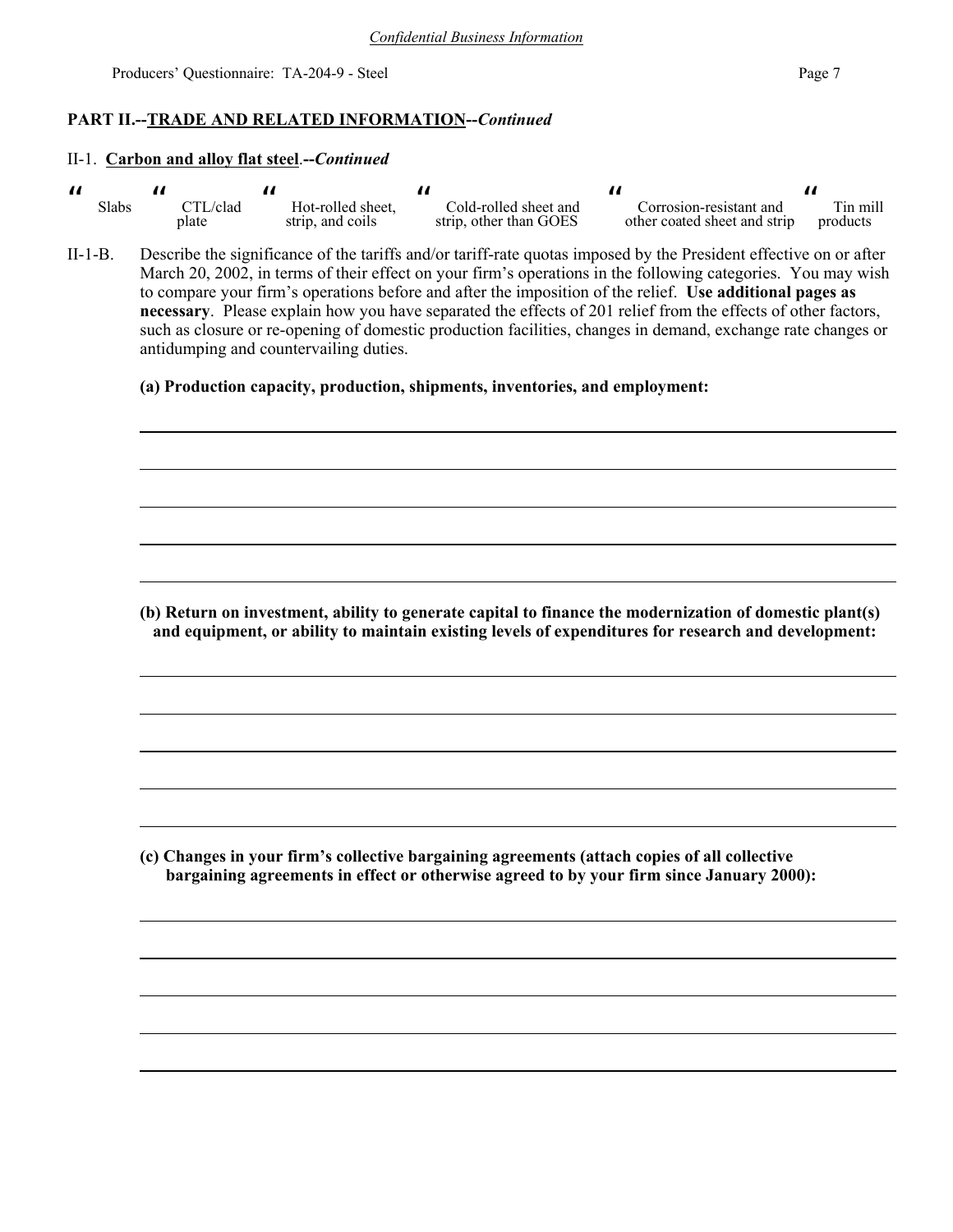## **PART II.--TRADE AND RELATED INFORMATION**--*Continued*

 $\boldsymbol{\mu}$ 

#### II-1. **Carbon and alloy flat steel**.**--***Continued*

| Slabs | TL/clad | Hot-rolled sheet. | Cold-rolled sheet and  | Corrosion-resistant and      | Tin mill |
|-------|---------|-------------------|------------------------|------------------------------|----------|
|       | plate   | strip, and coils  | strip, other than GOES | other coated sheet and strip | products |

II-1-C. **Efforts to compete**--Since March 20, 2002, has your firm undertaken any efforts to compete more effectively in the U.S. market for subject steel products?  $\boldsymbol{\mathit{ii}}$ 

No

Yes--Describe, as indicated below:

(1) any efforts of the types indicated which have been made by your firm and/or its workers since March 20, 2002, to compete more effectively, (2) the period (month(s) and year(s)) in which the effort was made, (3) the expenditure or savings involved, as applicable, (in thousands of dollars), and (4) the effectiveness of your efforts, including any competitive advantage acquired (i.e., increased production, cost reduction, quality improvement, increased market share or sales, etc.). **ATTACH ADDITIONAL PAGES IF NECESSARY.** If you feel that any of these efforts have been made primarily to compete with sales of imported subject steel products, please indicate this with an asterisk and give the reasons to support your beliefs. To the extent possible, furnish the Commission with memoranda, studies, or other documentation which indicate that such competitive efforts were undertaken primarily against imports of subject steel.

| <b>EFFORTS TO COMPETE</b>                                                                                                                          | <b>PERIOD</b> | $E = EXPENSE$<br>$S =$ SAVINGS<br>(\$1,000) | <b>EFFECTIVENESS OF EFFORTS/</b><br><b>COMPETITIVE ADVANTAGE ACQUIRED</b> |
|----------------------------------------------------------------------------------------------------------------------------------------------------|---------------|---------------------------------------------|---------------------------------------------------------------------------|
| Investments made:                                                                                                                                  |               |                                             |                                                                           |
|                                                                                                                                                    |               |                                             |                                                                           |
|                                                                                                                                                    |               |                                             |                                                                           |
|                                                                                                                                                    |               |                                             |                                                                           |
| Capacity reductions (specify tonnage reduction, whether temporary or permanent-if permanent, explain final disposition<br>of plant and equipment): |               |                                             |                                                                           |
|                                                                                                                                                    |               |                                             |                                                                           |
|                                                                                                                                                    |               |                                             |                                                                           |
|                                                                                                                                                    |               |                                             |                                                                           |
| Cost reductions with existing equipment:                                                                                                           |               |                                             |                                                                           |
|                                                                                                                                                    |               |                                             |                                                                           |
|                                                                                                                                                    |               |                                             |                                                                           |
|                                                                                                                                                    |               |                                             |                                                                           |
| Diversifications/expansions:                                                                                                                       |               |                                             |                                                                           |
|                                                                                                                                                    |               |                                             |                                                                           |
|                                                                                                                                                    |               |                                             |                                                                           |
|                                                                                                                                                    |               |                                             |                                                                           |
| Mergers and consolidations:                                                                                                                        |               |                                             |                                                                           |
|                                                                                                                                                    |               |                                             |                                                                           |
|                                                                                                                                                    |               |                                             |                                                                           |
|                                                                                                                                                    |               |                                             |                                                                           |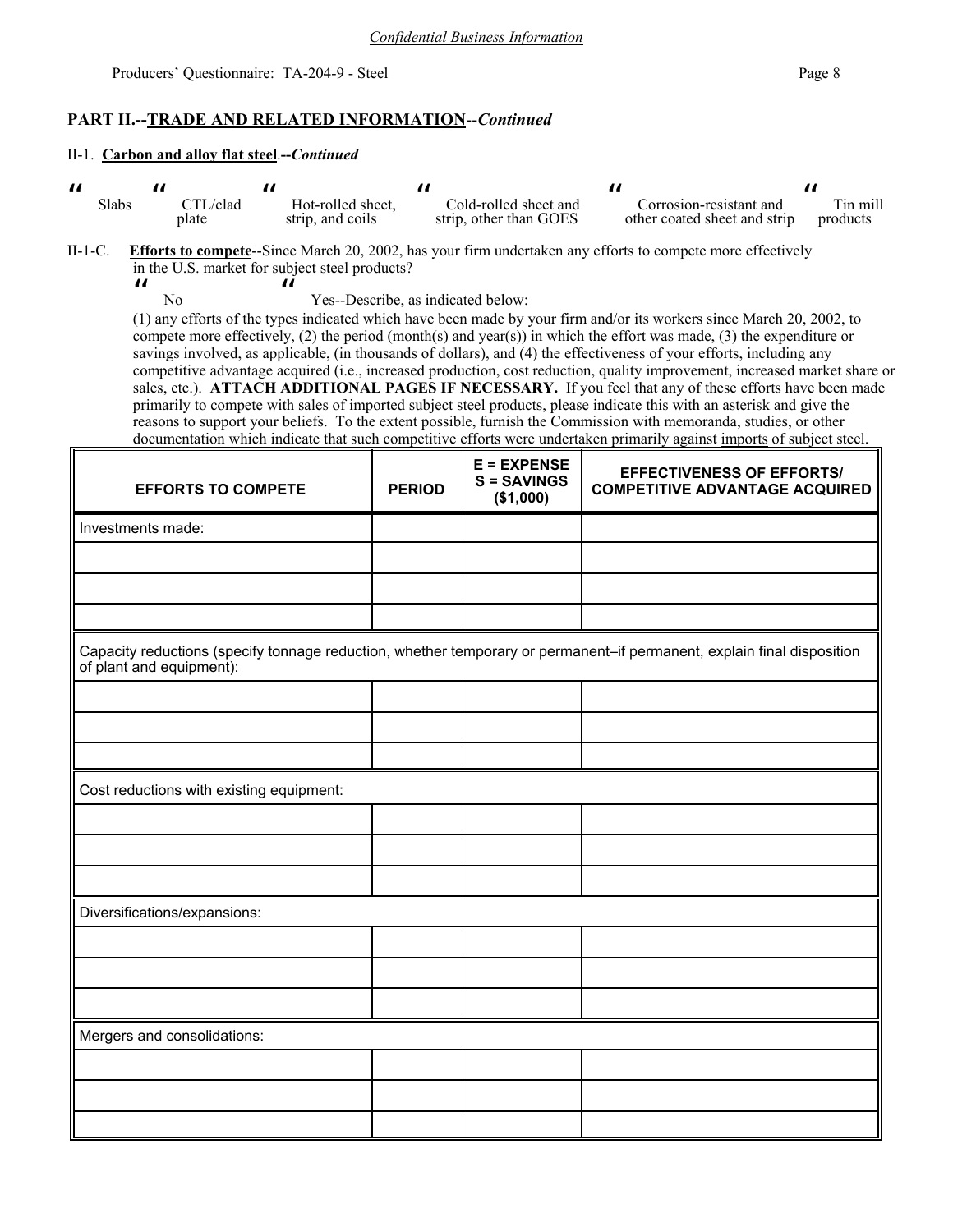## **PART II.--TRADE AND RELATED INFORMATION**--*Continued*

| <b>Efforts to compete--Continued</b><br>$II-1-C$ .<br>$\boldsymbol{\mu}$<br>$\boldsymbol{\mathit{II}}$<br>$\boldsymbol{\mathit{II}}$<br>CTL/clad<br>Hot-rolled sheet,<br>Slabs<br>strip, and coils<br>plate | $\boldsymbol{\mathit{II}}$ | Cold-rolled sheet and<br>strip, other than GOES  | $\boldsymbol{\mathit{II}}$<br>$\boldsymbol{\mathit{II}}$<br>Corrosion-resistant and<br>Tin mill<br>other coated sheet and strip<br>products |
|-------------------------------------------------------------------------------------------------------------------------------------------------------------------------------------------------------------|----------------------------|--------------------------------------------------|---------------------------------------------------------------------------------------------------------------------------------------------|
| <b>EFFORTS TO COMPETE</b>                                                                                                                                                                                   | <b>PERIOD</b>              | $E = EXPENSE$<br><b>S = SAVINGS</b><br>(\$1,000) | <b>EFFECTIVENESS OF EFFORTS/</b><br><b>COMPETITIVE ADVANTAGE ACQUIRED</b>                                                                   |
| New products developed or new applications for existing products:                                                                                                                                           |                            |                                                  |                                                                                                                                             |
|                                                                                                                                                                                                             |                            |                                                  |                                                                                                                                             |
|                                                                                                                                                                                                             |                            |                                                  |                                                                                                                                             |
|                                                                                                                                                                                                             |                            |                                                  |                                                                                                                                             |
| Organizational changes:                                                                                                                                                                                     |                            |                                                  |                                                                                                                                             |
|                                                                                                                                                                                                             |                            |                                                  |                                                                                                                                             |
|                                                                                                                                                                                                             |                            |                                                  |                                                                                                                                             |
| Changes in production practices:                                                                                                                                                                            |                            |                                                  |                                                                                                                                             |
|                                                                                                                                                                                                             |                            |                                                  |                                                                                                                                             |
|                                                                                                                                                                                                             |                            |                                                  |                                                                                                                                             |
|                                                                                                                                                                                                             |                            |                                                  |                                                                                                                                             |
| Marketing changes U.S. and foreign markets:                                                                                                                                                                 |                            |                                                  |                                                                                                                                             |
|                                                                                                                                                                                                             |                            |                                                  |                                                                                                                                             |
|                                                                                                                                                                                                             |                            |                                                  |                                                                                                                                             |
| Employee reductions (identify PRW, management, other):                                                                                                                                                      |                            |                                                  |                                                                                                                                             |
|                                                                                                                                                                                                             |                            |                                                  |                                                                                                                                             |
|                                                                                                                                                                                                             |                            |                                                  |                                                                                                                                             |
|                                                                                                                                                                                                             |                            |                                                  |                                                                                                                                             |
| Changes in pension liabilities, healthcare, and union contracts:                                                                                                                                            |                            |                                                  |                                                                                                                                             |
|                                                                                                                                                                                                             |                            |                                                  |                                                                                                                                             |
|                                                                                                                                                                                                             |                            |                                                  |                                                                                                                                             |
| All other efforts made by firm or workers (identify which) to compete:                                                                                                                                      |                            |                                                  |                                                                                                                                             |
|                                                                                                                                                                                                             |                            |                                                  |                                                                                                                                             |
|                                                                                                                                                                                                             |                            |                                                  |                                                                                                                                             |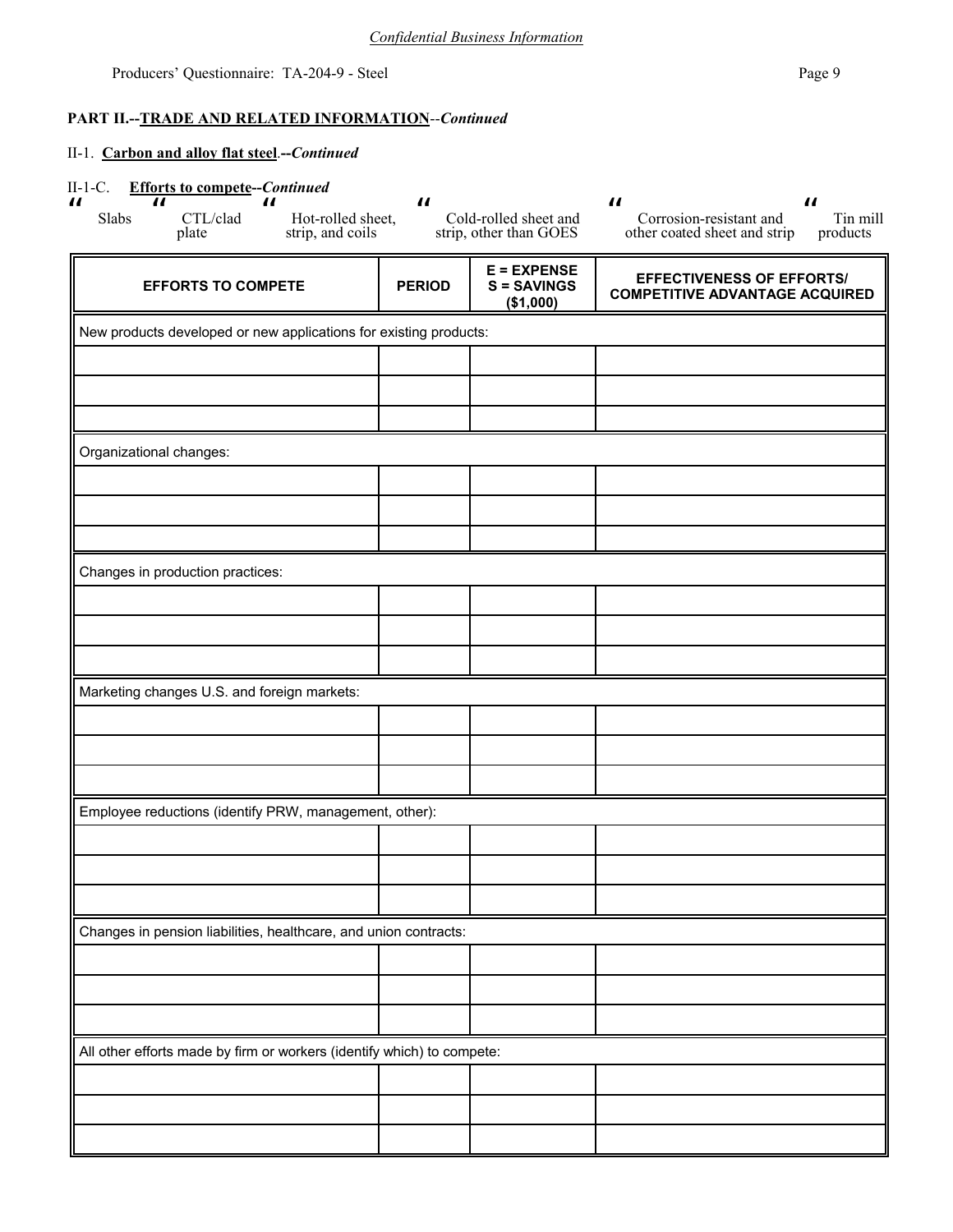## **PART II.--TRADE AND RELATED INFORMATION--***Continued*

### II-1. **Carbon and alloy flat steel**.**--***Continued*

II-1-D. **Product-specific data**.--Report your firm's average production capability (capacity), production, shipments, inventories, and employment related to the production of **subject carbon and alloy flat steel** in your U.S. establishment(s) during the specified calendar periods. **(See definitions in the instruction booklet.) Report separately for each product, photocopy page as necessary and indicating the product for which you are reporting.**  $\mathbf{u}$  $\boldsymbol{u}$  $\mathbf{u}$  $\mathbf{u}$ 

| $\boldsymbol{\mathit{II}}$<br>$\boldsymbol{\mathit{II}}$<br>$\boldsymbol{\mu}$<br>$\boldsymbol{\mathit{u}}$<br>Slabs<br>CTL/clad<br>Hot-rolled sheet.<br>strip, and coils <sup>1</sup><br>plate                                                                                                                                                                                                                                                                                                                                               | Cold-rolled sheet and<br>strip, other than GOES | $\boldsymbol{\mathit{II}}$<br>Corrosion-resistant and<br>other coated sheet and strip | $\boldsymbol{\mathit{II}}$<br>Tin mill<br>products |  |  |  |  |
|-----------------------------------------------------------------------------------------------------------------------------------------------------------------------------------------------------------------------------------------------------------------------------------------------------------------------------------------------------------------------------------------------------------------------------------------------------------------------------------------------------------------------------------------------|-------------------------------------------------|---------------------------------------------------------------------------------------|----------------------------------------------------|--|--|--|--|
| (Quantity in short tons, value in \$1,000)                                                                                                                                                                                                                                                                                                                                                                                                                                                                                                    |                                                 |                                                                                       |                                                    |  |  |  |  |
| Item                                                                                                                                                                                                                                                                                                                                                                                                                                                                                                                                          | April 2000 -<br><b>March 2001</b>               | April 2001 -<br><b>March 2002</b>                                                     | April 2002 -<br><b>March 2003</b>                  |  |  |  |  |
| <b>AVERAGE PRODUCTION CAPABILITY (quantity)<sup>2</sup></b>                                                                                                                                                                                                                                                                                                                                                                                                                                                                                   |                                                 |                                                                                       |                                                    |  |  |  |  |
| <b>BEGINNING-OF-PERIOD INVENTORIES (quantity)</b>                                                                                                                                                                                                                                                                                                                                                                                                                                                                                             |                                                 |                                                                                       |                                                    |  |  |  |  |
| <b>PRODUCTION</b> (quantity)                                                                                                                                                                                                                                                                                                                                                                                                                                                                                                                  |                                                 |                                                                                       |                                                    |  |  |  |  |
| <b>U.S. SHIPMENTS:</b>                                                                                                                                                                                                                                                                                                                                                                                                                                                                                                                        |                                                 |                                                                                       |                                                    |  |  |  |  |
| <b>Commercial shipments:</b>                                                                                                                                                                                                                                                                                                                                                                                                                                                                                                                  |                                                 |                                                                                       |                                                    |  |  |  |  |
| Quantity of commercial shipments                                                                                                                                                                                                                                                                                                                                                                                                                                                                                                              |                                                 |                                                                                       |                                                    |  |  |  |  |
| Value of commercial shipments                                                                                                                                                                                                                                                                                                                                                                                                                                                                                                                 |                                                 |                                                                                       |                                                    |  |  |  |  |
| Internal consumption/company transfers:                                                                                                                                                                                                                                                                                                                                                                                                                                                                                                       |                                                 |                                                                                       |                                                    |  |  |  |  |
| Quantity of internal consumption/transfers                                                                                                                                                                                                                                                                                                                                                                                                                                                                                                    |                                                 |                                                                                       |                                                    |  |  |  |  |
| Value <sup>3</sup> of internal consumption/transfers                                                                                                                                                                                                                                                                                                                                                                                                                                                                                          |                                                 |                                                                                       |                                                    |  |  |  |  |
| <b>EXPORT SHIPMENTS:4</b>                                                                                                                                                                                                                                                                                                                                                                                                                                                                                                                     |                                                 |                                                                                       |                                                    |  |  |  |  |
| Quantity of export shipments                                                                                                                                                                                                                                                                                                                                                                                                                                                                                                                  |                                                 |                                                                                       |                                                    |  |  |  |  |
| Value of export shipments                                                                                                                                                                                                                                                                                                                                                                                                                                                                                                                     |                                                 |                                                                                       |                                                    |  |  |  |  |
| END-OF-PERIOD INVENTORIES <sup>5</sup> (quantity)                                                                                                                                                                                                                                                                                                                                                                                                                                                                                             |                                                 |                                                                                       |                                                    |  |  |  |  |
| <b>U.S. SHIPMENTS TO:</b>                                                                                                                                                                                                                                                                                                                                                                                                                                                                                                                     |                                                 |                                                                                       |                                                    |  |  |  |  |
| <b>DISTRIBUTORS</b> (quantity)                                                                                                                                                                                                                                                                                                                                                                                                                                                                                                                |                                                 |                                                                                       |                                                    |  |  |  |  |
| <b>END-USERS</b> ( <i>quantity</i> )                                                                                                                                                                                                                                                                                                                                                                                                                                                                                                          |                                                 |                                                                                       |                                                    |  |  |  |  |
| <b>AVERAGE NUMBER OF PRWs</b>                                                                                                                                                                                                                                                                                                                                                                                                                                                                                                                 |                                                 |                                                                                       |                                                    |  |  |  |  |
| HOURS WORKED BY PRWs (1,000 hours)                                                                                                                                                                                                                                                                                                                                                                                                                                                                                                            |                                                 |                                                                                       |                                                    |  |  |  |  |
| <b>WAGES PAID TO PRWs (value)</b>                                                                                                                                                                                                                                                                                                                                                                                                                                                                                                             |                                                 |                                                                                       |                                                    |  |  |  |  |
| 1 If you have included in this table production of hot-rolled plate in coils, for each period above please report the production quantities: _<br>___________;    ___________; and commercial shipments quantities: ___________; ___________<br><sup>2</sup> Please explain any increases or decreases shown (e.g. increased efficiency, increase/decrease of equipment/shifts):<br><sup>3</sup> Sales to related firms (including internal consumption) must be valued at fair market value. In the event that you use a different basis for |                                                 |                                                                                       |                                                    |  |  |  |  |
| valuing these sales within your company, please specify that basis (e.g., cost, cost plus, etc.) and provide value data using that basis for<br>each of the periods below:<br><sup>4</sup> Identify your principal export markets and if your export markets (or the quantity and value of your exports to these markets) have<br>changed over the period, please explain the reasons for such changes:                                                                                                                                       |                                                 |                                                                                       |                                                    |  |  |  |  |
| <sup>5</sup> Reconciliation of data.--Please note that the quantities reported above should reconcile as follows: beginning-of-period inventories,<br>plus production, less total shipments, equals end-of-period inventories. Do the data reported reconcile?<br>Yes                                                                                                                                                                                                                                                                         | No--Please explain:                             |                                                                                       |                                                    |  |  |  |  |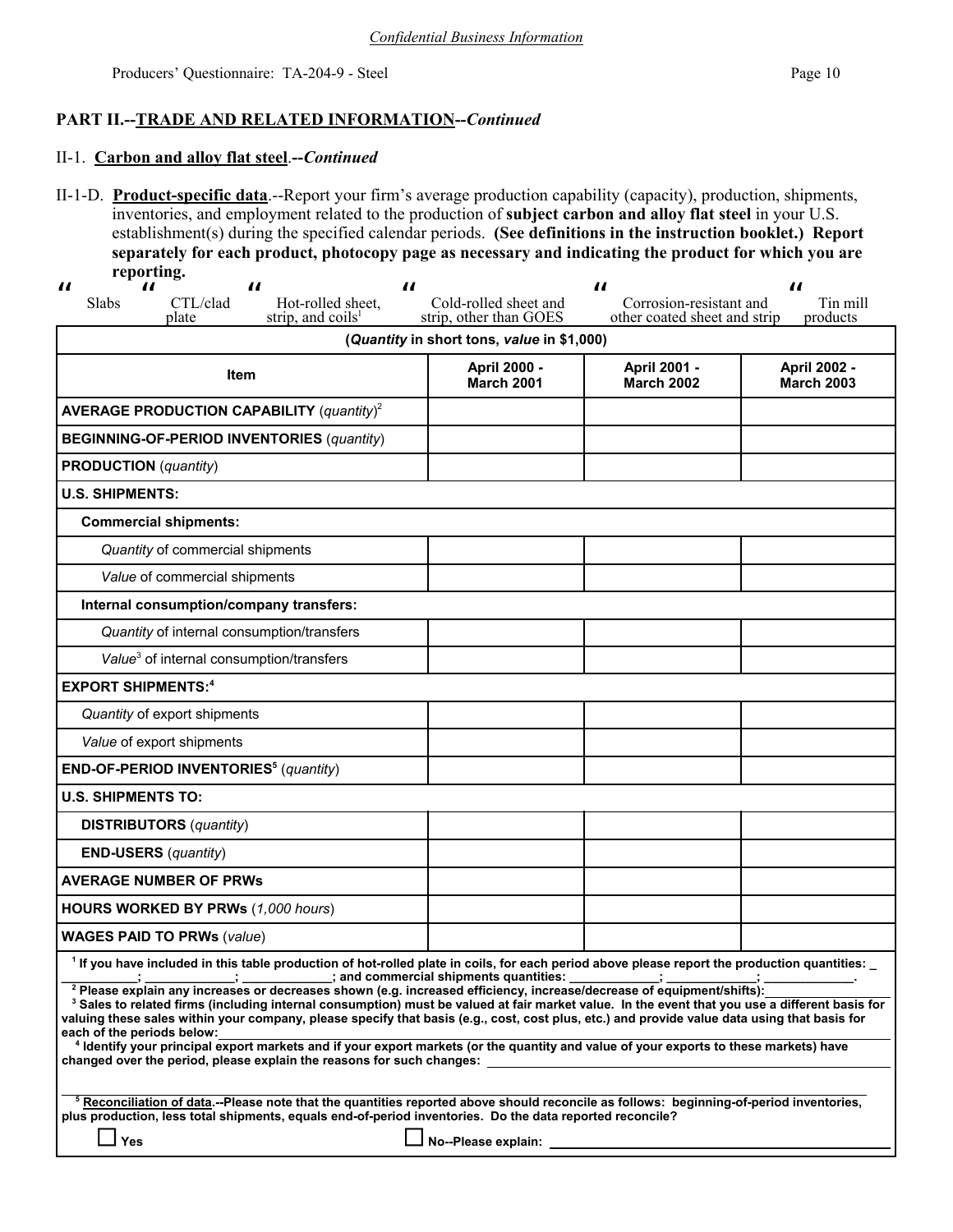## **PART II.--TRADE AND RELATED INFORMATION--***Continued*

### II-1. **Carbon and alloy flat steel**.**--***Continued*

II-1-E. **Excluded and product-specific quota products**.--In order for the Commission to better understand the significance of the **subject carbon and alloy flat steel** which are now excluded from the remedy, please report your production quantity for the **now excluded products**. (Please note that for purposes of this question, it does not matter when the product was excluded from the remedy.) Specific products which are excluded from the additional remedy tariffs or are excluded up to a certain quota amount are identified by temporary Harmonized Tariff Schedule (HTS) subheadings in the instruction booklet that accompanied this questionnaire. Please identify each product by specifying the temporary HTS subheading which covers it. To the extent possible, please report your production separately for each temporary HTS subheading as well as the total for the product group. If you are not able to report separately for each temporary HTS subheading, please report your total production for the product group and identify the temporary HTS subheadings for which you are reporting. **Please photocopy page and report separately for each product group listed below.**

| $\boldsymbol{\mathcal{U}}$<br>$\boldsymbol{\mathit{II}}$<br>$\boldsymbol{\mathcal{U}}$<br>Slabs <sup>1</sup><br>CTL/clad<br>Hot-rolled sheet,<br>strip, and coils<br>plate | $\boldsymbol{\mathcal{H}}$<br>Cold-rolled sheet and<br>strip, other than GOES | $\boldsymbol{\mathit{II}}$<br>Corrosion-resistant and<br>other coated sheet and strip | $\boldsymbol{\mathit{II}}$<br>Tin mill<br>products |  |
|----------------------------------------------------------------------------------------------------------------------------------------------------------------------------|-------------------------------------------------------------------------------|---------------------------------------------------------------------------------------|----------------------------------------------------|--|
|                                                                                                                                                                            | <b>Quantity (in short tons)</b>                                               |                                                                                       |                                                    |  |
| <b>Temporary HTS subheading</b>                                                                                                                                            | <b>April 2000 -</b><br><b>March 2001</b>                                      | <b>April 2001 -</b><br><b>March 2002</b>                                              | <b>April 2002 -</b><br><b>March 2003</b>           |  |
|                                                                                                                                                                            |                                                                               |                                                                                       |                                                    |  |
|                                                                                                                                                                            |                                                                               |                                                                                       |                                                    |  |
|                                                                                                                                                                            |                                                                               |                                                                                       |                                                    |  |
|                                                                                                                                                                            |                                                                               |                                                                                       |                                                    |  |
|                                                                                                                                                                            |                                                                               |                                                                                       |                                                    |  |
|                                                                                                                                                                            |                                                                               |                                                                                       |                                                    |  |
|                                                                                                                                                                            |                                                                               |                                                                                       |                                                    |  |
|                                                                                                                                                                            |                                                                               |                                                                                       |                                                    |  |
|                                                                                                                                                                            |                                                                               |                                                                                       |                                                    |  |
|                                                                                                                                                                            |                                                                               |                                                                                       |                                                    |  |
| Total                                                                                                                                                                      |                                                                               |                                                                                       |                                                    |  |

<sup>1</sup> For slabs do not report for temporary HTS subheadings 9903.72.38, 9903.72.42, and 9903.72.46, because these are not productspecific quotas, but instead are country quotas for covered slabs.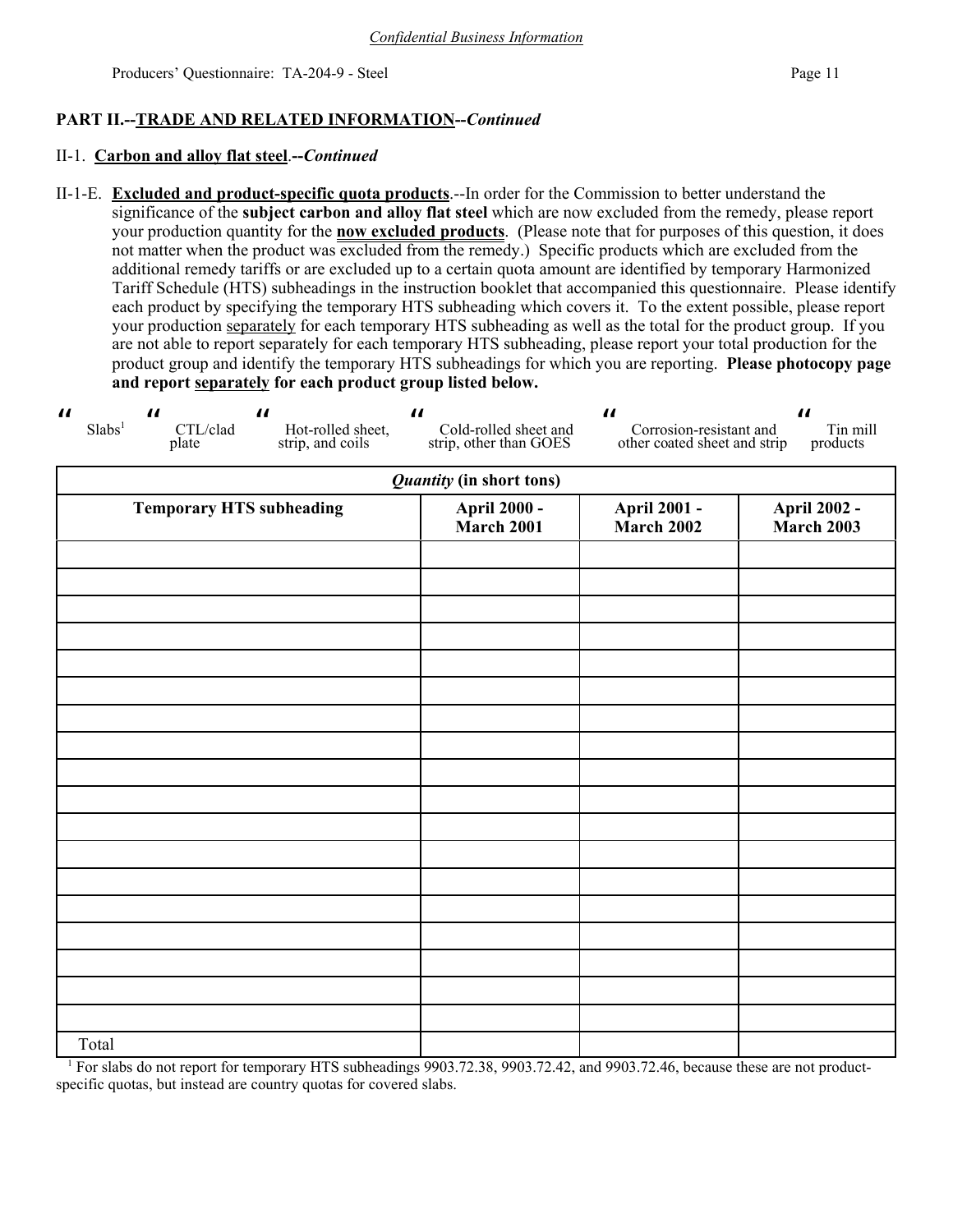## **PART II.--TRADE AND RELATED INFORMATION--***Continued*

II-2. **Carbon and alloy long products**.--Further information on this part of the questionnaire can be obtained from Elizabeth Haines (202-205-3200). Who should be contacted in your firm regarding the information requested in part II-2?

Company contact: Name and title Phone No.  $\mathcal{L}_\text{max}$  and the contract of the contract of the contract of the contract of the contract of the contract of the contract of the contract of the contract of the contract of the contract of the contract of the contrac Fax No. Email address

**Please note that if your answer to questions II-2-A through II-2-C is product specific, you should check only one box per page and report separately for each product listed below; however if your answers apply to more than one product you may check more than one box. Photocopy pages 11-14 and identify the product(s) for which you are reporting in the space provided.**

| Hot-rolled bar and light shapes | Cold-finished bar | Rebar |
|---------------------------------|-------------------|-------|

II-2-A. Did your firm indicate to USTR since the initiation of the original section 201 investigation or to the Commission in its response to the producers' questionnaire issued in connection with inv. No. TA-201-73 (specifically on page 22, 24, or 26 in Part II) that you would make adjustments in your subject steel products operations that would permit you to compete more effectively with imports of subject steel products after relief expires if you were to receive import relief as a result of that investigation?  $\boldsymbol{\mathit{II}}$ 

> No. Firm indicated that it would not make adjustments in addition to those that had already been made by the firm and/or its workers since January 1996 to compete more effectively.

 $\boldsymbol{\mathit{ii}}$ 

Not known and/or original questionnaire response to inv. No. TA-201-73 not available.

 $\boldsymbol{\mu}$ 

 Yes–Please attach copies of the specific adjustment plans for your firm as reported to the Commission during inv. No. TA-201-73 or to USTR since the initiation of the original section 201 investigation. Also, please discuss below the reason(s) why specific adjustment actions have NOT been implemented (and are therefore not identified in your response to Question II-2-C). As necessary, please be specific as to the specific adjustment action that is being discussed.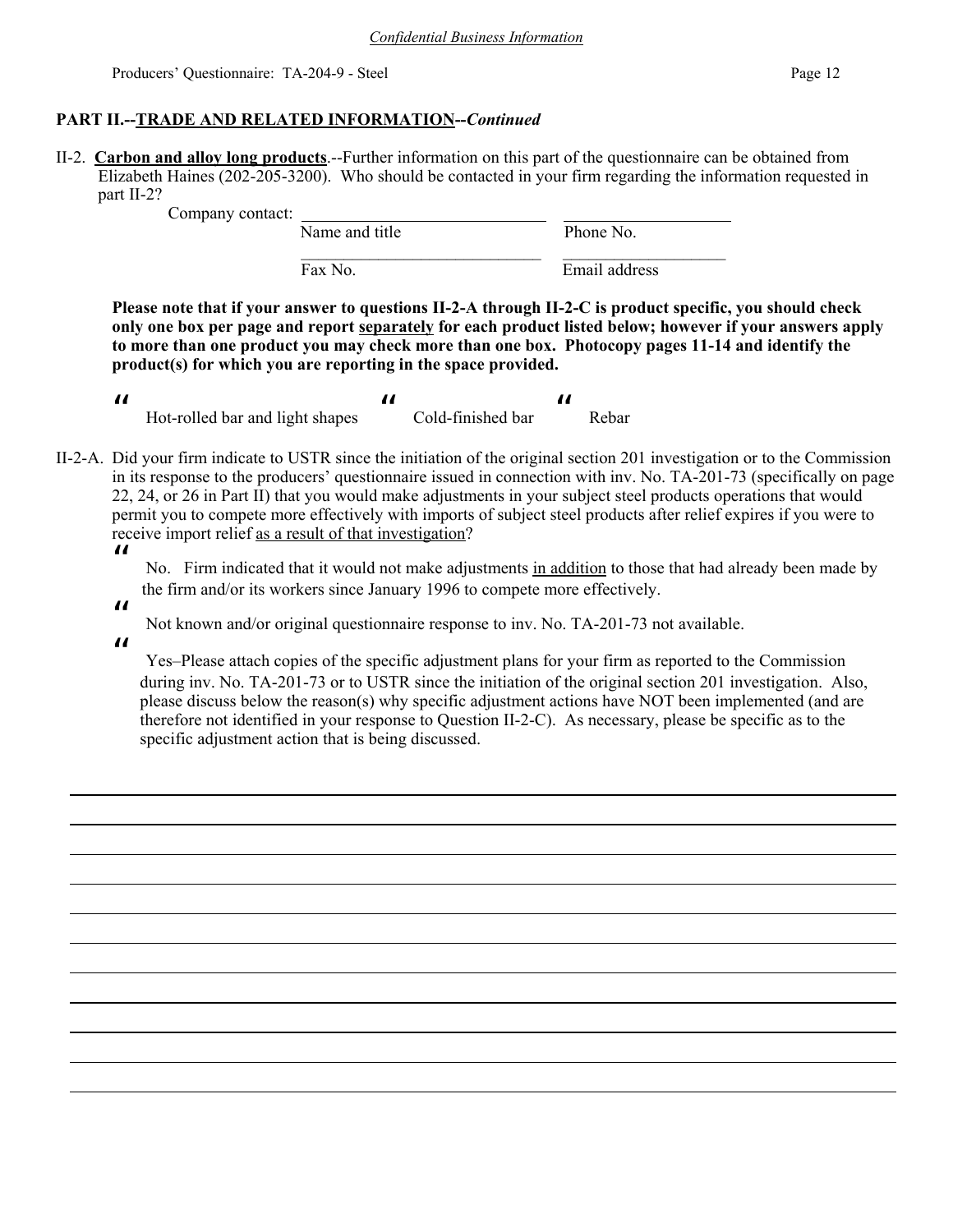## **PART II.--TRADE AND RELATED INFORMATION--***Continued*

### II-2. **Carbon and alloy long products**.**--***Continued*

 $\boldsymbol{\mu}$  Hot-rolled bar and light shapes " Cold-finished bar  $\boldsymbol{\mu}$ Rebar

II-2-B. Describe the significance of the tariffs and/or tariff-rate quotas imposed by the President effective on or after March 20, 2002, in terms of their effect on your firm's operations in the following categories. You may wish to compare your firm's operations before and after the imposition of the relief. **Use additional pages as necessary**. Please explain how you have separated the effects of 201 relief from the effects of other factors, such as closure or re-opening of domestic production facilities, changes in demand, exchange rate changes or antidumping and countervailing duties.

### **(a) Production capacity, production, shipments, inventories, and employment:**

**(b) Return on investment, ability to generate capital to finance the modernization of domestic plant(s) and equipment, or ability to maintain existing levels of expenditures for research and development:**

**(c) Changes in your firm's collective bargaining agreements (attach copies of all collective bargaining agreements in effect or otherwise agreed to by your firm since January 2000):**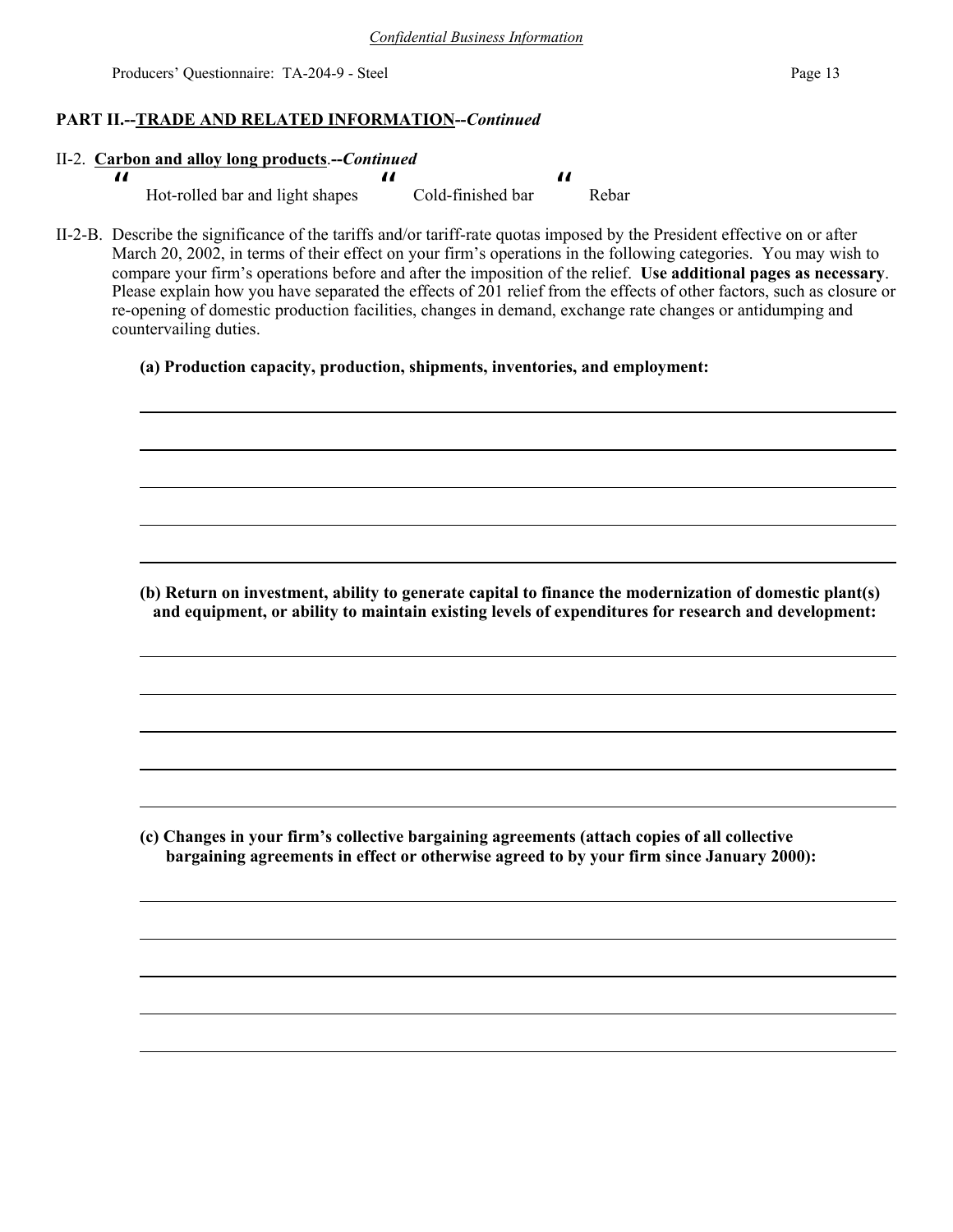### **PART II.--TRADE AND RELATED INFORMATION**--*Continued*

| II-2. Carbon and alloy long products.--Continued |                                 |  |                   |  |       |  |
|--------------------------------------------------|---------------------------------|--|-------------------|--|-------|--|
|                                                  |                                 |  |                   |  |       |  |
|                                                  | Hot-rolled bar and light shapes |  | Cold-finished bar |  | Rebar |  |

### II-2-C. **Efforts to compete**--Since March 20, 2002, has your firm undertaken any efforts to compete more effectively in the U.S. market for subject steel products?

 $\boldsymbol{\mathit{H}}$ No  $\boldsymbol{\mathit{II}}$ Yes--Describe, as indicated below:

(1) any efforts of the types indicated which have been made by your firm and/or its workers since March 20, 2002, to compete more effectively, (2) the period (month(s) and year(s)) in which the effort was made, (3) the expenditure or savings involved, as applicable, (in thousands of dollars), and (4) the effectiveness of your efforts, including any competitive advantage acquired (i.e., increased production, cost reduction, quality improvement, increased market share or sales, etc.). **ATTACH ADDITIONAL PAGES IF NECESSARY.** If you feel that any of these efforts have been made primarily to compete with sales of imported subject steel products, please indicate this with an asterisk and give the reasons to support your beliefs. To the extent possible, furnish the Commission with memoranda, studies, or other documentation which indicate that such competitive efforts were undertaken primarily against imports of subject steel.

| <b>EFFORTS TO COMPETE</b>                                                                                                                          | <b>PERIOD</b> | $E = EXPENSE$<br><b>S = SAVINGS</b><br>(\$1,000) | <b>EFFECTIVENESS OF EFFORTS/</b><br><b>COMPETITIVE ADVANTAGE ACQUIRED</b> |  |  |
|----------------------------------------------------------------------------------------------------------------------------------------------------|---------------|--------------------------------------------------|---------------------------------------------------------------------------|--|--|
| Investments made:                                                                                                                                  |               |                                                  |                                                                           |  |  |
|                                                                                                                                                    |               |                                                  |                                                                           |  |  |
|                                                                                                                                                    |               |                                                  |                                                                           |  |  |
|                                                                                                                                                    |               |                                                  |                                                                           |  |  |
| Capacity reductions (specify tonnage reduction, whether temporary or permanent-if permanent, explain final disposition<br>of plant and equipment): |               |                                                  |                                                                           |  |  |
|                                                                                                                                                    |               |                                                  |                                                                           |  |  |
|                                                                                                                                                    |               |                                                  |                                                                           |  |  |
|                                                                                                                                                    |               |                                                  |                                                                           |  |  |
| Cost reductions with existing equipment:                                                                                                           |               |                                                  |                                                                           |  |  |
|                                                                                                                                                    |               |                                                  |                                                                           |  |  |
|                                                                                                                                                    |               |                                                  |                                                                           |  |  |
|                                                                                                                                                    |               |                                                  |                                                                           |  |  |
| Diversifications/expansions:                                                                                                                       |               |                                                  |                                                                           |  |  |
|                                                                                                                                                    |               |                                                  |                                                                           |  |  |
|                                                                                                                                                    |               |                                                  |                                                                           |  |  |
|                                                                                                                                                    |               |                                                  |                                                                           |  |  |
| Mergers and consolidations:                                                                                                                        |               |                                                  |                                                                           |  |  |
|                                                                                                                                                    |               |                                                  |                                                                           |  |  |
|                                                                                                                                                    |               |                                                  |                                                                           |  |  |
|                                                                                                                                                    |               |                                                  |                                                                           |  |  |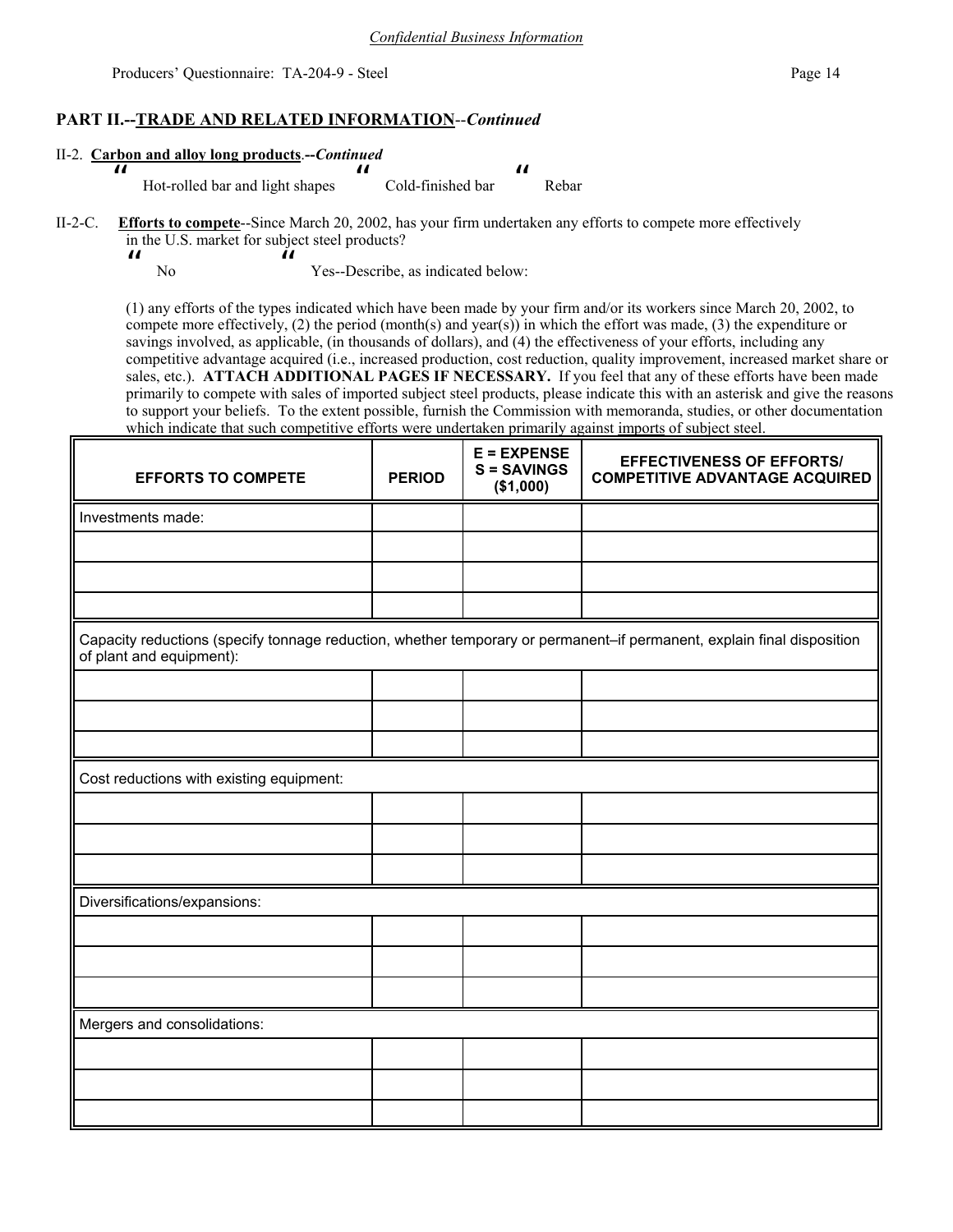## **PART II.--TRADE AND RELATED INFORMATION**--*Continued*

## II-2. **Carbon and alloy long products**.**--***Continued*

## II-2-C. **Efforts to compete--***Continued*

| $\boldsymbol{\mathcal{H}}$<br>Hot-rolled bar and light shapes          | $\boldsymbol{\mathit{II}}$ | $\boldsymbol{\mathit{II}}$<br>Cold-finished bar | Rebar                                                                     |
|------------------------------------------------------------------------|----------------------------|-------------------------------------------------|---------------------------------------------------------------------------|
| <b>EFFORTS TO COMPETE</b>                                              | <b>PERIOD</b>              | $E = EXPENSE$<br>$S =$ SAVINGS<br>(\$1,000)     | <b>EFFECTIVENESS OF EFFORTS/</b><br><b>COMPETITIVE ADVANTAGE ACQUIRED</b> |
| New products developed or new applications for existing products:      |                            |                                                 |                                                                           |
|                                                                        |                            |                                                 |                                                                           |
|                                                                        |                            |                                                 |                                                                           |
|                                                                        |                            |                                                 |                                                                           |
| Organizational changes:                                                |                            |                                                 |                                                                           |
|                                                                        |                            |                                                 |                                                                           |
|                                                                        |                            |                                                 |                                                                           |
|                                                                        |                            |                                                 |                                                                           |
| Changes in production practices:                                       |                            |                                                 |                                                                           |
|                                                                        |                            |                                                 |                                                                           |
|                                                                        |                            |                                                 |                                                                           |
|                                                                        |                            |                                                 |                                                                           |
| Marketing changes U.S. and foreign markets:                            |                            |                                                 |                                                                           |
|                                                                        |                            |                                                 |                                                                           |
|                                                                        |                            |                                                 |                                                                           |
| Employee reductions (identify PRW, management, other):                 |                            |                                                 |                                                                           |
|                                                                        |                            |                                                 |                                                                           |
|                                                                        |                            |                                                 |                                                                           |
|                                                                        |                            |                                                 |                                                                           |
| Changes in pension liabilities, healthcare, and union contracts:       |                            |                                                 |                                                                           |
|                                                                        |                            |                                                 |                                                                           |
|                                                                        |                            |                                                 |                                                                           |
|                                                                        |                            |                                                 |                                                                           |
| All other efforts made by firm or workers (identify which) to compete: |                            |                                                 |                                                                           |
|                                                                        |                            |                                                 |                                                                           |
|                                                                        |                            |                                                 |                                                                           |
|                                                                        |                            |                                                 |                                                                           |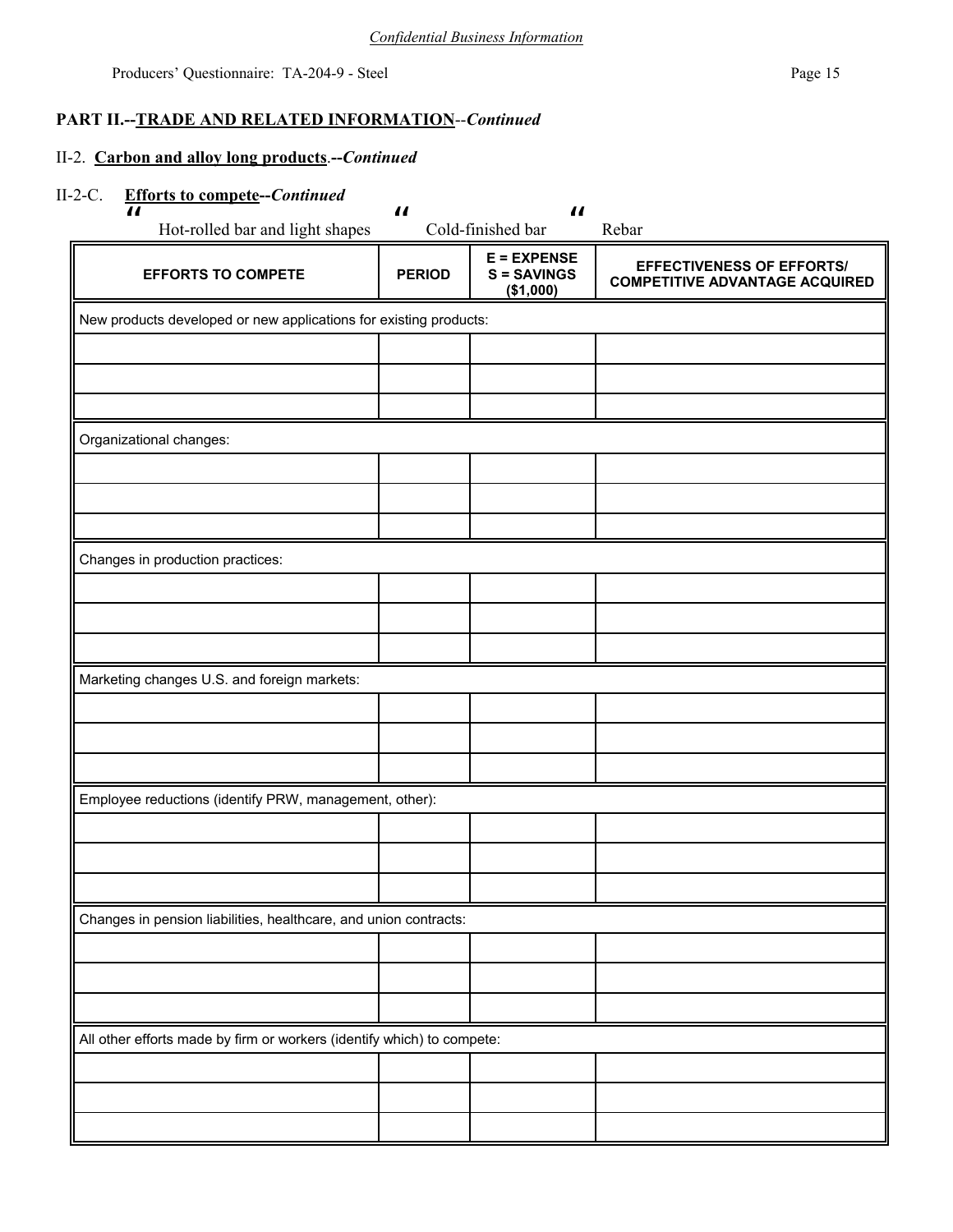## **PART II.--TRADE AND RELATED INFORMATION--***Continued*

### II-2. **Carbon and alloy long products**.**--***Continued*

II-2-D. **Product-specific data**.--Report your firm's average production capability (capacity), production, shipments, inventories, and employment related to the production of **subject carbon and alloy long products** in your U.S. establishment(s) during the specified calendar periods. **(See definitions in the instruction booklet.) Report separately for each product, photocopy page as necessary and indicating the product for which you are reporting.**

 $\boldsymbol{\mathit{II}}$ 

 Hot-rolled bar and light shapes  $\boldsymbol{\mathit{ii}}$ 

 Cold-finished bar  $\boldsymbol{\mu}$ Rebar

| (Quantity in short tons, value in \$1,000)                                                                                                                                                                                                                                                                                                                                                                                                                                                                                                                                                                                                                                                               |                                          |                                          |                                          |  |  |
|----------------------------------------------------------------------------------------------------------------------------------------------------------------------------------------------------------------------------------------------------------------------------------------------------------------------------------------------------------------------------------------------------------------------------------------------------------------------------------------------------------------------------------------------------------------------------------------------------------------------------------------------------------------------------------------------------------|------------------------------------------|------------------------------------------|------------------------------------------|--|--|
| <b>Item</b>                                                                                                                                                                                                                                                                                                                                                                                                                                                                                                                                                                                                                                                                                              | <b>April 2000 -</b><br><b>March 2001</b> | <b>April 2001 -</b><br><b>March 2002</b> | <b>April 2002 -</b><br><b>March 2003</b> |  |  |
| <b>AVERAGE PRODUCTION CAPABILITY (quantity)<sup>1</sup></b>                                                                                                                                                                                                                                                                                                                                                                                                                                                                                                                                                                                                                                              |                                          |                                          |                                          |  |  |
| <b>BEGINNING-OF-PERIOD INVENTORIES (quantity)</b>                                                                                                                                                                                                                                                                                                                                                                                                                                                                                                                                                                                                                                                        |                                          |                                          |                                          |  |  |
| <b>PRODUCTION</b> (quantity)                                                                                                                                                                                                                                                                                                                                                                                                                                                                                                                                                                                                                                                                             |                                          |                                          |                                          |  |  |
| <b>U.S. SHIPMENTS:</b>                                                                                                                                                                                                                                                                                                                                                                                                                                                                                                                                                                                                                                                                                   |                                          |                                          |                                          |  |  |
| <b>Commercial shipments:</b>                                                                                                                                                                                                                                                                                                                                                                                                                                                                                                                                                                                                                                                                             |                                          |                                          |                                          |  |  |
| Quantity of commercial shipments                                                                                                                                                                                                                                                                                                                                                                                                                                                                                                                                                                                                                                                                         |                                          |                                          |                                          |  |  |
| Value of commercial shipments                                                                                                                                                                                                                                                                                                                                                                                                                                                                                                                                                                                                                                                                            |                                          |                                          |                                          |  |  |
| Internal consumption/company transfers:                                                                                                                                                                                                                                                                                                                                                                                                                                                                                                                                                                                                                                                                  |                                          |                                          |                                          |  |  |
| Quantity of internal consumption/transfers                                                                                                                                                                                                                                                                                                                                                                                                                                                                                                                                                                                                                                                               |                                          |                                          |                                          |  |  |
| Value <sup>2</sup> of internal consumption/transfers                                                                                                                                                                                                                                                                                                                                                                                                                                                                                                                                                                                                                                                     |                                          |                                          |                                          |  |  |
| <b>EXPORT SHIPMENTS:3</b>                                                                                                                                                                                                                                                                                                                                                                                                                                                                                                                                                                                                                                                                                |                                          |                                          |                                          |  |  |
| Quantity of export shipments                                                                                                                                                                                                                                                                                                                                                                                                                                                                                                                                                                                                                                                                             |                                          |                                          |                                          |  |  |
| Value of export shipments                                                                                                                                                                                                                                                                                                                                                                                                                                                                                                                                                                                                                                                                                |                                          |                                          |                                          |  |  |
| <b>END-OF-PERIOD INVENTORIES<sup>4</sup></b> (quantity)                                                                                                                                                                                                                                                                                                                                                                                                                                                                                                                                                                                                                                                  |                                          |                                          |                                          |  |  |
| <b>U.S. SHIPMENTS TO:</b>                                                                                                                                                                                                                                                                                                                                                                                                                                                                                                                                                                                                                                                                                |                                          |                                          |                                          |  |  |
| <b>DISTRIBUTORS</b> ( <i>quantity</i> )                                                                                                                                                                                                                                                                                                                                                                                                                                                                                                                                                                                                                                                                  |                                          |                                          |                                          |  |  |
| $END-USERS$ (quantity)                                                                                                                                                                                                                                                                                                                                                                                                                                                                                                                                                                                                                                                                                   |                                          |                                          |                                          |  |  |
| <b>AVERAGE NUMBER OF PRWS</b>                                                                                                                                                                                                                                                                                                                                                                                                                                                                                                                                                                                                                                                                            |                                          |                                          |                                          |  |  |
| HOURS WORKED BY PRWs (1,000 hours)                                                                                                                                                                                                                                                                                                                                                                                                                                                                                                                                                                                                                                                                       |                                          |                                          |                                          |  |  |
| <b>WAGES PAID TO PRWs (value)</b>                                                                                                                                                                                                                                                                                                                                                                                                                                                                                                                                                                                                                                                                        |                                          |                                          |                                          |  |  |
| <sup>1</sup> Please explain any increases or decreases shown (e.g. increased efficiency, increase/decrease of equipment/shifts):<br><sup>2</sup> Sales to related firms (including internal consumption) must be valued at fair market value. In the event that you use a different basis for<br>valuing these sales within your company, please specify that basis (e.g., cost, cost plus, etc.) and provide value data using that basis for<br>each of the periods below:<br><sup>3</sup> Identify your principal export markets and if your export markets (or the quantity and value of your exports to these markets) have<br>changed over the period, please explain the reasons for such changes: |                                          |                                          |                                          |  |  |
| <sup>4</sup> Reconciliation of data.--Please note that the quantities reported above should reconcile as follows: beginning-of-period inventories,<br>plus production, less total shipments, equals end-of-period inventories. Do the data reported reconcile?<br>Yes<br>No--Please explain:                                                                                                                                                                                                                                                                                                                                                                                                             |                                          |                                          |                                          |  |  |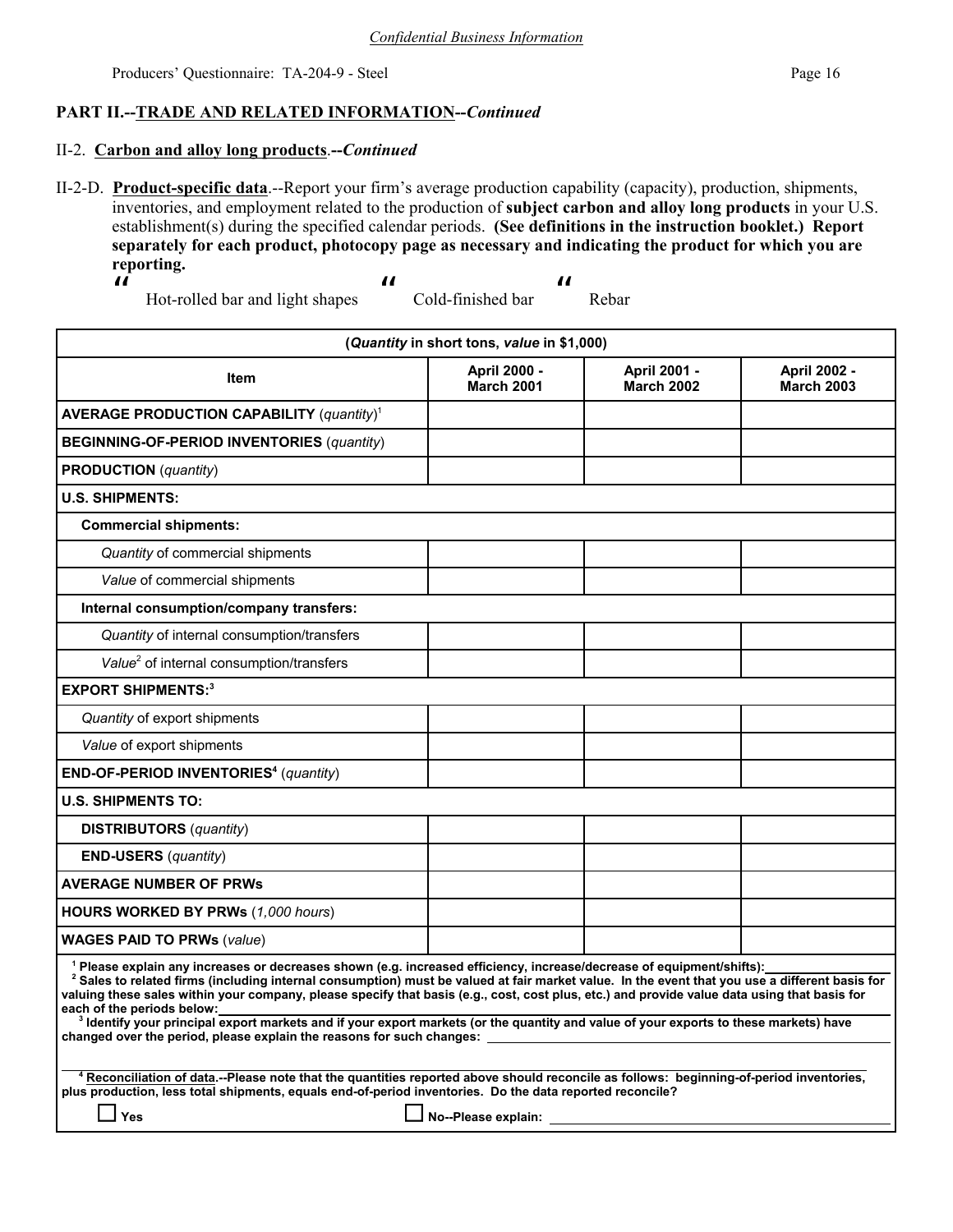## **PART II.--TRADE AND RELATED INFORMATION--***Continued*

### II-2. **Carbon and alloy long products**.**--***Continued*

Hot-rolled bar and light shapes

 $\boldsymbol{\eta}$ 

II-2-E. **Excluded and product-specific quota products**.--In order for the Commission to better understand the significance of the **subject carbon and alloy long products** which are now excluded from the remedy, please report your production quantity for the **now excluded products**. (Please note that for purposes of this question, it does not matter when the product was excluded from the remedy.) Specific products which are excluded from the additional remedy tariffs or are excluded up to a certain quota amount are identified by temporary Harmonized Tariff Schedule (HTS) subheadings in the instruction booklet that accompanied this questionnaire. Please identify each product by specifying the temporary HTS subheading which covers it. To the extent possible, please report your production separately for each temporary HTS subheading as well as the total for the product group. If you are not able to report separately for each temporary HTS subheading, please report your total production for the product group and identify the temporary HTS subheadings for which you are reporting. **Please photocopy page and report separately for each product group listed below.**

Cold-finished bar

 $\mathbf{u}$ 

Rebar

 $\boldsymbol{\mathit{ii}}$ 

| <b>Quantity (in short tons)</b> |                                    |                                    |                                    |  |  |  |  |
|---------------------------------|------------------------------------|------------------------------------|------------------------------------|--|--|--|--|
| <b>Temporary HTS subheading</b> | <b>April 2000 -<br/>March 2001</b> | <b>April 2001 -<br/>March 2002</b> | <b>April 2002 -<br/>March 2003</b> |  |  |  |  |
|                                 |                                    |                                    |                                    |  |  |  |  |
|                                 |                                    |                                    |                                    |  |  |  |  |
|                                 |                                    |                                    |                                    |  |  |  |  |
|                                 |                                    |                                    |                                    |  |  |  |  |
|                                 |                                    |                                    |                                    |  |  |  |  |
|                                 |                                    |                                    |                                    |  |  |  |  |
|                                 |                                    |                                    |                                    |  |  |  |  |
|                                 |                                    |                                    |                                    |  |  |  |  |
|                                 |                                    |                                    |                                    |  |  |  |  |
|                                 |                                    |                                    |                                    |  |  |  |  |
|                                 |                                    |                                    |                                    |  |  |  |  |
|                                 |                                    |                                    |                                    |  |  |  |  |
|                                 |                                    |                                    |                                    |  |  |  |  |
|                                 |                                    |                                    |                                    |  |  |  |  |
|                                 |                                    |                                    |                                    |  |  |  |  |
|                                 |                                    |                                    |                                    |  |  |  |  |
|                                 |                                    |                                    |                                    |  |  |  |  |
|                                 |                                    |                                    |                                    |  |  |  |  |
| Total                           |                                    |                                    |                                    |  |  |  |  |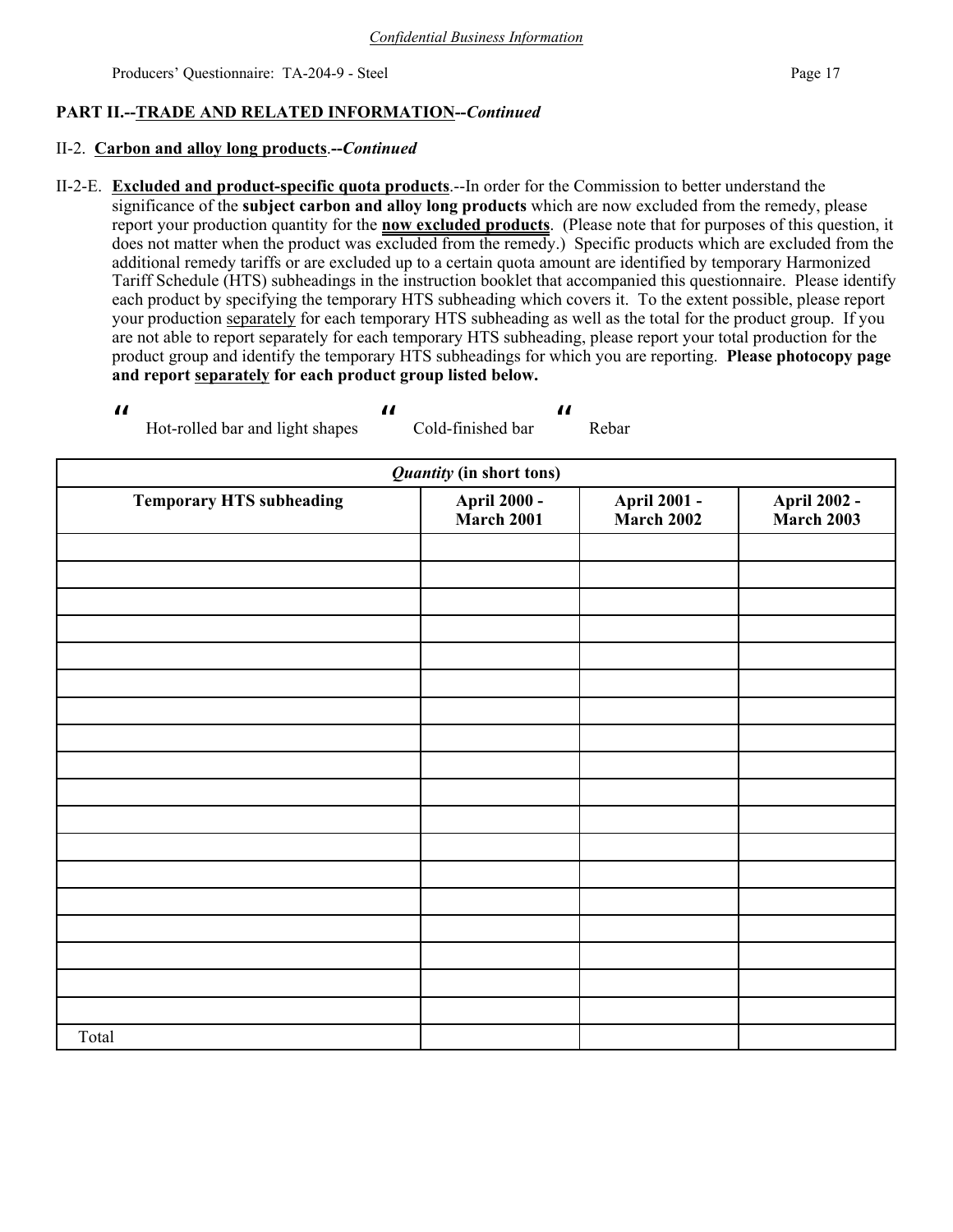## **PART II.--TRADE AND RELATED INFORMATION--***Continued*

II-3. **Carbon and alloy tubular products and fittings**.--Further information on this part of the questionnaire can be obtained from Fred Fischer (202-205-3179 or ffischer@usitc.gov). Who should be contacted in your firm regarding the information requested in part II-1?

Company contact: Name and title Phone No.  $\mathcal{L}_\text{max} = \mathcal{L}_\text{max} = \mathcal{L}_\text{max} = \mathcal{L}_\text{max} = \mathcal{L}_\text{max} = \mathcal{L}_\text{max} = \mathcal{L}_\text{max} = \mathcal{L}_\text{max} = \mathcal{L}_\text{max} = \mathcal{L}_\text{max} = \mathcal{L}_\text{max} = \mathcal{L}_\text{max} = \mathcal{L}_\text{max} = \mathcal{L}_\text{max} = \mathcal{L}_\text{max} = \mathcal{L}_\text{max} = \mathcal{L}_\text{max} = \mathcal{L}_\text{max} = \mathcal{$ 

Fax No. Email address

**Please note that if your answer to questions II-3-A through II-3-C is product specific, you should check only one box per page and report separately for each product listed below; however if your answers apply to more than one product you may check more than one box. Photocopy pages 16-19 and identify the product(s) for which you are reporting in the space provided.**

- $\boldsymbol{\mathit{II}}$  Welded tubular product other than OCTG " Flanges and fittings
- II-3-A. Did your firm indicate to USTR since the initiation of the original section 201 investigation or to the Commission in its response to the producers' questionnaire issued in connection with inv. No. TA-201-73 (specifically on page 44 or 48 in Part II) that you would make adjustments in your subject steel products operations that would permit you to compete more effectively with imports of subject steel products after relief expires if you were to receive import relief as a result of that investigation?
	- $\boldsymbol{\mathit{II}}$

 No. Firm indicated that it would not make adjustments in addition to those that had already been made by the firm and/or its workers since January 1996 to compete more effectively.

- $\boldsymbol{\mathit{ii}}$
- Not known and/or original questionnaire response to inv. No. TA-201-73 not available.

 $\boldsymbol{\mathit{II}}$ 

 Yes–Please attach copies of the specific adjustment plans for your firm as reported to the Commission during inv. No. TA-201-73 or to USTR since the initiation of the original section 201 investigation. Also, please discuss below the reason(s) why specific adjustment actions have NOT been implemented (and are therefore not identified in your response to Question II-3-C). As necessary, please be specific as to the specific adjustment action that is being discussed.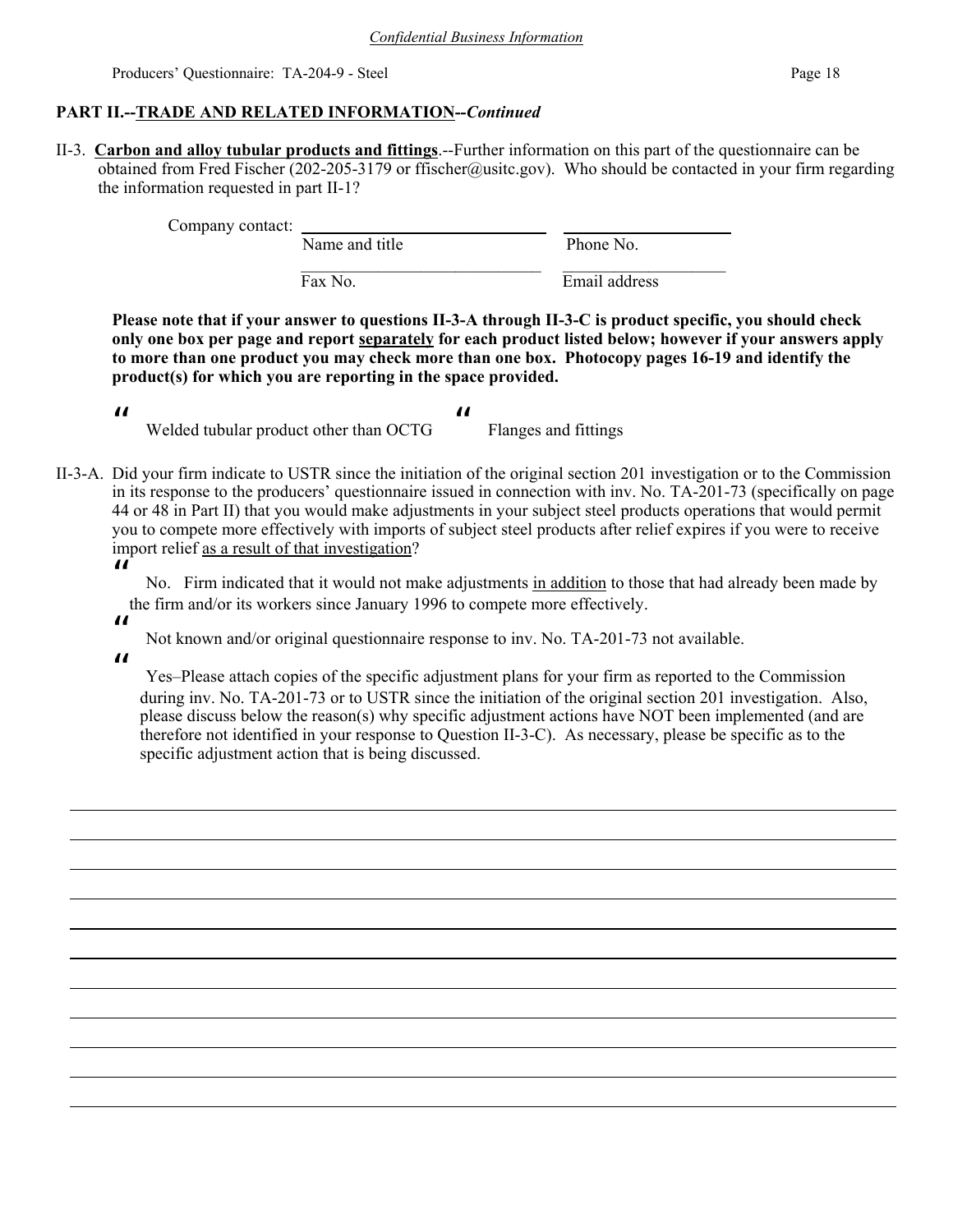### **PART II.--TRADE AND RELATED INFORMATION--***Continued*

## II-3. **Carbon and alloy tubular products and fittings**.**--***Continued*

- $\boldsymbol{\mathsf{II}}$  Welded tubular product other than OCTG  $\boldsymbol{\mathit{II}}$ Flanges and fittings
- II-3-B. Describe the significance of the tariffs and/or tariff-rate quotas imposed by the President effective on or after March 20, 2002, in terms of their effect on your firm's operations in the following categories. You may wish to compare your firm's operations before and after the imposition of the relief. **Use additional pages as necessary**. Please explain how you have separated the effects of 201 relief from the effects of other factors, such as closure or re-opening of domestic production facilities, changes in demand, exchange rate changes or antidumping and countervailing duties.
	- **(a) Production capacity, production, shipments, inventories, and employment:**

**(b) Return on investment, ability to generate capital to finance the modernization of domestic plant(s) and equipment, or ability to maintain existing levels of expenditures for research and development:**

**(c) Changes in your firm's collective bargaining agreements (attach copies of all collective bargaining agreements in effect or otherwise agreed to by your firm since January 2000):**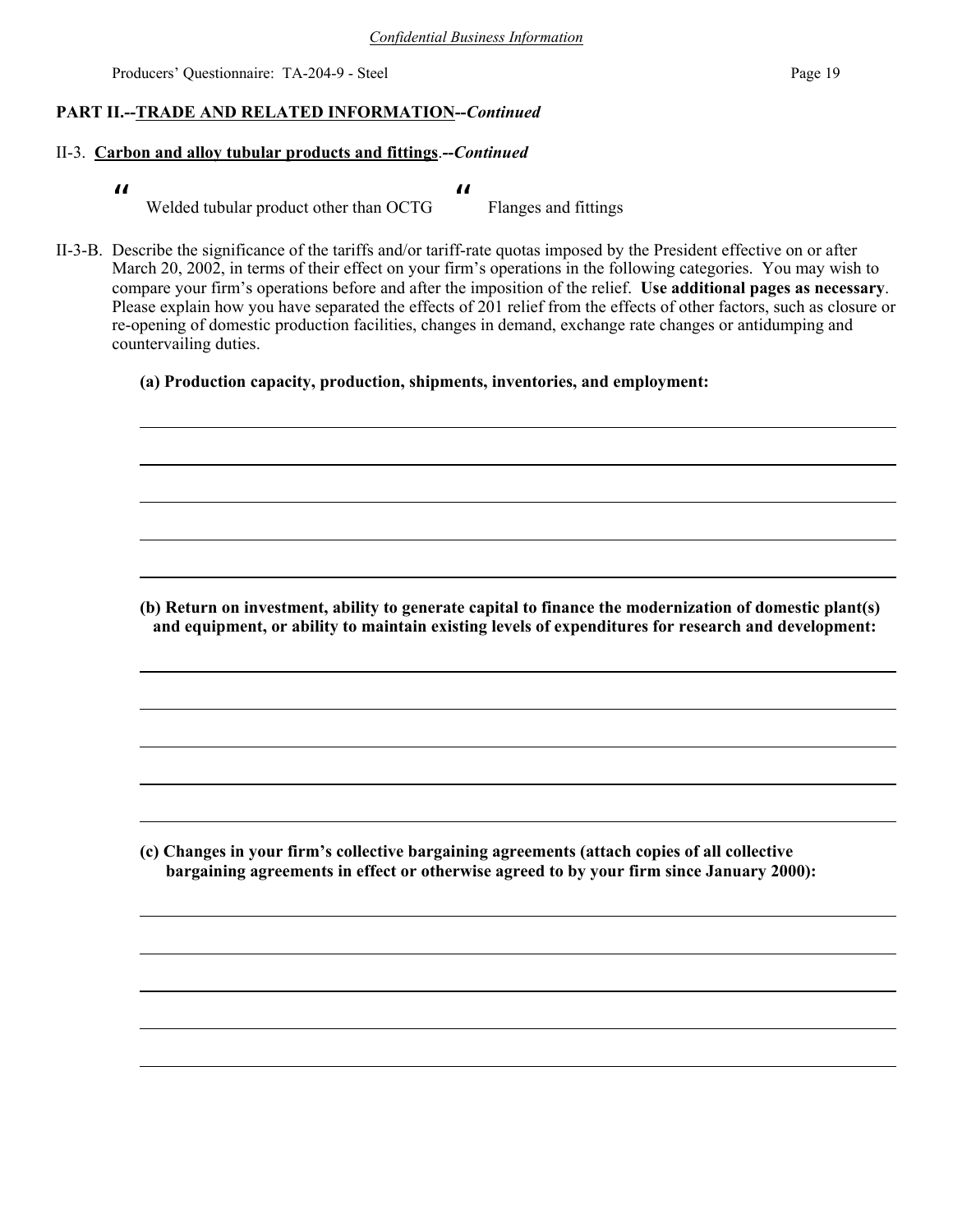### **PART II.--TRADE AND RELATED INFORMATION**--*Continued*

#### II-3. **Carbon and alloy tubular products and fittings**.**--***Continued*

- $\boldsymbol{\mathit{II}}$  Welded tubular product other than OCTG  $\mathbf{u}$ Flanges and fittings
- II-3-C. **Efforts to compete**--Since March 20, 2002, has your firm undertaken any efforts to compete more effectively in the U.S. market for subject steel products?
	- $\boldsymbol{\mathit{II}}$  No  $\boldsymbol{\mu}$ Yes--Describe, as indicated below:

(1) any efforts of the types indicated which have been made by your firm and/or its workers since March 20, 2002, to compete more effectively, (2) the period (month(s) and year(s)) in which the effort was made, (3) the expenditure or savings involved, as applicable, (in thousands of dollars), and (4) the effectiveness of your efforts, including any competitive advantage acquired (i.e., increased production, cost reduction, quality improvement, increased market share or sales, etc.). **ATTACH ADDITIONAL PAGES IF NECESSARY.** If you feel that any of these efforts have been made primarily to compete with sales of imported subject steel products, please indicate this with an asterisk and give the reasons to support your beliefs. To the extent possible, furnish the Commission with memoranda, studies, or other documentation which indicate that such competitive efforts were undertaken primarily against imports of subject steel.

| <b>EFFORTS TO COMPETE</b>                                                                                                                          | <b>PERIOD</b> | $E = EXPENSE$<br>$S = SAVINGS$<br>(\$1,000) | <b>EFFECTIVENESS OF EFFORTS/</b><br><b>COMPETITIVE ADVANTAGE ACQUIRED</b> |  |  |
|----------------------------------------------------------------------------------------------------------------------------------------------------|---------------|---------------------------------------------|---------------------------------------------------------------------------|--|--|
| Investments made:                                                                                                                                  |               |                                             |                                                                           |  |  |
|                                                                                                                                                    |               |                                             |                                                                           |  |  |
|                                                                                                                                                    |               |                                             |                                                                           |  |  |
|                                                                                                                                                    |               |                                             |                                                                           |  |  |
| Capacity reductions (specify tonnage reduction, whether temporary or permanent-if permanent, explain final disposition<br>of plant and equipment): |               |                                             |                                                                           |  |  |
|                                                                                                                                                    |               |                                             |                                                                           |  |  |
|                                                                                                                                                    |               |                                             |                                                                           |  |  |
|                                                                                                                                                    |               |                                             |                                                                           |  |  |
| Cost reductions with existing equipment:                                                                                                           |               |                                             |                                                                           |  |  |
|                                                                                                                                                    |               |                                             |                                                                           |  |  |
|                                                                                                                                                    |               |                                             |                                                                           |  |  |
|                                                                                                                                                    |               |                                             |                                                                           |  |  |
| Diversifications/expansions:                                                                                                                       |               |                                             |                                                                           |  |  |
|                                                                                                                                                    |               |                                             |                                                                           |  |  |
|                                                                                                                                                    |               |                                             |                                                                           |  |  |
|                                                                                                                                                    |               |                                             |                                                                           |  |  |
| Mergers and consolidations:                                                                                                                        |               |                                             |                                                                           |  |  |
|                                                                                                                                                    |               |                                             |                                                                           |  |  |
|                                                                                                                                                    |               |                                             |                                                                           |  |  |
|                                                                                                                                                    |               |                                             |                                                                           |  |  |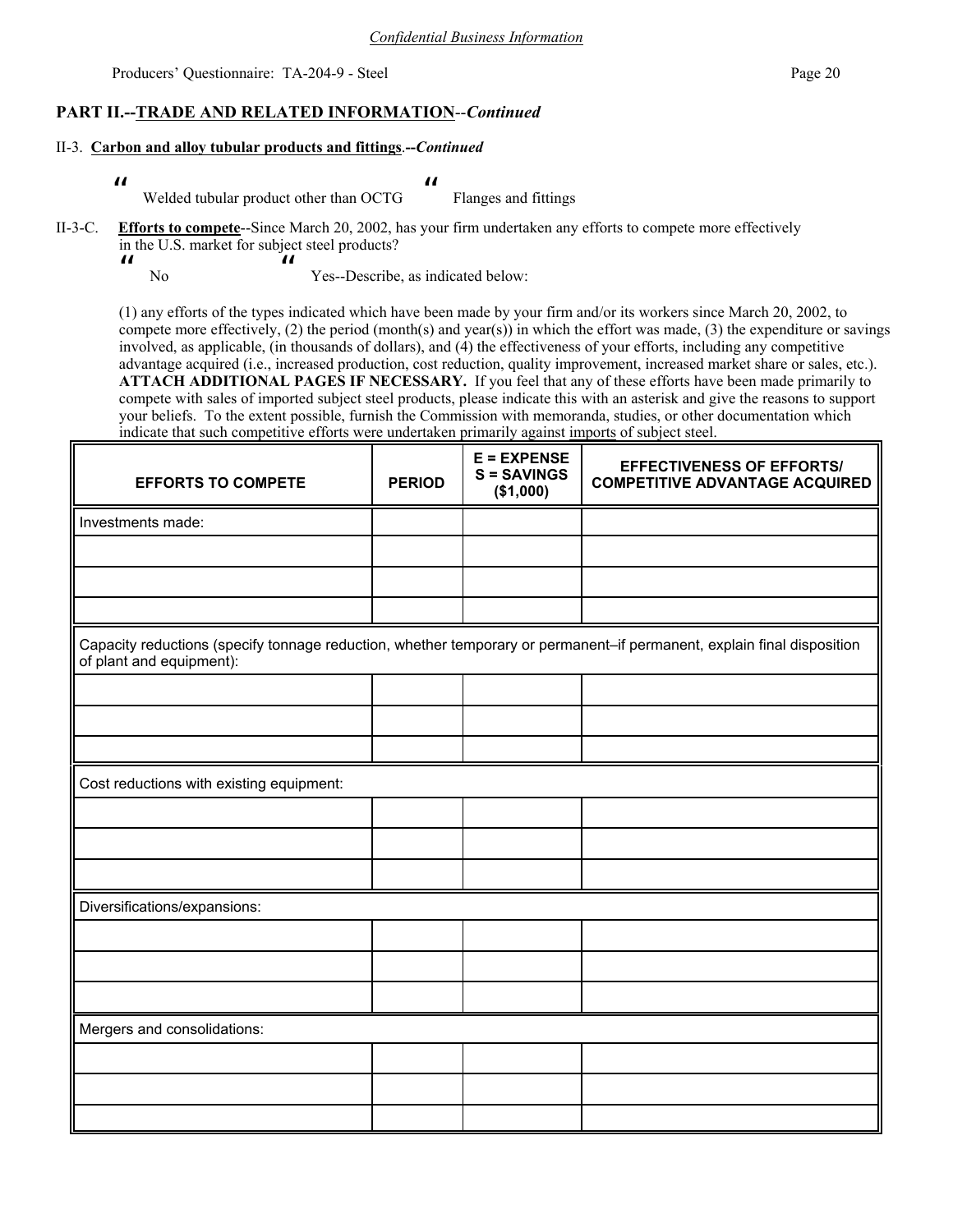$\boldsymbol{\mathit{II}}$ 

Producers' Questionnaire: TA-204-9 - Steel Page 21

## **PART II.--TRADE AND RELATED INFORMATION**--*Continued*

### II-3. **Carbon and alloy tubular products and fittings**.**--***Continued*

# II-3-C. **Efforts to compete**.**--***Continued* — <u>п</u>

Welded tubular product other than OCTG

| <b>EFFORTS TO COMPETE</b>                                              | <b>PERIOD</b>                                                     | $E = EXPENSE$<br><b>S = SAVINGS</b><br>(\$1,000) | <b>EFFECTIVENESS OF EFFORTS/</b><br><b>COMPETITIVE ADVANTAGE ACQUIRED</b> |  |  |  |  |  |
|------------------------------------------------------------------------|-------------------------------------------------------------------|--------------------------------------------------|---------------------------------------------------------------------------|--|--|--|--|--|
|                                                                        | New products developed or new applications for existing products: |                                                  |                                                                           |  |  |  |  |  |
|                                                                        |                                                                   |                                                  |                                                                           |  |  |  |  |  |
|                                                                        |                                                                   |                                                  |                                                                           |  |  |  |  |  |
|                                                                        |                                                                   |                                                  |                                                                           |  |  |  |  |  |
| Organizational changes:                                                |                                                                   |                                                  |                                                                           |  |  |  |  |  |
|                                                                        |                                                                   |                                                  |                                                                           |  |  |  |  |  |
|                                                                        |                                                                   |                                                  |                                                                           |  |  |  |  |  |
|                                                                        |                                                                   |                                                  |                                                                           |  |  |  |  |  |
| Changes in production practices:                                       |                                                                   |                                                  |                                                                           |  |  |  |  |  |
|                                                                        |                                                                   |                                                  |                                                                           |  |  |  |  |  |
|                                                                        |                                                                   |                                                  |                                                                           |  |  |  |  |  |
| Marketing changes U.S. and foreign markets:                            |                                                                   |                                                  |                                                                           |  |  |  |  |  |
|                                                                        |                                                                   |                                                  |                                                                           |  |  |  |  |  |
|                                                                        |                                                                   |                                                  |                                                                           |  |  |  |  |  |
|                                                                        |                                                                   |                                                  |                                                                           |  |  |  |  |  |
| Employee reductions (identify PRW, management, other):                 |                                                                   |                                                  |                                                                           |  |  |  |  |  |
|                                                                        |                                                                   |                                                  |                                                                           |  |  |  |  |  |
|                                                                        |                                                                   |                                                  |                                                                           |  |  |  |  |  |
|                                                                        |                                                                   |                                                  |                                                                           |  |  |  |  |  |
| Changes in pension liabilities, healthcare, and union contracts:       |                                                                   |                                                  |                                                                           |  |  |  |  |  |
|                                                                        |                                                                   |                                                  |                                                                           |  |  |  |  |  |
|                                                                        |                                                                   |                                                  |                                                                           |  |  |  |  |  |
|                                                                        |                                                                   |                                                  |                                                                           |  |  |  |  |  |
| All other efforts made by firm or workers (identify which) to compete: |                                                                   |                                                  |                                                                           |  |  |  |  |  |
|                                                                        |                                                                   |                                                  |                                                                           |  |  |  |  |  |
|                                                                        |                                                                   |                                                  |                                                                           |  |  |  |  |  |
|                                                                        |                                                                   |                                                  |                                                                           |  |  |  |  |  |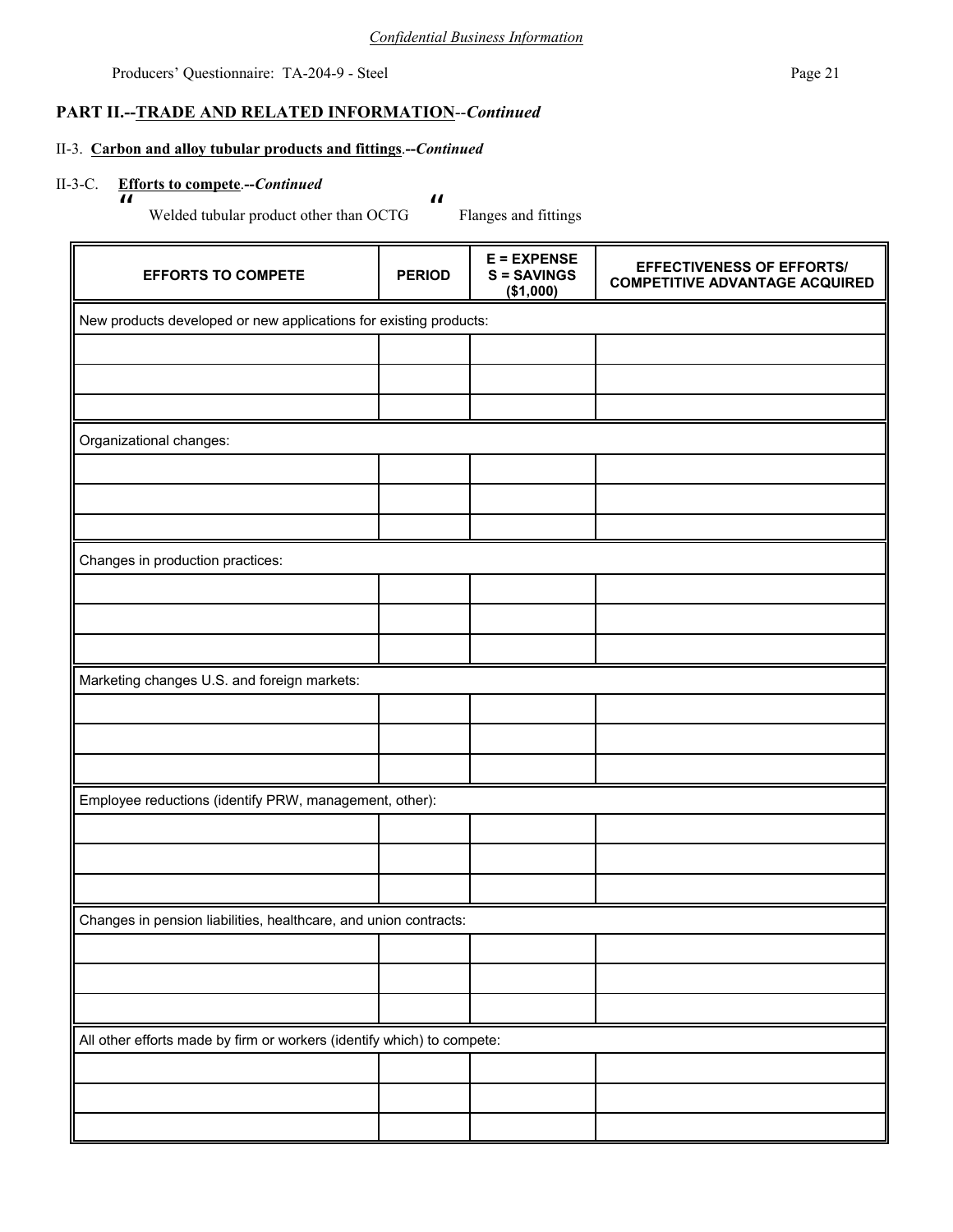## **PART II.--TRADE AND RELATED INFORMATION--***Continued*

### II-3. **Carbon and alloy tubular products and fittings**.**--***Continued*

II-3-D. **Product-specific data**.--Report your firm's average production capability (capacity), production, shipments, inventories, and employment related to the production of **subject carbon and alloy tubular products and fittings** in your U.S. establishment(s) during the specified calendar periods. **(See definitions in the instruction booklet.) Report separately for each product, photocopy page as necessary and indicating the product for which you are reporting.**

 $\boldsymbol{\mathit{ii}}$ 

 $\boldsymbol{\mathit{ii}}$ 

Welded tubular product other than OCTG

| (Quantity in short tons, value in \$1,000)                                                                                                                                                                                                                                                                                                                                                                                                                                                                                                                                                                                                                                                               |                                   |                                   |                                          |  |
|----------------------------------------------------------------------------------------------------------------------------------------------------------------------------------------------------------------------------------------------------------------------------------------------------------------------------------------------------------------------------------------------------------------------------------------------------------------------------------------------------------------------------------------------------------------------------------------------------------------------------------------------------------------------------------------------------------|-----------------------------------|-----------------------------------|------------------------------------------|--|
| Item                                                                                                                                                                                                                                                                                                                                                                                                                                                                                                                                                                                                                                                                                                     | April 2000 -<br><b>March 2001</b> | April 2001 -<br><b>March 2002</b> | <b>April 2002 -</b><br><b>March 2003</b> |  |
| <b>AVERAGE PRODUCTION CAPABILITY (quantity)<sup>1</sup></b>                                                                                                                                                                                                                                                                                                                                                                                                                                                                                                                                                                                                                                              |                                   |                                   |                                          |  |
| <b>BEGINNING-OF-PERIOD INVENTORIES (quantity)</b>                                                                                                                                                                                                                                                                                                                                                                                                                                                                                                                                                                                                                                                        |                                   |                                   |                                          |  |
| <b>PRODUCTION</b> (quantity)                                                                                                                                                                                                                                                                                                                                                                                                                                                                                                                                                                                                                                                                             |                                   |                                   |                                          |  |
| <b>U.S. SHIPMENTS:</b>                                                                                                                                                                                                                                                                                                                                                                                                                                                                                                                                                                                                                                                                                   |                                   |                                   |                                          |  |
| <b>Commercial shipments:</b>                                                                                                                                                                                                                                                                                                                                                                                                                                                                                                                                                                                                                                                                             |                                   |                                   |                                          |  |
| Quantity of commercial shipments                                                                                                                                                                                                                                                                                                                                                                                                                                                                                                                                                                                                                                                                         |                                   |                                   |                                          |  |
| Value of commercial shipments                                                                                                                                                                                                                                                                                                                                                                                                                                                                                                                                                                                                                                                                            |                                   |                                   |                                          |  |
| Internal consumption/company transfers:                                                                                                                                                                                                                                                                                                                                                                                                                                                                                                                                                                                                                                                                  |                                   |                                   |                                          |  |
| Quantity of internal consumption/transfers                                                                                                                                                                                                                                                                                                                                                                                                                                                                                                                                                                                                                                                               |                                   |                                   |                                          |  |
| Value <sup>2</sup> of internal consumption/transfers                                                                                                                                                                                                                                                                                                                                                                                                                                                                                                                                                                                                                                                     |                                   |                                   |                                          |  |
| <b>EXPORT SHIPMENTS:3</b>                                                                                                                                                                                                                                                                                                                                                                                                                                                                                                                                                                                                                                                                                |                                   |                                   |                                          |  |
| Quantity of export shipments                                                                                                                                                                                                                                                                                                                                                                                                                                                                                                                                                                                                                                                                             |                                   |                                   |                                          |  |
| Value of export shipments                                                                                                                                                                                                                                                                                                                                                                                                                                                                                                                                                                                                                                                                                |                                   |                                   |                                          |  |
| <b>END-OF-PERIOD INVENTORIES<sup>4</sup></b> (quantity)                                                                                                                                                                                                                                                                                                                                                                                                                                                                                                                                                                                                                                                  |                                   |                                   |                                          |  |
| <b>U.S. SHIPMENTS TO:</b>                                                                                                                                                                                                                                                                                                                                                                                                                                                                                                                                                                                                                                                                                |                                   |                                   |                                          |  |
| <b>DISTRIBUTORS</b> (quantity)                                                                                                                                                                                                                                                                                                                                                                                                                                                                                                                                                                                                                                                                           |                                   |                                   |                                          |  |
| <b>END-USERS</b> (quantity)                                                                                                                                                                                                                                                                                                                                                                                                                                                                                                                                                                                                                                                                              |                                   |                                   |                                          |  |
| <b>AVERAGE NUMBER OF PRWS</b>                                                                                                                                                                                                                                                                                                                                                                                                                                                                                                                                                                                                                                                                            |                                   |                                   |                                          |  |
| HOURS WORKED BY PRWs (1,000 hours)                                                                                                                                                                                                                                                                                                                                                                                                                                                                                                                                                                                                                                                                       |                                   |                                   |                                          |  |
| <b>WAGES PAID TO PRWs (value)</b>                                                                                                                                                                                                                                                                                                                                                                                                                                                                                                                                                                                                                                                                        |                                   |                                   |                                          |  |
| <sup>1</sup> Please explain any increases or decreases shown (e.g. increased efficiency, increase/decrease of equipment/shifts):<br><sup>2</sup> Sales to related firms (including internal consumption) must be valued at fair market value. In the event that you use a different basis for<br>valuing these sales within your company, please specify that basis (e.g., cost, cost plus, etc.) and provide value data using that basis for<br>each of the periods below:<br><sup>3</sup> Identify your principal export markets and if your export markets (or the quantity and value of your exports to these markets) have<br>changed over the period, please explain the reasons for such changes: |                                   |                                   |                                          |  |
| 4 Reconciliation of data.--Please note that the quantities reported above should reconcile as follows: beginning-of-period inventories,<br>plus production, less total shipments, equals end-of-period inventories. Do the data reported reconcile?<br>Yes                                                                                                                                                                                                                                                                                                                                                                                                                                               |                                   |                                   |                                          |  |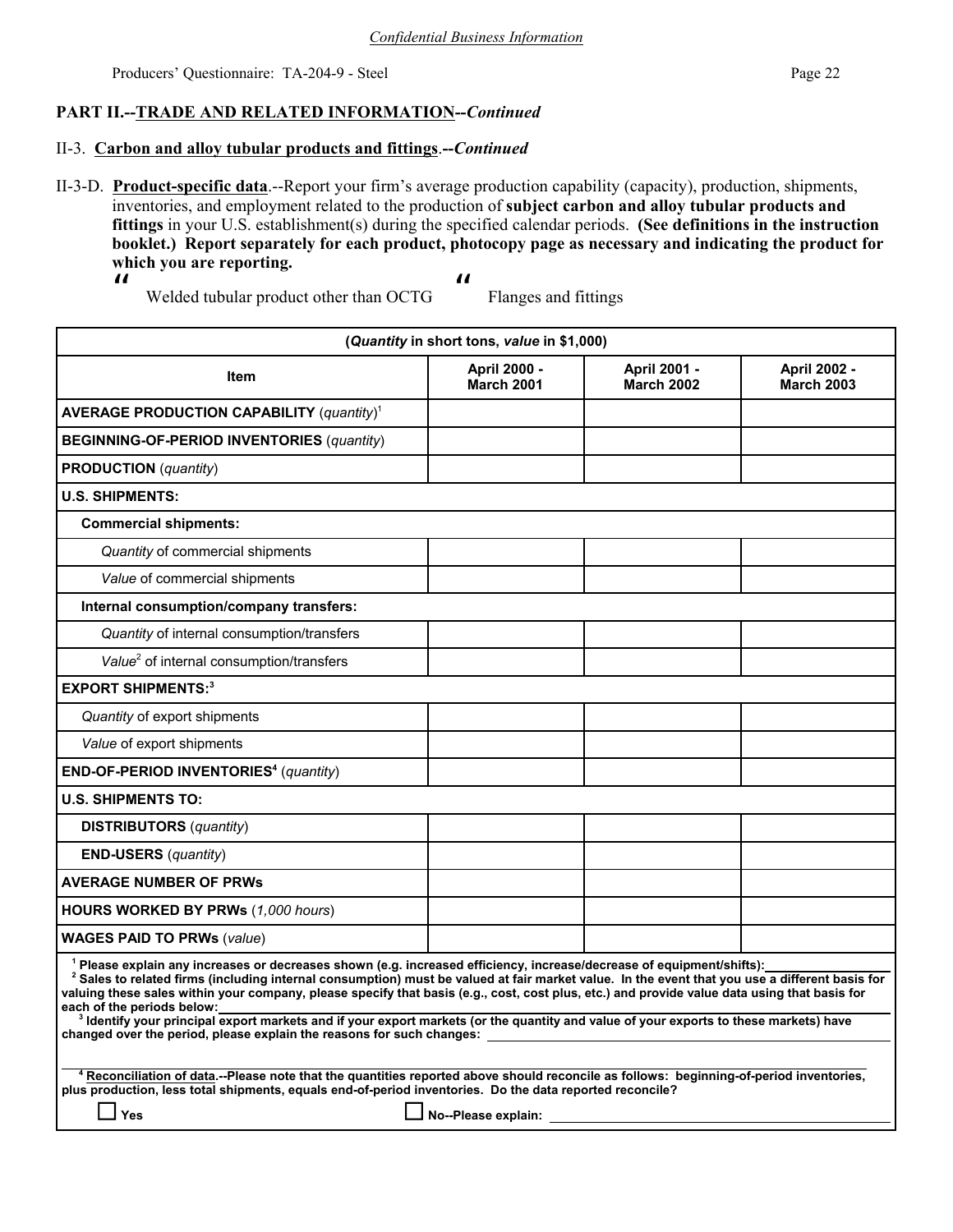## **PART II.--TRADE AND RELATED INFORMATION--***Continued*

### II-3. **Carbon and alloy tubular products**.**--***Continued*

II-3-E. **Excluded and product-specific quota products**.--In order for the Commission to better understand the significance of the **subject carbon and alloy tubular products** which are now excluded from the remedy, please report your production quantity for the **now excluded products**. (Please note that for purposes of this question, it does not matter when the product was excluded from the remedy.) Specific products which are excluded from the additional remedy tariffs or are excluded up to a certain quota amount are identified by temporary Harmonized Tariff Schedule (HTS) subheadings in the instruction booklet that accompanied this questionnaire. Please identify each product by specifying the temporary HTS subheading which covers it. To the extent possible, please report your production separately for each temporary HTS subheading as well as the total for the product group. If you are not able to report separately for each temporary HTS subheading, please report your total production for the product group and identify the temporary HTS subheadings for which you are reporting. **Please photocopy page and report separately for each product group listed below.**

 $\boldsymbol{\mu}$ 

 $\boldsymbol{\mathit{ii}}$ 

Welded tubular product other than OCTG

| <b>Quantity (in short tons)</b> |                                    |                                    |                                    |  |
|---------------------------------|------------------------------------|------------------------------------|------------------------------------|--|
| <b>Temporary HTS subheading</b> | <b>April 2000 -<br/>March 2001</b> | <b>April 2001 -<br/>March 2002</b> | <b>April 2002 -<br/>March 2003</b> |  |
|                                 |                                    |                                    |                                    |  |
|                                 |                                    |                                    |                                    |  |
|                                 |                                    |                                    |                                    |  |
|                                 |                                    |                                    |                                    |  |
|                                 |                                    |                                    |                                    |  |
|                                 |                                    |                                    |                                    |  |
|                                 |                                    |                                    |                                    |  |
|                                 |                                    |                                    |                                    |  |
|                                 |                                    |                                    |                                    |  |
|                                 |                                    |                                    |                                    |  |
|                                 |                                    |                                    |                                    |  |
|                                 |                                    |                                    |                                    |  |
|                                 |                                    |                                    |                                    |  |
|                                 |                                    |                                    |                                    |  |
|                                 |                                    |                                    |                                    |  |
|                                 |                                    |                                    |                                    |  |
|                                 |                                    |                                    |                                    |  |
|                                 |                                    |                                    |                                    |  |
| Total                           |                                    |                                    |                                    |  |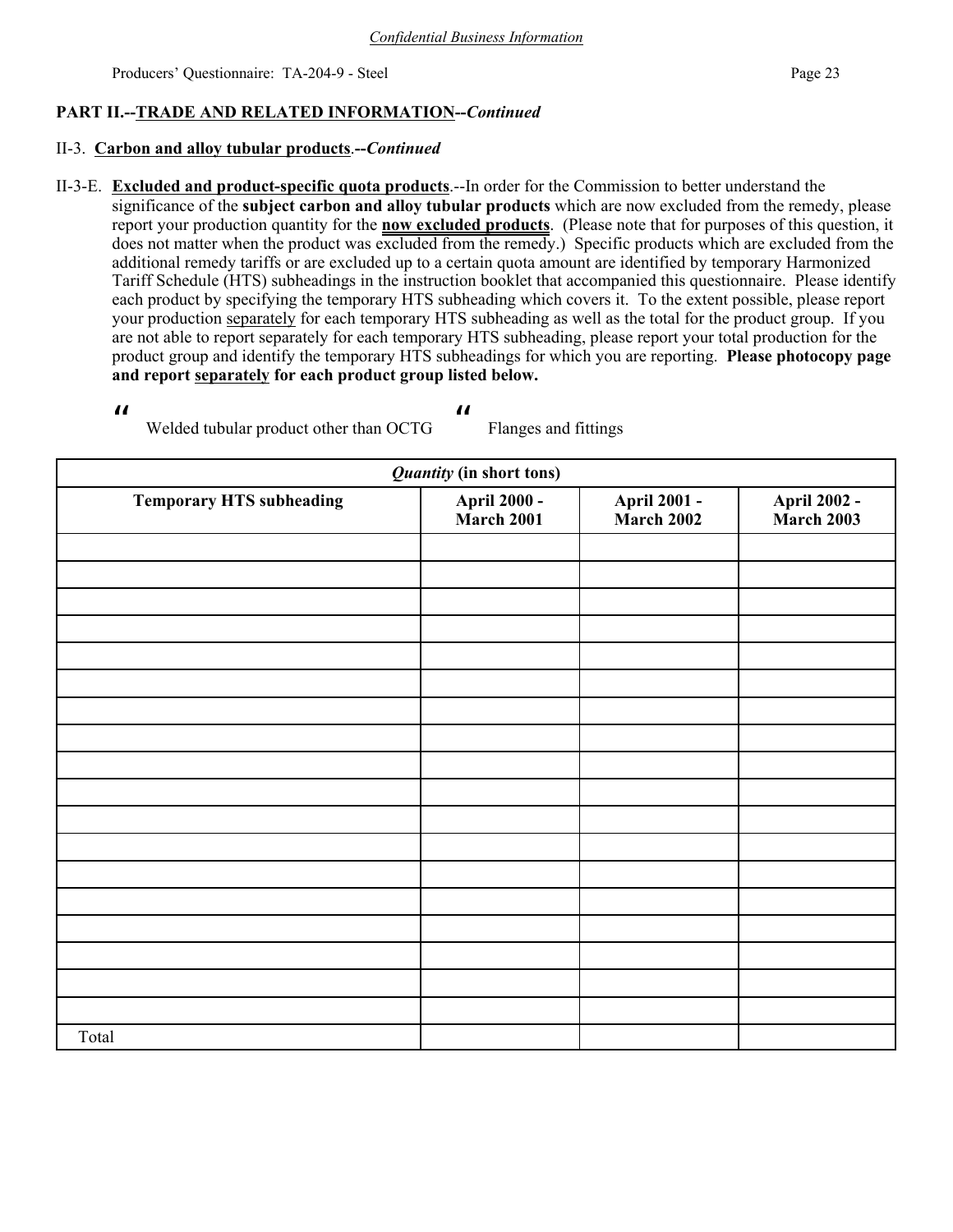## **PART II.--TRADE AND RELATED INFORMATION--***Continued*

II-4. **Stainless steel products**.--Further information on this part of the questionnaire can be obtained from Fred Fischer (202-205-3179 or ffischer@usitc.gov). Who should be contacted in your firm regarding the information requested in part II-1?

Company contact:

Name and title Phone No.  $\mathcal{L}_\text{max} = \frac{1}{2} \sum_{i=1}^{n} \frac{1}{2} \sum_{i=1}^{n} \frac{1}{2} \sum_{i=1}^{n} \frac{1}{2} \sum_{i=1}^{n} \frac{1}{2} \sum_{i=1}^{n} \frac{1}{2} \sum_{i=1}^{n} \frac{1}{2} \sum_{i=1}^{n} \frac{1}{2} \sum_{i=1}^{n} \frac{1}{2} \sum_{i=1}^{n} \frac{1}{2} \sum_{i=1}^{n} \frac{1}{2} \sum_{i=1}^{n} \frac{1}{2} \sum_{i=1}^{n} \frac{1$ Fax No. Email address

**Please note that if your answer to questions II-4-A through II-4-C is product specific, you should check only one box per page and report separately for each product listed below; however if your answers apply to more than one product you may check more than one box. Photocopy pages 21-24 and identify the product(s) for which you are reporting in the space provided.**

 $\boldsymbol{\mathit{II}}$  Bar and light shapes  $\boldsymbol{\mathcal{H}}$  Rod  $\boldsymbol{\mathit{ii}}$ Wire

- II-4-A. Did your firm indicate to USTR since the initiation of the original section 201 investigation or to the Commission in its response to the producers' questionnaire issued in connection with inv. No. TA-201-73 (specifically on page 54, 56, or 60 in Part II) that you would make adjustments in your subject steel products operations that would permit you to compete more effectively with imports of subject steel products after relief expires if you were to receive import relief as a result of that investigation?
	- $\boldsymbol{\mathcal{U}}$

 No. Firm indicated that it would not make adjustments in addition to those that had already been made by the firm and/or its workers since January 1996 to compete more effectively.

 $\mathbf{u}$ 

Not known and/or original questionnaire response to inv. No. TA-201-73 not available.

 $\boldsymbol{\mu}$ 

 Yes–Please attach copies of the specific adjustment plans for your firm as reported to the Commission during inv. No. TA-201-73 or to USTR since the initiation of the original section 201 investigation. Also, please discuss below the reason(s) why specific adjustment actions have NOT been implemented (and are therefore not identified in your response to Question II-4-C). As necessary, please be specific as to the specific adjustment action that is being discussed.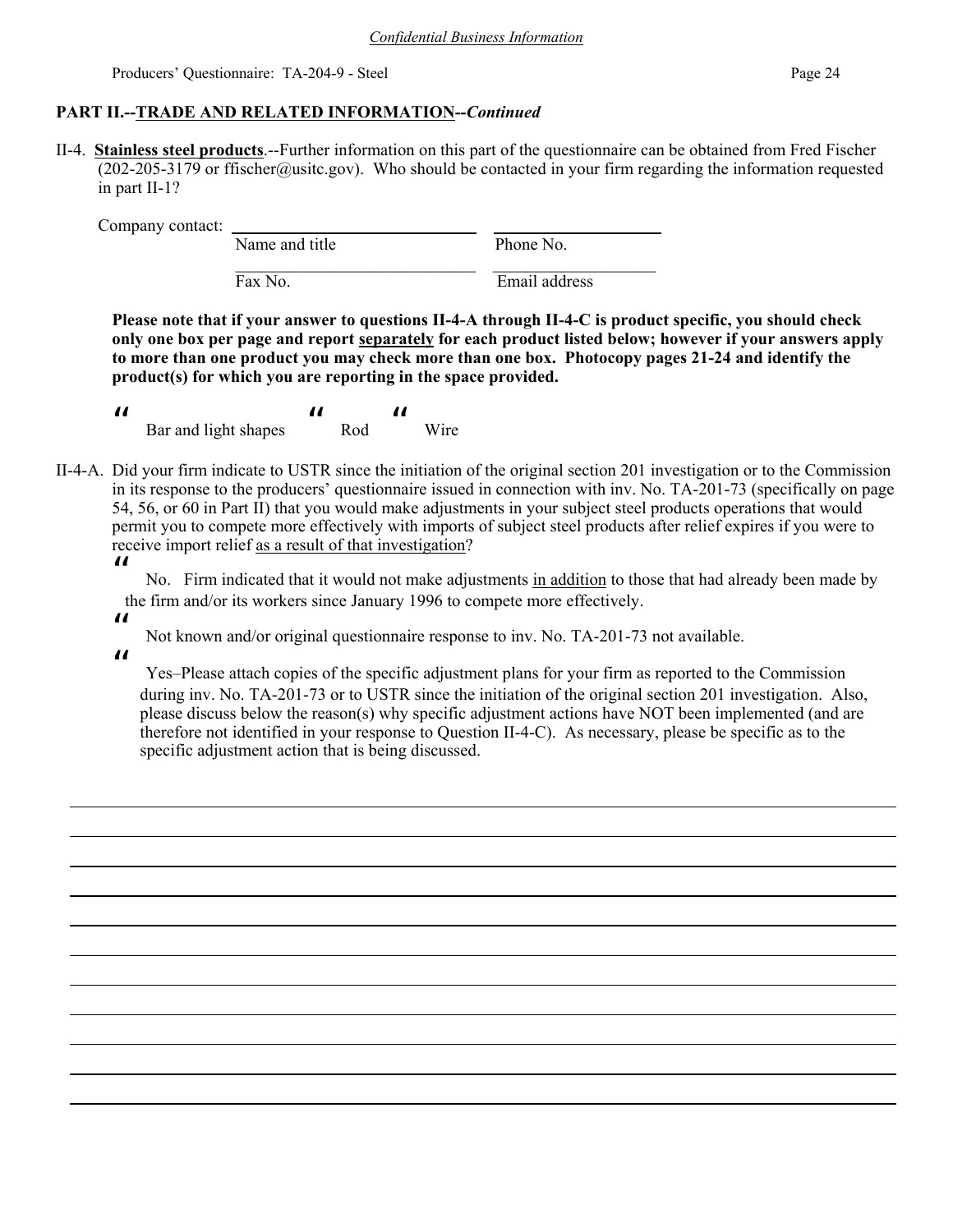### **PART II.--TRADE AND RELATED INFORMATION--***Continued*

#### II-4. **Stainless steel products**.**--***Continued*

| П |                      |     |      |
|---|----------------------|-----|------|
|   | Bar and light shapes | Rod | Wire |

II-4-B. Describe the significance of the tariffs and/or tariff-rate quotas imposed by the President effective on or after March 20, 2002, in terms of their effect on your firm's operations in the following categories. You may wish to compare your firm's operations before and after the imposition of the relief. **Use additional pages as necessary**. Please explain how you have separated the effects of 201 relief from the effects of other factors, such as closure or re-opening of domestic production facilities, changes in demand, exchange rate changes or antidumping and countervailing duties.

### **(a) Production capacity, production, shipments, inventories, and employment:**

**(b) Return on investment, ability to generate capital to finance the modernization of domestic plant(s) and equipment, or ability to maintain existing levels of expenditures for research and development:**

**(c) Changes in your firm's collective bargaining agreements (attach copies of all collective bargaining agreements in effect or otherwise agreed to by your firm since January 2000):**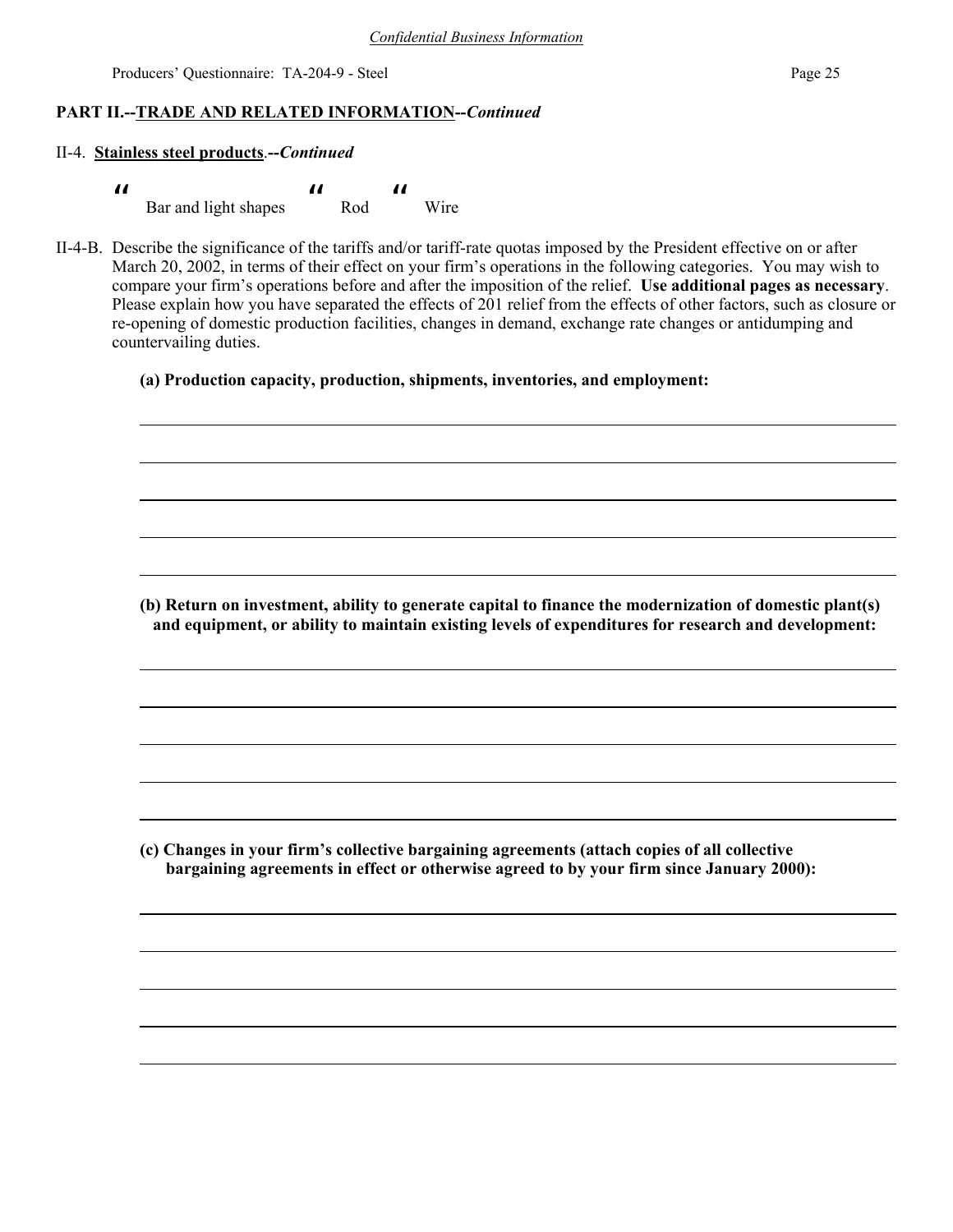### **PART II.--TRADE AND RELATED INFORMATION**--*Continued*

#### II-4. **Stainless steel products**.**--***Continued*

- Bar and light shapes " Rod  $\boldsymbol{\mathit{ii}}$ Wire
- II-4-C. **Efforts to compete**--Since March 20, 2002, has your firm undertaken any efforts to compete more effectively in the U.S. market for subject steel products?
	- $\boldsymbol{\mathit{ii}}$ No

 $\boldsymbol{\mathit{II}}$ 

 $\boldsymbol{\mathcal{U}}$ Yes--Describe, as indicated below:

(1) any efforts of the types indicated which have been made by your firm and/or its workers since March 20, 2002, to compete more effectively, (2) the period (month(s) and year(s)) in which the effort was made, (3) the expenditure or savings involved, as applicable, (in thousands of dollars), and (4) the effectiveness of your efforts, including any competitive advantage acquired (i.e., increased production, cost reduction, quality improvement, increased market share or sales, etc.). **ATTACH ADDITIONAL PAGES IF NECESSARY.** If you feel that any of these efforts have been made primarily to compete with sales of imported subject steel products, please indicate this with an asterisk and give the reasons to support your beliefs. To the extent possible, furnish the Commission with memoranda, studies, or other documentation which indicate that such competitive efforts were undertaken primarily against imports of subject steel.

| <b>EFFORTS TO COMPETE</b>                                                                                                                          | <b>PERIOD</b> | $E = EXPENSE$<br><b>S = SAVINGS</b><br>(\$1,000) | <b>EFFECTIVENESS OF EFFORTS/</b><br><b>COMPETITIVE ADVANTAGE ACQUIRED</b> |  |  |
|----------------------------------------------------------------------------------------------------------------------------------------------------|---------------|--------------------------------------------------|---------------------------------------------------------------------------|--|--|
| Investments made:                                                                                                                                  |               |                                                  |                                                                           |  |  |
|                                                                                                                                                    |               |                                                  |                                                                           |  |  |
|                                                                                                                                                    |               |                                                  |                                                                           |  |  |
|                                                                                                                                                    |               |                                                  |                                                                           |  |  |
| Capacity reductions (specify tonnage reduction, whether temporary or permanent-if permanent, explain final disposition<br>of plant and equipment): |               |                                                  |                                                                           |  |  |
|                                                                                                                                                    |               |                                                  |                                                                           |  |  |
|                                                                                                                                                    |               |                                                  |                                                                           |  |  |
|                                                                                                                                                    |               |                                                  |                                                                           |  |  |
| Cost reductions with existing equipment:                                                                                                           |               |                                                  |                                                                           |  |  |
|                                                                                                                                                    |               |                                                  |                                                                           |  |  |
|                                                                                                                                                    |               |                                                  |                                                                           |  |  |
|                                                                                                                                                    |               |                                                  |                                                                           |  |  |
| Diversifications/expansions:                                                                                                                       |               |                                                  |                                                                           |  |  |
|                                                                                                                                                    |               |                                                  |                                                                           |  |  |
|                                                                                                                                                    |               |                                                  |                                                                           |  |  |
|                                                                                                                                                    |               |                                                  |                                                                           |  |  |
| Mergers and consolidations:                                                                                                                        |               |                                                  |                                                                           |  |  |
|                                                                                                                                                    |               |                                                  |                                                                           |  |  |
|                                                                                                                                                    |               |                                                  |                                                                           |  |  |
|                                                                                                                                                    |               |                                                  |                                                                           |  |  |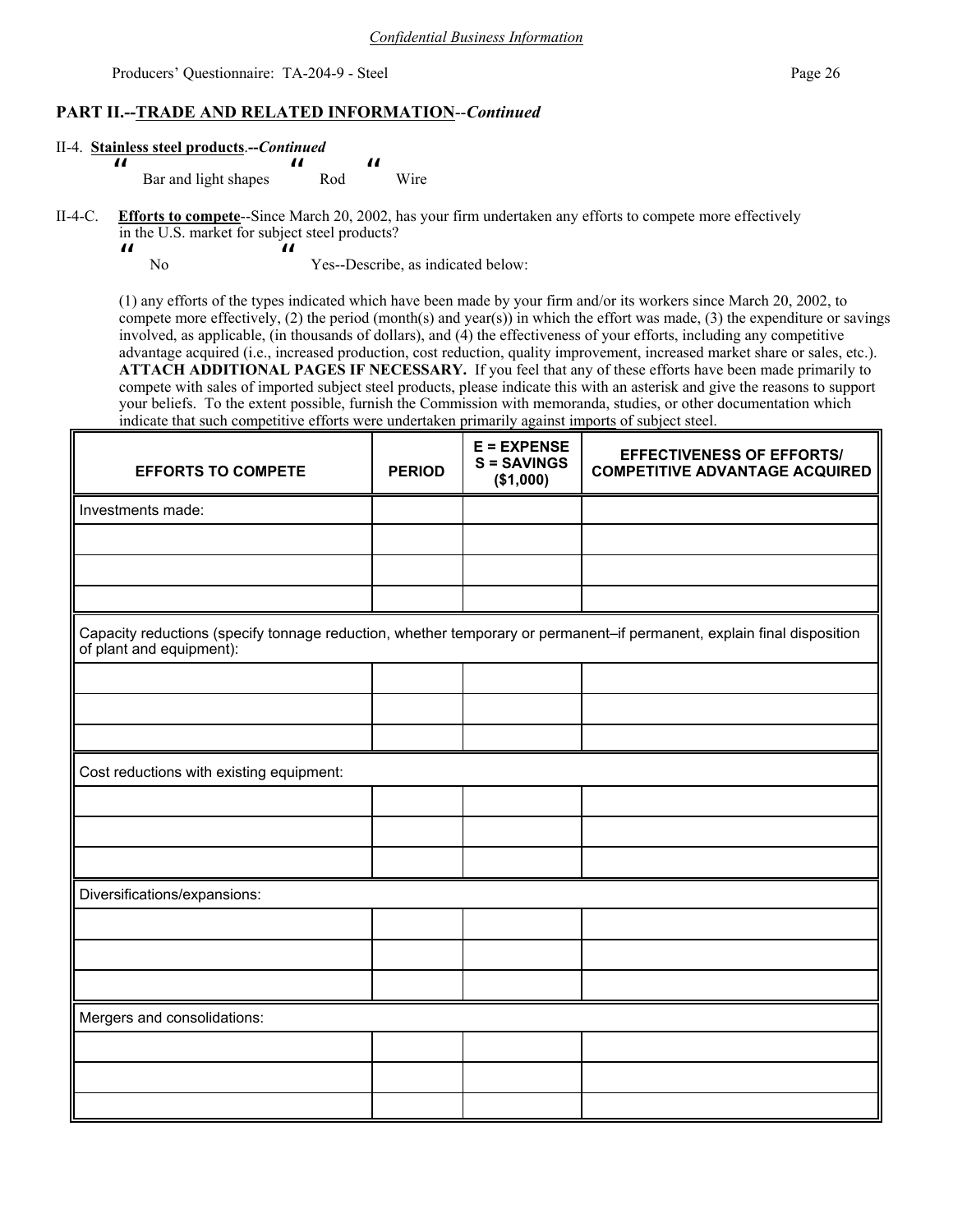## **PART II.--TRADE AND RELATED INFORMATION**--*Continued*

## II-4. **Stainless steel products**.**--***Continued*

### II-4-C. **Efforts to compete--***Continued*

| <b>EFFORTS TO COMPETE</b>                                              | <b>PERIOD</b> | $E = EXPENSE$<br>$S =$ SAVINGS<br>(\$1,000) | <b>EFFECTIVENESS OF EFFORTS/</b><br><b>COMPETITIVE ADVANTAGE ACQUIRED</b> |  |  |  |
|------------------------------------------------------------------------|---------------|---------------------------------------------|---------------------------------------------------------------------------|--|--|--|
| New products developed or new applications for existing products:      |               |                                             |                                                                           |  |  |  |
|                                                                        |               |                                             |                                                                           |  |  |  |
|                                                                        |               |                                             |                                                                           |  |  |  |
|                                                                        |               |                                             |                                                                           |  |  |  |
| Organizational changes:                                                |               |                                             |                                                                           |  |  |  |
|                                                                        |               |                                             |                                                                           |  |  |  |
|                                                                        |               |                                             |                                                                           |  |  |  |
|                                                                        |               |                                             |                                                                           |  |  |  |
| Changes in production practices:                                       |               |                                             |                                                                           |  |  |  |
|                                                                        |               |                                             |                                                                           |  |  |  |
|                                                                        |               |                                             |                                                                           |  |  |  |
|                                                                        |               |                                             |                                                                           |  |  |  |
| Marketing changes U.S. and foreign markets:                            |               |                                             |                                                                           |  |  |  |
|                                                                        |               |                                             |                                                                           |  |  |  |
|                                                                        |               |                                             |                                                                           |  |  |  |
|                                                                        |               |                                             |                                                                           |  |  |  |
| Employee reductions (identify PRW, management, other):                 |               |                                             |                                                                           |  |  |  |
|                                                                        |               |                                             |                                                                           |  |  |  |
|                                                                        |               |                                             |                                                                           |  |  |  |
|                                                                        |               |                                             |                                                                           |  |  |  |
| Changes in pension liabilities, healthcare, and union contracts:       |               |                                             |                                                                           |  |  |  |
|                                                                        |               |                                             |                                                                           |  |  |  |
|                                                                        |               |                                             |                                                                           |  |  |  |
|                                                                        |               |                                             |                                                                           |  |  |  |
| All other efforts made by firm or workers (identify which) to compete: |               |                                             |                                                                           |  |  |  |
|                                                                        |               |                                             |                                                                           |  |  |  |
|                                                                        |               |                                             |                                                                           |  |  |  |
|                                                                        |               |                                             |                                                                           |  |  |  |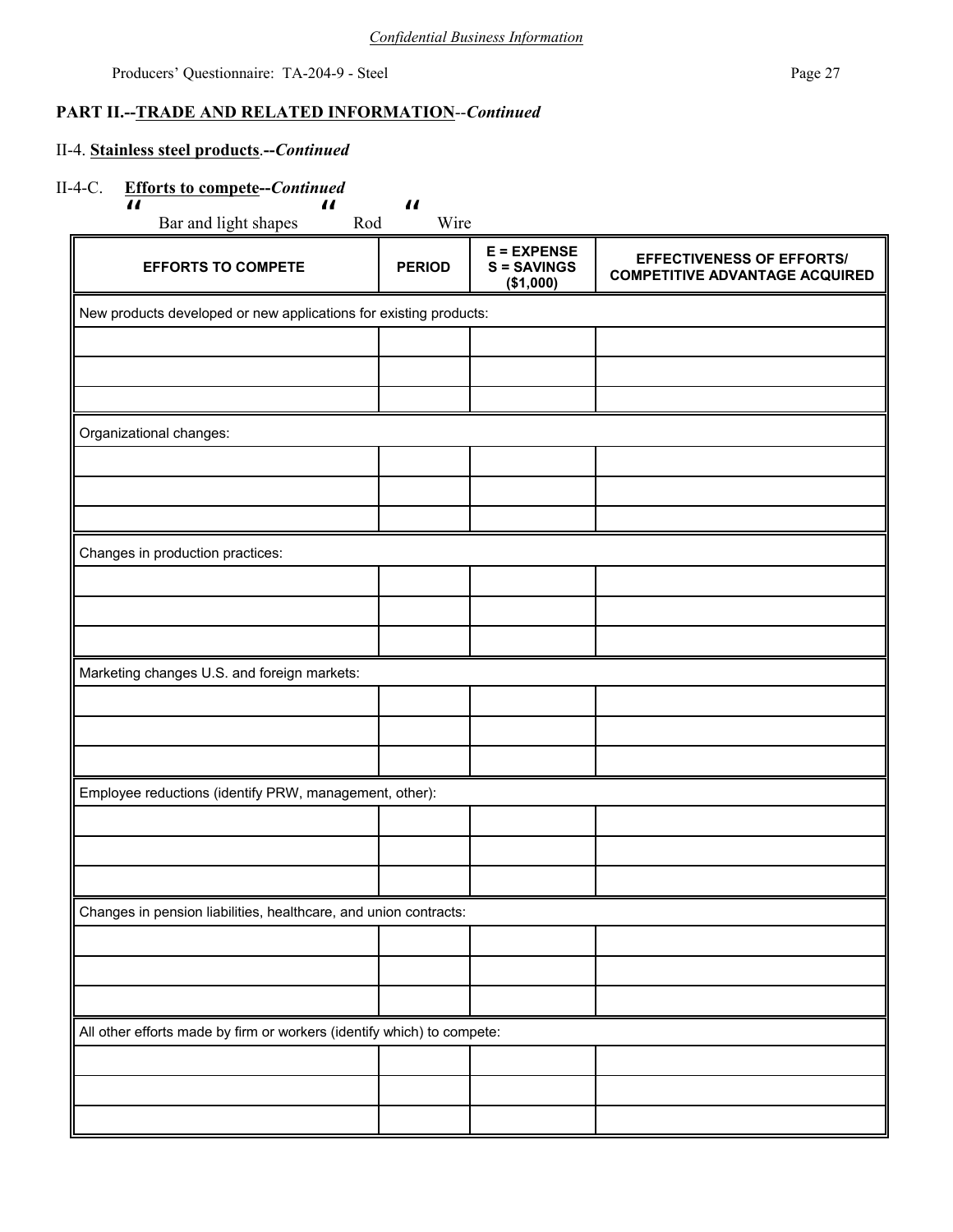## **PART II.--TRADE AND RELATED INFORMATION--***Continued*

### II-4. **Stainless steel products**.**--***Continued*

- II-4-D. **Product-specific data**.--Report your firm's average production capability (capacity), production, shipments, inventories, and employment related to the production of **subject stainless steel products** in your U.S. establishment(s) during the specified calendar periods. **(See definitions in the instruction booklet.) Report separately for each product, photocopy page as necessary and indicating the product for which you are reporting.**
	- $\boldsymbol{\mathit{II}}$  Bar and light shapes  $\boldsymbol{\mathcal{H}}$  Rod  $\boldsymbol{\mu}$ Wire

| (Quantity in short tons, value in \$1,000)                                                                                                                                                                                                                                                                                                                                                                                                                                                                                                                                                                                                                                                                    |                                   |                                   |                                          |  |
|---------------------------------------------------------------------------------------------------------------------------------------------------------------------------------------------------------------------------------------------------------------------------------------------------------------------------------------------------------------------------------------------------------------------------------------------------------------------------------------------------------------------------------------------------------------------------------------------------------------------------------------------------------------------------------------------------------------|-----------------------------------|-----------------------------------|------------------------------------------|--|
| Item                                                                                                                                                                                                                                                                                                                                                                                                                                                                                                                                                                                                                                                                                                          | April 2000 -<br><b>March 2001</b> | April 2001 -<br><b>March 2002</b> | <b>April 2002 -</b><br><b>March 2003</b> |  |
| AVERAGE PRODUCTION CAPABILITY $(quantity)^T$                                                                                                                                                                                                                                                                                                                                                                                                                                                                                                                                                                                                                                                                  |                                   |                                   |                                          |  |
| <b>BEGINNING-OF-PERIOD INVENTORIES (quantity)</b>                                                                                                                                                                                                                                                                                                                                                                                                                                                                                                                                                                                                                                                             |                                   |                                   |                                          |  |
| <b>PRODUCTION</b> (quantity)                                                                                                                                                                                                                                                                                                                                                                                                                                                                                                                                                                                                                                                                                  |                                   |                                   |                                          |  |
| <b>U.S. SHIPMENTS:</b>                                                                                                                                                                                                                                                                                                                                                                                                                                                                                                                                                                                                                                                                                        |                                   |                                   |                                          |  |
| <b>Commercial shipments:</b>                                                                                                                                                                                                                                                                                                                                                                                                                                                                                                                                                                                                                                                                                  |                                   |                                   |                                          |  |
| Quantity of commercial shipments                                                                                                                                                                                                                                                                                                                                                                                                                                                                                                                                                                                                                                                                              |                                   |                                   |                                          |  |
| Value of commercial shipments                                                                                                                                                                                                                                                                                                                                                                                                                                                                                                                                                                                                                                                                                 |                                   |                                   |                                          |  |
| Internal consumption/company transfers:                                                                                                                                                                                                                                                                                                                                                                                                                                                                                                                                                                                                                                                                       |                                   |                                   |                                          |  |
| Quantity of internal consumption/transfers                                                                                                                                                                                                                                                                                                                                                                                                                                                                                                                                                                                                                                                                    |                                   |                                   |                                          |  |
| Value <sup>2</sup> of internal consumption/transfers                                                                                                                                                                                                                                                                                                                                                                                                                                                                                                                                                                                                                                                          |                                   |                                   |                                          |  |
| <b>EXPORT SHIPMENTS:3</b>                                                                                                                                                                                                                                                                                                                                                                                                                                                                                                                                                                                                                                                                                     |                                   |                                   |                                          |  |
| Quantity of export shipments                                                                                                                                                                                                                                                                                                                                                                                                                                                                                                                                                                                                                                                                                  |                                   |                                   |                                          |  |
| Value of export shipments                                                                                                                                                                                                                                                                                                                                                                                                                                                                                                                                                                                                                                                                                     |                                   |                                   |                                          |  |
| END-OF-PERIOD INVENTORIES <sup>4</sup> (quantity)                                                                                                                                                                                                                                                                                                                                                                                                                                                                                                                                                                                                                                                             |                                   |                                   |                                          |  |
| <b>U.S. SHIPMENTS TO:</b>                                                                                                                                                                                                                                                                                                                                                                                                                                                                                                                                                                                                                                                                                     |                                   |                                   |                                          |  |
| <b>DISTRIBUTORS</b> (quantity)                                                                                                                                                                                                                                                                                                                                                                                                                                                                                                                                                                                                                                                                                |                                   |                                   |                                          |  |
| <b>END-USERS</b> ( <i>quantity</i> )                                                                                                                                                                                                                                                                                                                                                                                                                                                                                                                                                                                                                                                                          |                                   |                                   |                                          |  |
| <b>AVERAGE NUMBER OF PRWs</b>                                                                                                                                                                                                                                                                                                                                                                                                                                                                                                                                                                                                                                                                                 |                                   |                                   |                                          |  |
| HOURS WORKED BY PRWs (1,000 hours)                                                                                                                                                                                                                                                                                                                                                                                                                                                                                                                                                                                                                                                                            |                                   |                                   |                                          |  |
| <b>WAGES PAID TO PRWs (value)</b>                                                                                                                                                                                                                                                                                                                                                                                                                                                                                                                                                                                                                                                                             |                                   |                                   |                                          |  |
| $^{\rm 1}$ Please explain any increases or decreases shown (e.g. increased efficiency, increase/decrease of equipment/shifts): $\,$<br><sup>2</sup> Sales to related firms (including internal consumption) must be valued at fair market value. In the event that you use a different basis for<br>valuing these sales within your company, please specify that basis (e.g., cost, cost plus, etc.) and provide value data using that basis for<br>each of the periods below:<br><sup>3</sup> Identify your principal export markets and if your export markets (or the quantity and value of your exports to these markets) have<br>changed over the period, please explain the reasons for such changes: _ |                                   |                                   |                                          |  |
| 4 Reconciliation of data.--Please note that the quantities reported above should reconcile as follows: beginning-of-period inventories,<br>plus production, less total shipments, equals end-of-period inventories. Do the data reported reconcile?<br>No--Please explain:<br>Yes                                                                                                                                                                                                                                                                                                                                                                                                                             |                                   |                                   |                                          |  |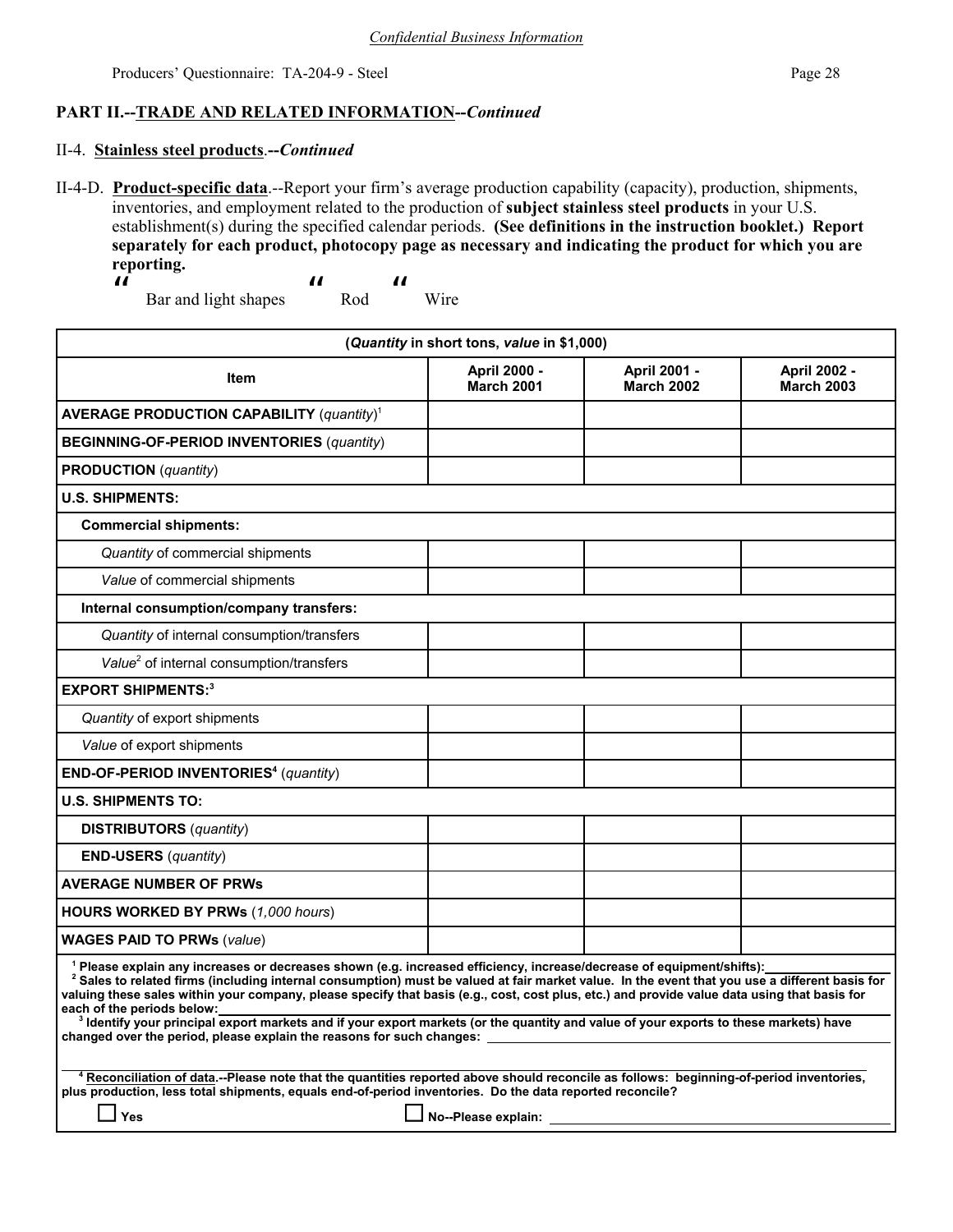## **PART II.--TRADE AND RELATED INFORMATION--***Continued*

### II-4. **Stainless steel products**.**--***Continued*

 $\boldsymbol{\mathit{ii}}$ 

II-4-E. **Excluded and product-specific quota products**.--In order for the Commission to better understand the significance of the **subject stainless steel products** which are now excluded from the remedy, please report your production quantity for the **now excluded products**. (Please note that for purposes of this question, it does not matter when the product was excluded from the remedy.) Specific products which are excluded from the additional remedy tariffs or are excluded up to a certain quota amount are identified by temporary Harmonized Tariff Schedule (HTS) subheadings in the instruction booklet that accompanied this questionnaire. Please identify each product by specifying the temporary HTS subheading which covers it. To the extent possible, please report your production separately for each temporary HTS subheading as well as the total for the product group. If you are not able to report separately for each temporary HTS subheading, please report your total production for the product group and identify the temporary HTS subheadings for which you are reporting. **Please photocopy page and report separately for each product group listed below.**

| <i>Quantity</i> (in short tons) |                                    |                                    |                                    |  |
|---------------------------------|------------------------------------|------------------------------------|------------------------------------|--|
| <b>Temporary HTS subheading</b> | <b>April 2000 -<br/>March 2001</b> | <b>April 2001 -<br/>March 2002</b> | <b>April 2002 -<br/>March 2003</b> |  |
|                                 |                                    |                                    |                                    |  |
|                                 |                                    |                                    |                                    |  |
|                                 |                                    |                                    |                                    |  |
|                                 |                                    |                                    |                                    |  |
|                                 |                                    |                                    |                                    |  |
|                                 |                                    |                                    |                                    |  |
|                                 |                                    |                                    |                                    |  |
|                                 |                                    |                                    |                                    |  |
|                                 |                                    |                                    |                                    |  |
|                                 |                                    |                                    |                                    |  |
|                                 |                                    |                                    |                                    |  |
|                                 |                                    |                                    |                                    |  |
|                                 |                                    |                                    |                                    |  |
|                                 |                                    |                                    |                                    |  |
|                                 |                                    |                                    |                                    |  |
|                                 |                                    |                                    |                                    |  |
|                                 |                                    |                                    |                                    |  |
|                                 |                                    |                                    |                                    |  |
| Total                           |                                    |                                    |                                    |  |

 Bar and light shapes  $\boldsymbol{\mathit{II}}$  Rod  $\boldsymbol{\mathcal{U}}$ Wire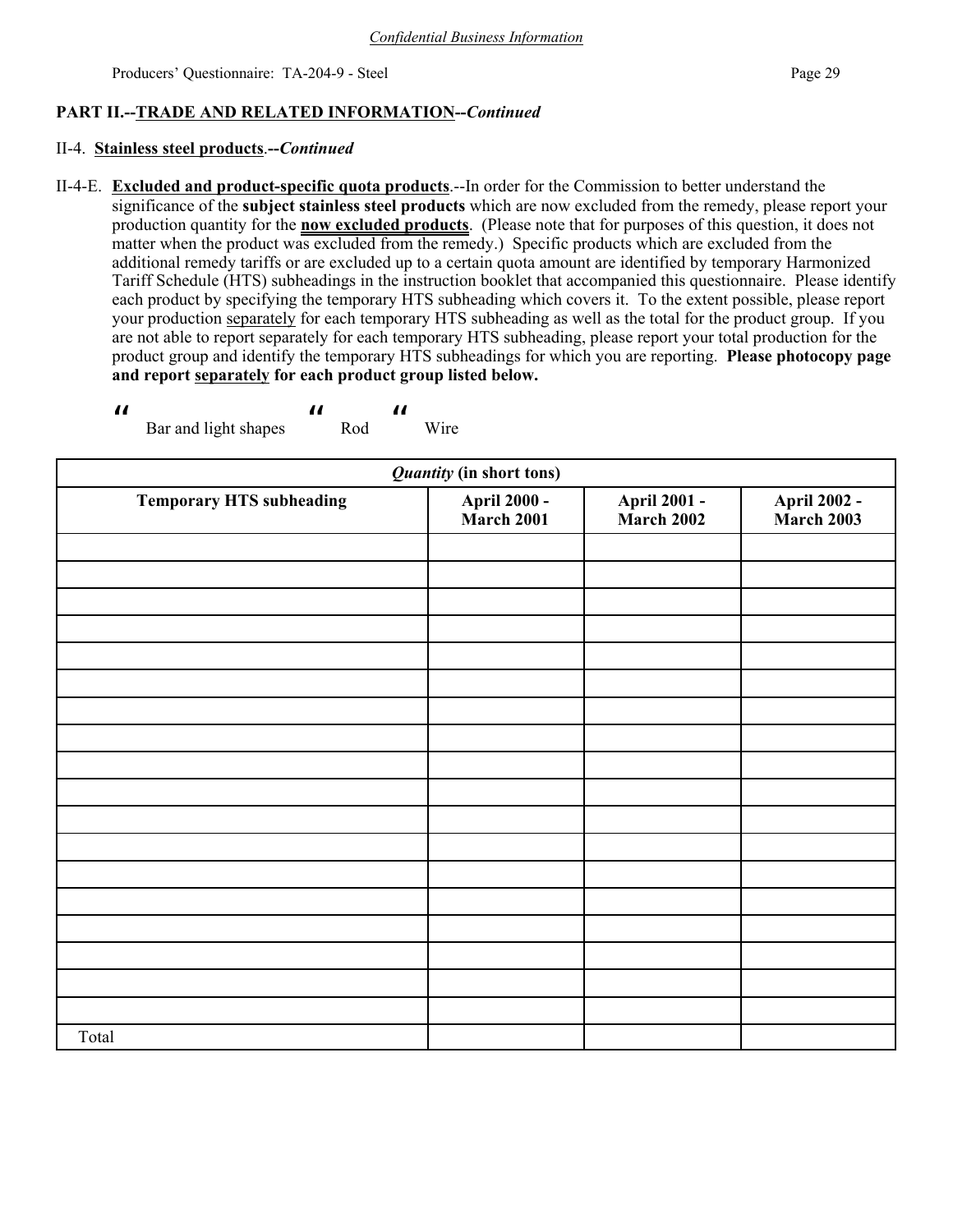## **PART III.--FINANCIAL INFORMATION**

Further information on this part of the questionnaire can be obtained from John Fry (708-4157 regarding carbon and alloy flat steel), Mary Pedersen (205-3247 regarding carbon and alloy long products), Charles Yost (205-3432 regarding carbon and alloy tubular products), and Chand Mehta (205-3174 regarding stainless steel products).

|                                | Company name:                                                                     |                                                                                                                                                                                                                                                                                                          |  |
|--------------------------------|-----------------------------------------------------------------------------------|----------------------------------------------------------------------------------------------------------------------------------------------------------------------------------------------------------------------------------------------------------------------------------------------------------|--|
|                                | Who should be contacted regarding the requested financial information?            |                                                                                                                                                                                                                                                                                                          |  |
| Company contact:               | Name and title                                                                    |                                                                                                                                                                                                                                                                                                          |  |
|                                | Phone No.                                                                         | E-mail address                                                                                                                                                                                                                                                                                           |  |
|                                |                                                                                   | When does your fiscal year end (month and day)?                                                                                                                                                                                                                                                          |  |
| $\Box$ GAAP                    | Accounting basis.--The financial records of my firm are prepared on the basis of: |                                                                                                                                                                                                                                                                                                          |  |
|                                |                                                                                   | A comprehensive basis of accounting other than GAAP (describe:                                                                                                                                                                                                                                           |  |
| the financial data by product. |                                                                                   | Reports and statements. To assist us in analyzing your questionnaire response with your audited<br>financial statements, please provide a photocopy of the page(s) for each fiscal year from your<br>company's SEC form 10-K, audited annual report, or other annual report that you are using to derive |  |
| your most recent fiscal year.  |                                                                                   | Other products.--Please list any products other than those subject to these investigations that your<br>produce in your facilities and provide that share of net sales accounted for by these other products in                                                                                          |  |
|                                | Product(s)                                                                        | <b>Share of sales</b>                                                                                                                                                                                                                                                                                    |  |
|                                |                                                                                   |                                                                                                                                                                                                                                                                                                          |  |
|                                |                                                                                   |                                                                                                                                                                                                                                                                                                          |  |
|                                |                                                                                   |                                                                                                                                                                                                                                                                                                          |  |

• Continued Dumping and Subsidy Offset Act, also known as the Byrd Amendment, is a provision under which companies have received funds from the U.S. government, collected from imports subject to antidumping and/or countervailing duty orders.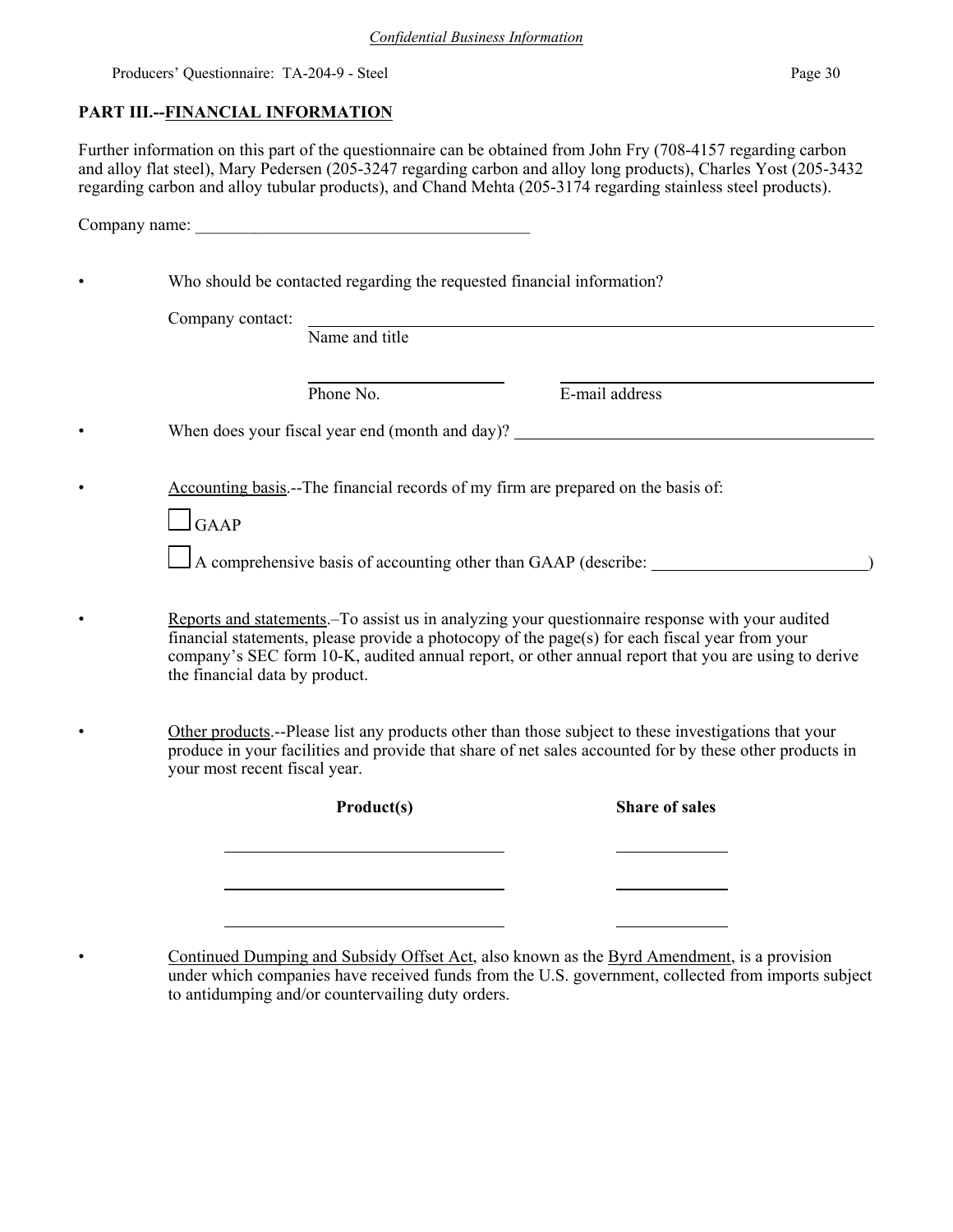## **PART III.--FINANCIAL INFORMATION--***Continued*

Company name:

III-1. **Operations on carbon and alloy flat steel**.--Report the commercial sales revenue and related cost information and your firm's capital expenditures and research and development expenditures requested below on **subject carbon and alloy flat steel** operations of your U.S. establishment(s). Include only sales (whether domestic or export) and costs related to your U.S. manufacturing operations. Provide data for the calendar periods shown. The quantities and values shown on the product-byproduct pages in this section should correspond to your U.S. domestic commercial shipments and exports by quantity and value reported in Part II of this questionnaire. Refer to the instruction booklet regarding product definitions. **Report separately for each product, photocopy page as necessary and indicating the product for which you are reporting.**

| $\boldsymbol{\mathit{u}}$<br>$\boldsymbol{\mathit{II}}$<br>$\boldsymbol{\mathcal{H}}$<br>Slabs<br>CTL/clad<br>Hot-rolled sheet,<br>strip, and coils<br>plate | $\boldsymbol{\mathit{II}}$<br>Cold-rolled sheet and<br>strip, other than GOES | $\boldsymbol{\mathit{II}}$<br>Corrosion-resistant and<br>other coated sheet and strip | $\boldsymbol{\mathit{II}}$<br>Tin mill<br>products |  |  |  |
|--------------------------------------------------------------------------------------------------------------------------------------------------------------|-------------------------------------------------------------------------------|---------------------------------------------------------------------------------------|----------------------------------------------------|--|--|--|
| (Quantity in short tons, value in \$1,000)                                                                                                                   |                                                                               |                                                                                       |                                                    |  |  |  |
| Item                                                                                                                                                         | April 2000 -<br><b>March 2001</b>                                             | April 2001 -<br><b>March 2002</b>                                                     | April 2002 -<br><b>March 2003</b>                  |  |  |  |
| <b>Net sales quantities:</b>                                                                                                                                 |                                                                               |                                                                                       |                                                    |  |  |  |
| Commercial sales                                                                                                                                             |                                                                               |                                                                                       |                                                    |  |  |  |
| Net sales values:                                                                                                                                            |                                                                               |                                                                                       |                                                    |  |  |  |
| Commercial sales                                                                                                                                             |                                                                               |                                                                                       |                                                    |  |  |  |
| Cost of goods sold:                                                                                                                                          |                                                                               |                                                                                       |                                                    |  |  |  |
| Raw materials                                                                                                                                                |                                                                               |                                                                                       |                                                    |  |  |  |
| Direct labor                                                                                                                                                 |                                                                               |                                                                                       |                                                    |  |  |  |
| Other factory costs                                                                                                                                          |                                                                               |                                                                                       |                                                    |  |  |  |
| Total cost of goods sold                                                                                                                                     |                                                                               |                                                                                       |                                                    |  |  |  |
| <b>Gross profit or (loss)</b>                                                                                                                                |                                                                               |                                                                                       |                                                    |  |  |  |
| Total selling, general, and administrative<br>expenses (SG&A)                                                                                                |                                                                               |                                                                                       |                                                    |  |  |  |
| <b>Operating income or (loss)</b>                                                                                                                            |                                                                               |                                                                                       |                                                    |  |  |  |
| Other income and expenses:                                                                                                                                   |                                                                               |                                                                                       |                                                    |  |  |  |
| Interest expense                                                                                                                                             |                                                                               |                                                                                       |                                                    |  |  |  |
| All other income or expenses, net                                                                                                                            |                                                                               |                                                                                       |                                                    |  |  |  |
| Net income or (loss) before income taxes                                                                                                                     |                                                                               |                                                                                       |                                                    |  |  |  |
| Depreciation/amortization included above                                                                                                                     |                                                                               |                                                                                       |                                                    |  |  |  |
| Pension (credit)/expense included above<br>state where classified:                                                                                           |                                                                               |                                                                                       |                                                    |  |  |  |
| <b>Continued Dumping and Subsidy Offset Act</b><br>(Byrd Amendment) funds received<br>state where classified:                                                |                                                                               |                                                                                       |                                                    |  |  |  |
| Other post employment benefits<br>state where classified:                                                                                                    |                                                                               |                                                                                       |                                                    |  |  |  |
| <b>Capital expenditures</b>                                                                                                                                  |                                                                               |                                                                                       |                                                    |  |  |  |
| Research and development expenditures                                                                                                                        |                                                                               |                                                                                       |                                                    |  |  |  |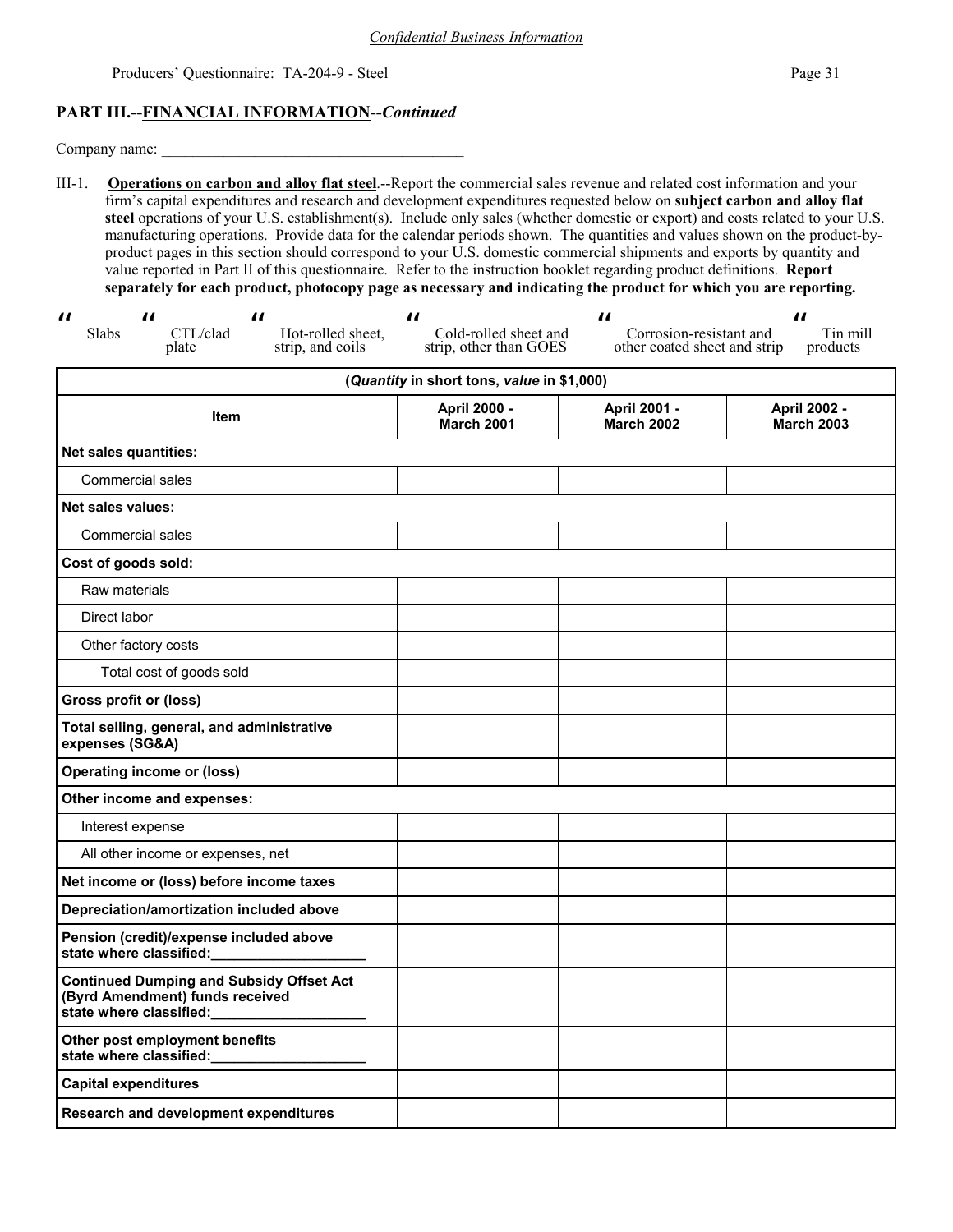### **PART III.--FINANCIAL INFORMATION--***Continued*

Company name:

III-2. **Operations on carbon and alloy long products**.--Report the commercial sales revenue and related cost information and your firm's capital expenditures and research and development expenditures requested below on **subject carbon and alloy long products** operations of your U.S. establishment(s). Include only sales (whether domestic or export) and costs related to your U.S. manufacturing operations. Provide data for the calendar periods shown. The quantities and values shown on the product-by-product pages in this section should correspond to your U.S. domestic commercial shipments and exports by quantity and value reported in Part II of this questionnaire. Refer to the instruction booklet regarding product definitions. **Report separately for each product, photocopy page as necessary and indicating the product for which you are reporting.**

 $\boldsymbol{\mathit{ii}}$ 

 $\boldsymbol{\mathit{ii}}$ 

Hot-rolled bar and light shapes

 Cold-finished bar  $\boldsymbol{\mathit{ii}}$ 

Rebar

| (Quantity in short tons, value in \$1,000)                                                                    |                                   |                                   |                                   |  |  |  |  |  |
|---------------------------------------------------------------------------------------------------------------|-----------------------------------|-----------------------------------|-----------------------------------|--|--|--|--|--|
| Item                                                                                                          | April 2000 -<br><b>March 2001</b> | April 2001 -<br><b>March 2002</b> | April 2002 -<br><b>March 2003</b> |  |  |  |  |  |
| Net sales quantities:                                                                                         |                                   |                                   |                                   |  |  |  |  |  |
| <b>Commercial sales</b>                                                                                       |                                   |                                   |                                   |  |  |  |  |  |
| <b>Net sales values:</b>                                                                                      |                                   |                                   |                                   |  |  |  |  |  |
| <b>Commercial sales</b>                                                                                       |                                   |                                   |                                   |  |  |  |  |  |
| Cost of goods sold:                                                                                           |                                   |                                   |                                   |  |  |  |  |  |
| Raw materials                                                                                                 |                                   |                                   |                                   |  |  |  |  |  |
| Direct labor                                                                                                  |                                   |                                   |                                   |  |  |  |  |  |
| Other factory costs                                                                                           |                                   |                                   |                                   |  |  |  |  |  |
| Total cost of goods sold                                                                                      |                                   |                                   |                                   |  |  |  |  |  |
| <b>Gross profit or (loss)</b>                                                                                 |                                   |                                   |                                   |  |  |  |  |  |
| Total selling, general, and administrative<br>expenses (SG&A)                                                 |                                   |                                   |                                   |  |  |  |  |  |
| <b>Operating income or (loss)</b>                                                                             |                                   |                                   |                                   |  |  |  |  |  |
| Other income and expenses:                                                                                    |                                   |                                   |                                   |  |  |  |  |  |
| Interest expense                                                                                              |                                   |                                   |                                   |  |  |  |  |  |
| All other income or expenses, net                                                                             |                                   |                                   |                                   |  |  |  |  |  |
| Net income or (loss) before income taxes                                                                      |                                   |                                   |                                   |  |  |  |  |  |
| Depreciation/amortization included above                                                                      |                                   |                                   |                                   |  |  |  |  |  |
| Pension (credit)/expense included above<br>state where classified:                                            |                                   |                                   |                                   |  |  |  |  |  |
| <b>Continued Dumping and Subsidy Offset Act</b><br>(Byrd Amendment) funds received<br>state where classified: |                                   |                                   |                                   |  |  |  |  |  |
| Other post employment benefits<br>state where classified:                                                     |                                   |                                   |                                   |  |  |  |  |  |
| <b>Capital expenditures</b>                                                                                   |                                   |                                   |                                   |  |  |  |  |  |
| <b>Research and development expenditures</b>                                                                  |                                   |                                   |                                   |  |  |  |  |  |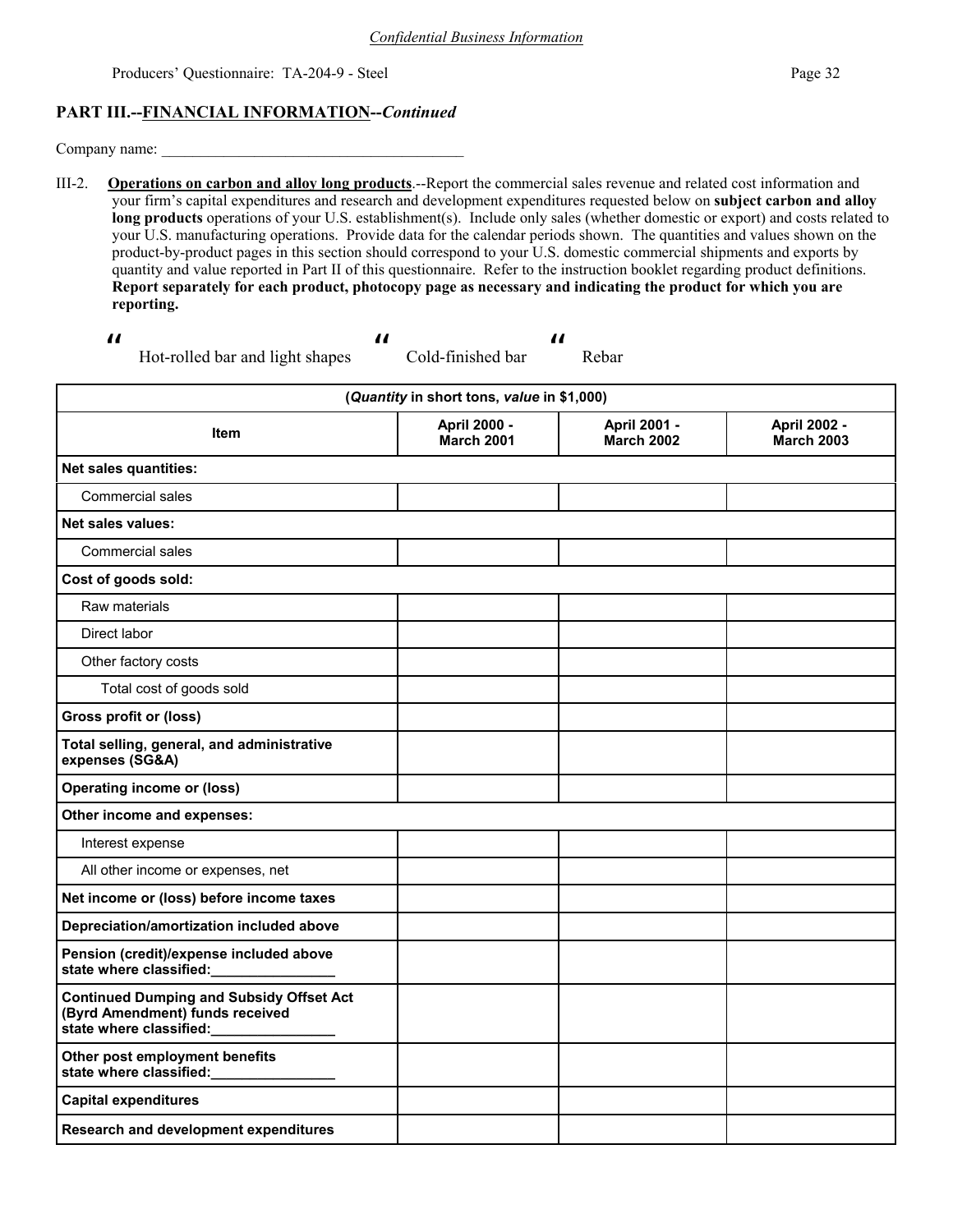### **PART III.--FINANCIAL INFORMATION--***Continued*

Company name:

III-3. **Operations on carbon and alloy tubular products**.--Report the commercial sales revenue and related cost information and your firm's capital expenditures and research and development expenditures requested below on **subject carbon and alloy tubular products** operations of your U.S. establishment(s). Include only sales (whether domestic or export) and costs related to your U.S. manufacturing operations. Provide data for the calendar periods shown. The quantities and values shown on the product-by-product pages in this section should correspond to your U.S. domestic commercial shipments and exports by quantity and value reported in Part II of this questionnaire. Refer to the instruction booklet regarding product definitions. **Report separately for each product, photocopy page as necessary and indicating the product for which you are reporting.**

 $\boldsymbol{\mathit{ii}}$ 

 $\boldsymbol{\mathit{ii}}$ 

Welded tubular product other than OCTG

| (Quantity in short tons, value in \$1,000)                                                                    |                            |                                   |                                   |  |  |  |  |
|---------------------------------------------------------------------------------------------------------------|----------------------------|-----------------------------------|-----------------------------------|--|--|--|--|
| <b>Item</b>                                                                                                   | April 2000 -<br>March 2001 | April 2001 -<br><b>March 2002</b> | April 2002 -<br><b>March 2003</b> |  |  |  |  |
| <b>Net sales quantities:</b>                                                                                  |                            |                                   |                                   |  |  |  |  |
| <b>Commercial sales</b>                                                                                       |                            |                                   |                                   |  |  |  |  |
| <b>Net sales values:</b>                                                                                      |                            |                                   |                                   |  |  |  |  |
| <b>Commercial sales</b>                                                                                       |                            |                                   |                                   |  |  |  |  |
| Cost of goods sold:                                                                                           |                            |                                   |                                   |  |  |  |  |
| Raw materials                                                                                                 |                            |                                   |                                   |  |  |  |  |
| Direct labor                                                                                                  |                            |                                   |                                   |  |  |  |  |
| Other factory costs                                                                                           |                            |                                   |                                   |  |  |  |  |
| Total cost of goods sold                                                                                      |                            |                                   |                                   |  |  |  |  |
| <b>Gross profit or (loss)</b>                                                                                 |                            |                                   |                                   |  |  |  |  |
| Total selling, general, and administrative<br>expenses (SG&A)                                                 |                            |                                   |                                   |  |  |  |  |
| <b>Operating income or (loss)</b>                                                                             |                            |                                   |                                   |  |  |  |  |
| Other income and expenses:                                                                                    |                            |                                   |                                   |  |  |  |  |
| Interest expense                                                                                              |                            |                                   |                                   |  |  |  |  |
| All other income or expenses, net                                                                             |                            |                                   |                                   |  |  |  |  |
| Net income or (loss) before income taxes                                                                      |                            |                                   |                                   |  |  |  |  |
| Depreciation/amortization included above                                                                      |                            |                                   |                                   |  |  |  |  |
| Pension (credit)/expense included above<br>state where classified:                                            |                            |                                   |                                   |  |  |  |  |
| <b>Continued Dumping and Subsidy Offset Act</b><br>(Byrd Amendment) funds received<br>state where classified: |                            |                                   |                                   |  |  |  |  |
| Other post employment benefits<br>state where classified:                                                     |                            |                                   |                                   |  |  |  |  |
| <b>Capital expenditures</b>                                                                                   |                            |                                   |                                   |  |  |  |  |
| <b>Research and development expenditures</b>                                                                  |                            |                                   |                                   |  |  |  |  |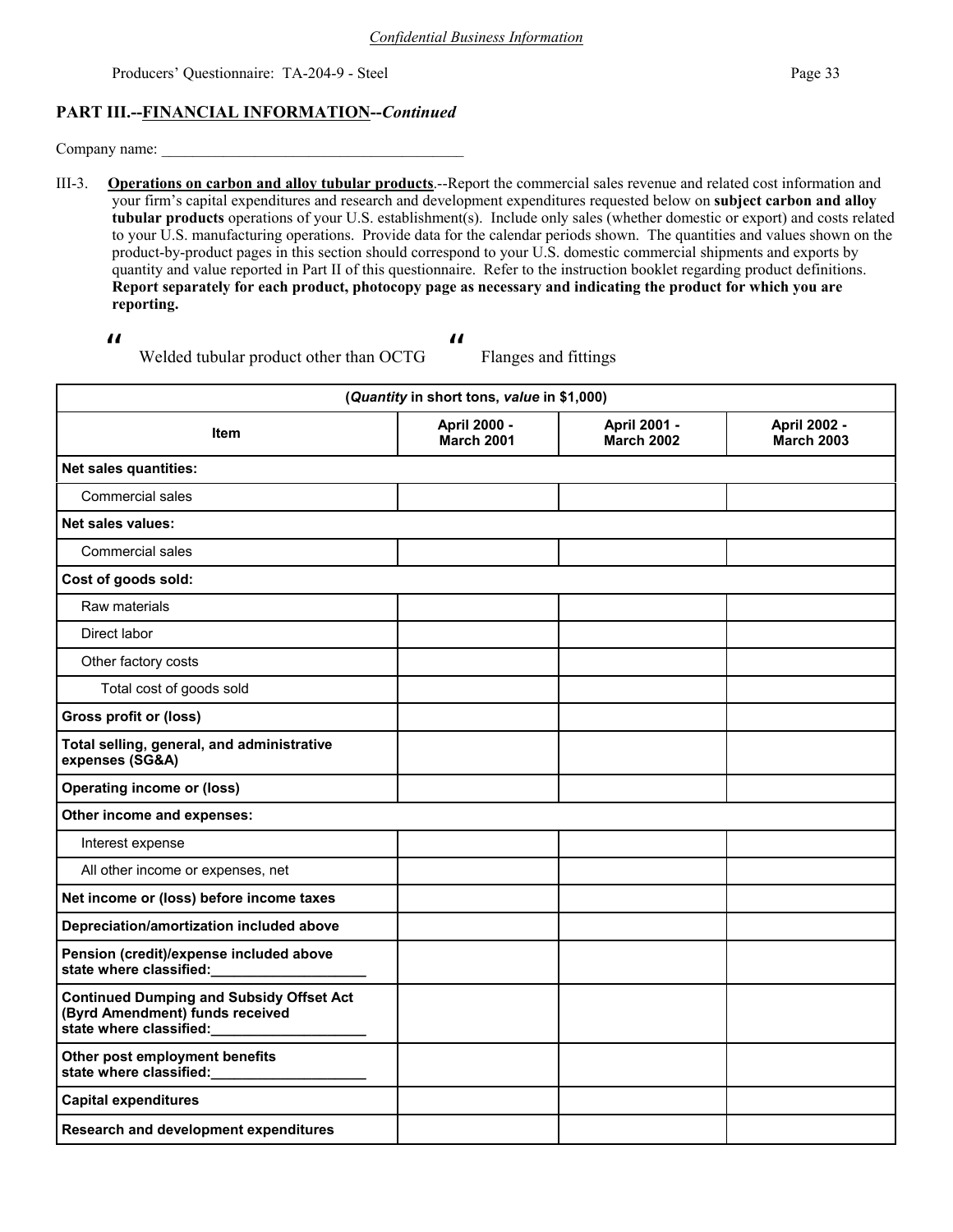### **PART III.--FINANCIAL INFORMATION--***Continued*

Company name:

III-4. **Operations on stainless steel products**.--Report the commercial sales revenue and related cost information and your firm's capital expenditures and research and development expenditures requested below on **subject stainless steel products** operations of your U.S. establishment(s). Include only sales (whether domestic or export) and costs related to your U.S. manufacturing operations. Provide data for the calendar periods shown. The quantities and values shown on the product-byproduct pages in this section should correspond to your U.S. domestic commercial shipments and exports by quantity and value reported in Part II of this questionnaire. Refer to the instruction booklet regarding product definitions. **Report separately for each product, photocopy page as necessary and indicating the product for which you are reporting.**

Wire

```
\boldsymbol{\eta} Bar and light shapes 
                                                                      \boldsymbol{\mathit{II}} Rod 
                                                                                                         \boldsymbol{\mathit{II}}
```

| (Quantity in short tons, value in \$1,000)                                                                    |                                   |                                   |                                   |  |  |  |
|---------------------------------------------------------------------------------------------------------------|-----------------------------------|-----------------------------------|-----------------------------------|--|--|--|
| <b>Item</b>                                                                                                   | April 2000 -<br><b>March 2001</b> | April 2001 -<br><b>March 2002</b> | April 2002 -<br><b>March 2003</b> |  |  |  |
| <b>Net sales quantities:</b>                                                                                  |                                   |                                   |                                   |  |  |  |
| Commercial sales                                                                                              |                                   |                                   |                                   |  |  |  |
| <b>Net sales values:</b>                                                                                      |                                   |                                   |                                   |  |  |  |
| <b>Commercial sales</b>                                                                                       |                                   |                                   |                                   |  |  |  |
| Cost of goods sold:                                                                                           |                                   |                                   |                                   |  |  |  |
| Raw materials                                                                                                 |                                   |                                   |                                   |  |  |  |
| Direct labor                                                                                                  |                                   |                                   |                                   |  |  |  |
| Other factory costs                                                                                           |                                   |                                   |                                   |  |  |  |
| Total cost of goods sold                                                                                      |                                   |                                   |                                   |  |  |  |
| <b>Gross profit or (loss)</b>                                                                                 |                                   |                                   |                                   |  |  |  |
| Total selling, general, and administrative<br>expenses (SG&A)                                                 |                                   |                                   |                                   |  |  |  |
| <b>Operating income or (loss)</b>                                                                             |                                   |                                   |                                   |  |  |  |
| Other income and expenses:                                                                                    |                                   |                                   |                                   |  |  |  |
| Interest expense                                                                                              |                                   |                                   |                                   |  |  |  |
| All other income or expenses, net                                                                             |                                   |                                   |                                   |  |  |  |
| Net income or (loss) before income taxes                                                                      |                                   |                                   |                                   |  |  |  |
| Depreciation/amortization included above                                                                      |                                   |                                   |                                   |  |  |  |
| Pension (credit)/expense included above<br>state where classified:                                            |                                   |                                   |                                   |  |  |  |
| <b>Continued Dumping and Subsidy Offset Act</b><br>(Byrd Amendment) funds received<br>state where classified: |                                   |                                   |                                   |  |  |  |
| Other post employment benefits<br>state where classified:                                                     |                                   |                                   |                                   |  |  |  |
| <b>Capital expenditures</b>                                                                                   |                                   |                                   |                                   |  |  |  |
| Research and development expenditures                                                                         |                                   |                                   |                                   |  |  |  |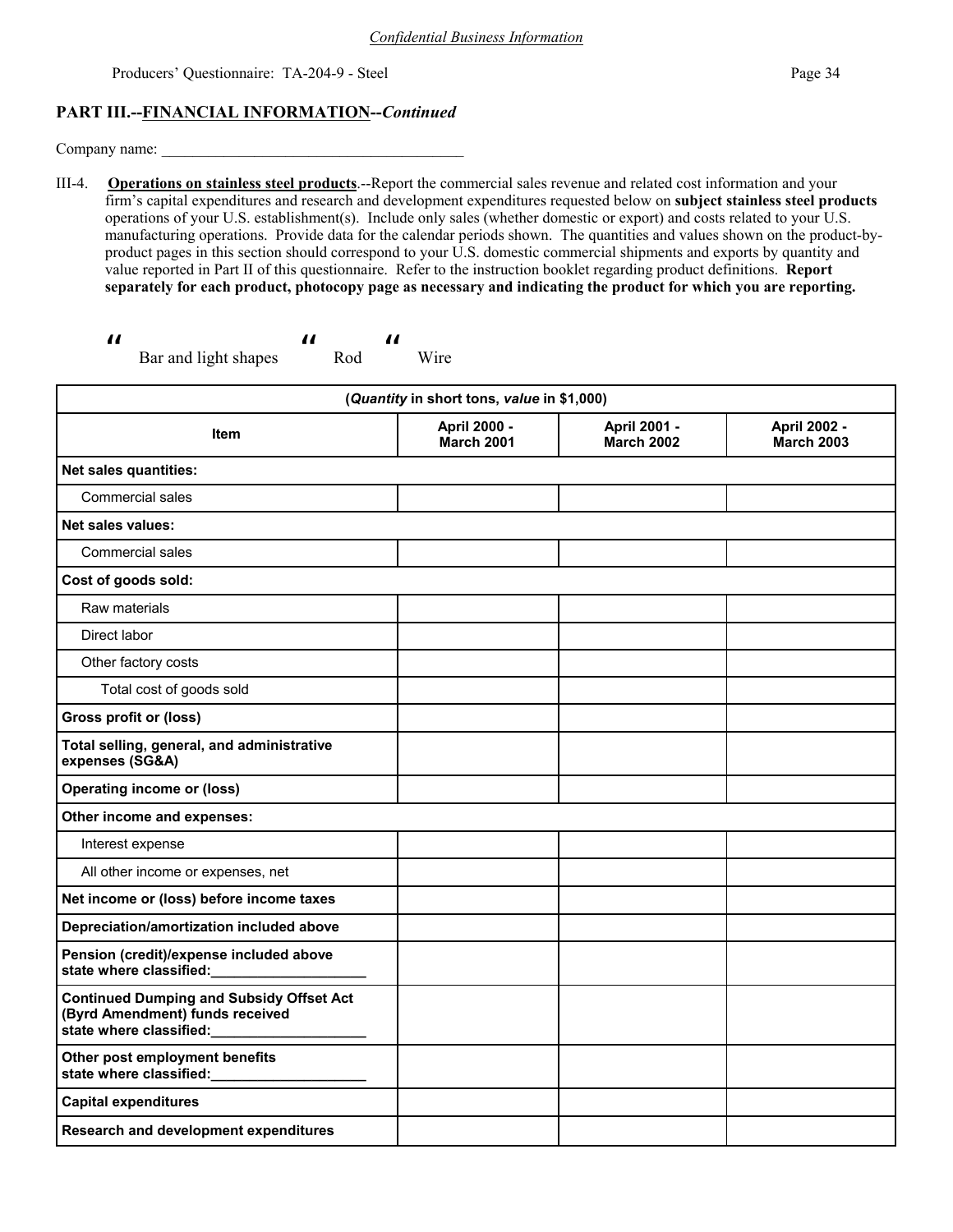## **PART IV.--PRICING AND RELATED INFORMATION**

Further information on this part of the questionnaire can be obtained from Josh Levy (202-205-3236) or jlevy@usitc.gov.

° Who should be contacted regarding the requested pricing and related information?

Company contact:

Name and title Phone No.

## **Section IV-A.--PRICE DATA**

This section requests quarterly price and quantity data concerning your firm's shipments of the following products produced by your firm and sold to unrelated U.S. customers during April 2000-March 2003. Definitions for each product for which pricing data are requested are listed below and are separated into different sections for (1) carbon and alloy flat steel (section IV-A-1); (2) carbon and alloy steel long products (section IV-A-2); (3) carbon and alloy steel tubular products (section IV-A-3); and (4) stainless steel products (section IV-A-4).

**Please report separately for your firm's sales of each of the products produced by your firm and sold to unrelated U.S. customers; check the appropriate box at the top of each page and photocopy each page as necessary. Total dollar values should be f.o.b., U.S. point of shipment and should not include U.S.-inland transportation costs. Total dollar values should reflect the FINAL NET amount paid to you (i.e., should be net of all deductions for discounts or rebates).** 

## **Carbon and Alloy Flat Steel:**

- **PRODUCT 1:** SLABS–Low carbon slabs with chemistries of up to 0.15 max carbon and 0.60 max manganese exclusive of IF or specialty chemistries. (**This product definition matches the product definition for "Product 1" in the questionnaire for the steel 201 investigation (Inv. TA-201- 73, dated July 30, 2001).**
- **PRODUCT 2: CTL/CLAD PLATE--**Hot-rolled carbon steel plate, ASTM A-36 or equivalent as rolled, sheared edge, not heat treated, not cleaned or oiled, in cut lengths, over 72" through 96" in width, 1.00" through 2.00" in thickness. Not including high-strength or mill proprietary products, or products tested to other specifications, unless otherwise noted.(**This product definition matches the product definition for "Product 2" in the questionnaire for the steel 201 investigation (Inv. TA-201-73, dated July 30, 2001).**
- **PRODUCT 3A: HOT-ROLLED SHEET AND STRIP, INCLUDING PLATE IN COILS--**Hot-rolled carbon steel plate in coils, as-rolled (unprocessed), not pickled or temper-rolled, not high-strength, produced to AISI-1006-1025 grade (including, but not limited to, ASTM A36), 0.187" through 0.625" in nominal or actual thickness, 40" through 72" in width. (**This product definition matches the product definition for "Product 3A" in the questionnaire for the steel 201 investigation (Inv. TA-201-73, dated July 30, 2001).**
- **PRODUCT 3B: HOT-ROLLED SHEET AND STRIP, INCLUDING PLATE IN COILS--**Hot-rolled carbon sheet in coils, commercial quality, SAE 1006-1015 or ASTM 569 equivalent, not high-strength, not pickled and oiled, not temper-rolled, 0.090" through 0.171" in nominal or actual thickness, 40" to 60" in width. (**This product definition matches the product definition for "Product 3B" in the questionnaire for the steel 201 investigation (Inv. TA-201-73, dated July 30, 2001).**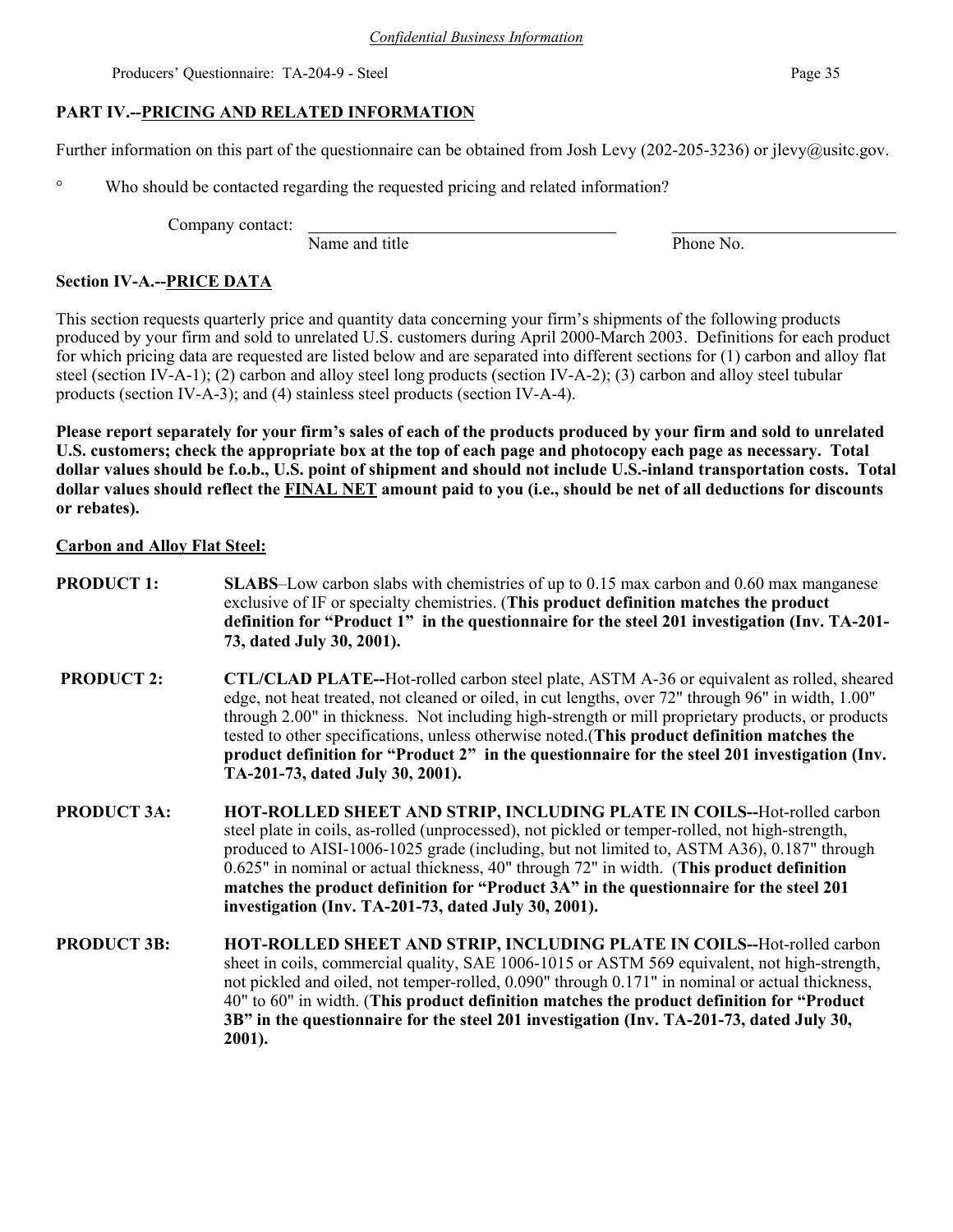### **PART IV.--PRICING AND RELATED INFORMATION--***Continued*

### **Section IV-A.--PRICE DATA**

**Carbon and Alloy Flat Steel:***–(Continued)*

- **PRODUCT 4A: COLD-ROLLED SHEET AND STRIP OTHER THAN GRAIN-ORIENTED ELECTRICAL STEEL--**Cold-rolled carbon steel sheet, in coils, commercial quality (ASTM A-366), not interstitial free, box annealed and temper rolled, 36" to 72" in width, 0.022" to less than 0.028" in thickness. (**This product definition matches the product definition for "Product 4A" in the questionnaire for the steel 201 investigation (Inv. TA-201-73, dated July 30, 2001).**
- **PRODUCT 4B: PRODUCT 4B: COLD-ROLLED SHEET AND STRIP OTHER THAN GRAIN-ORIENTED ELECTRICAL STEEL--**Cold-rolled carbon steel sheet in coils, commercial quality (ASTM A-366), not interstitial free, box annealed and temper-rolled, 36" to 72" in width, 0.028" to less than 0.090" in thickness**.** (**This product definition matches the product definition for "Product 4B" in the questionnaire for the steel 201 investigation (Inv. TA-201-73, dated July 30, 2001).**
- **PRODUCT 5A: CORROSION-RESISTANT AND OTHER COATED SHEET AND STRIP**--Aluminum-zinc alloy coated carbon steel sheet, in coils, hot dipped, structural quality, ASTM A-792, grade 50, AZ50, 40" to 49" in width, 0.019" to 0.0219" in thickness. This product has a coating of 55 percent aluminum, 43.5 percent zinc, and 1.5 percent silicon, and has a variety of product names worldwide including "Galvalume," "Zincalume," "Aluzink," "Zinkalit," and "Zalutite." This product is not pre-painted, has no organic coating, and is not high strength. (**This product definition matches the product definition for "Product 6A" in the questionnaire for the steel 201 investigation (Inv. TA-201-73, dated July 30, 2001).**
- **PRODUCT 5B: CORROSION-RESISTANT AND OTHER SHEET AND STRIP**--Electrolytically zinc coated carbon steel sheet, in coils, ASTM A-879, 50-90 grams/square meter per side coating, without organic coating, forming steel, 40" to under 60" in width, 0.022" to under 0.044" in thickness. This product is not prepainted, is not high strength, and is not mill proprietary. (**This product definition matches the product definition for "Product 6B" in the questionnaire for the steel 201 investigation (Inv. TA-201-73, dated July 30, 2001).**
- **PRODUCT 6:** TIN MILL PRODUCTS--Base price for single-reduced, electrolytic tin plate (1CRETP), 70-75 pound per base box. (**This product definition matches the product definition for "Product 7" in the questionnaire for the steel 201 investigation (Inv. TA-201-73, dated July 30, 2001).**

### **Carbon and Alloy Steel Long Products:**

- **PRODUCT 7: HOT-ROLLED BAR AND LIGHT SHAPES--**Hot-rolled bars, grade ASTM A36 or equivalent in sizes 3 inches and under. (**This product definition matches the product definition for "Product 9" in the questionnaire for the steel 201 investigation (Inv. TA-201-73, dated July 30, 2001).**
- **PRODUCT 8A: COLD-FINISHED BAR--**C1045, one inch round (**This product definition matches the product definition for "Product 10A" in the questionnaire for the steel 201 investigation (Inv. TA-201-73, dated July 30, 2001).**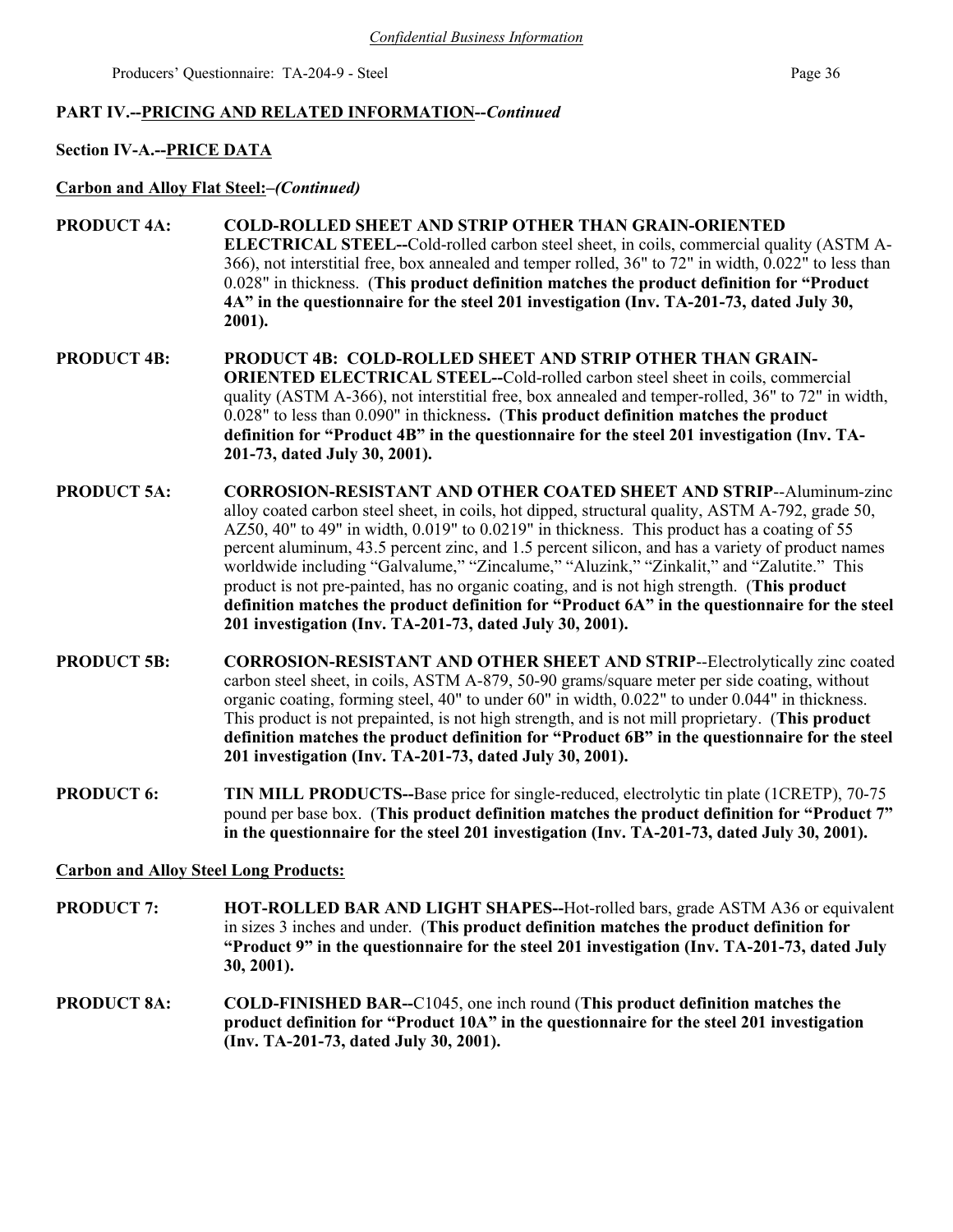### **PART IV.--PRICING AND RELATED INFORMATION--***Continued*

### **Section IV-A.--PRICE DATA**

**Carbon and Alloy Steel Long Products:***–(Continued)*

- **PRODUCT 8B: COLD-FINISHED BAR--**C12L14, one inch round. (**This product definition matches the product definition for "Product 10B" in the questionnaire for the steel 201 investigation (Inv. TA-201-73, dated July 30, 2001).**
- **PRODUCT 9: REBAR–**Straight ASTM A615, Nos. 4 and 5, grade 60 rebar**.** (**This product definition matches the product definition for "Product 11" in the questionnaire for the steel 201 investigation (Inv. TA-201-73, dated July 30, 2001).**

**Carbon and Alloy Steel Tubular Products:**

- **PRODUCT 10A: WELDED TUBULAR PRODUCTS OTHER THAN OCTG--**Circular welded non-alloy steel pipe meeting ASTM A-53 or equivalent, schedule 40, black, plain-end, two inches nominal inside diameter. (**This product definition matches the product definition for "Product 20A" in the questionnaire for the steel 201 investigation (Inv. TA-201-73, dated July 30, 2001).**
- **PRODUCT 10B: WELDED TUBULAR PRODUCTS OTHER THAN OCTG–**ASTM A-513 (mechanical) or A-500 grade A or B (ornamental) tubing, carbon-welded, pickled and oiled, 1 inch square, 0.065 inch nominal wall thickness (+ or - 10 percent), 20 foot to 24 foot mill lengths. (**This product definition matches the product definition for "Product 20B" in the questionnaire for the steel 201 investigation (Inv. TA-201-73, dated July 30, 2001).**
- **PRODUCT 11:** FLANGES AND FITTINGS--Carbon steel butt-weld pipe fitting, 6 inch nominal diameter, 90 degree elbow, long radius, standard weight, meeting ASTM A-234, grade WPB or equivalent specification. (**This product definition matches the product definition for "Product 22" in the questionnaire for the steel 201 investigation (Inv. TA-201-73, dated July 30, 2001).**

#### **Stainless Steel Products:**

- **PRODUCT 12A:** BAR AND LIGHT SHAPES--Stainless steel bar, grade 304/304L, 1 inch in diameter, annealed, cold-finished, of round shape.(**This product definition matches the product definition for "Product 25A" in the questionnaire for the steel 201 investigation (Inv. TA-201-73, dated July 30, 2001).**
- **PRODUCT 12B: BAR AND LIGHT SHAPES--**Grade 304, hot-rolled, annealed and descaled stainless steel, 90 degree angle, 2" x 2" x 1/4".(**This product definition matches the product definition for "Product 25B" in the questionnaire for the steel 201 investigation (Inv. TA-201-73, dated July 30, 2001).**
- **PRODUCT 13:** ROD--Grade AISI 304 wire rod, 5.5 mm (0.217") diameter, hot-rolled, annealed, and pickled. (**This product definition matches the product definition for "Product 26" in the questionnaire for the steel 201 investigation (Inv. TA-201-73, dated July 30, 2001).**
- **PRODUCT 14:** WIRE --Grade 302 HQ cold-heading stainless steel round wire, 0.099 to 0.127 inch (2.515 to 3.226 mm) in diameter annealed. (**This product definition matches the product definition for "Product 28" in the questionnaire for the steel 201 investigation (Inv. TA-201-73, dated July 30, 2001).**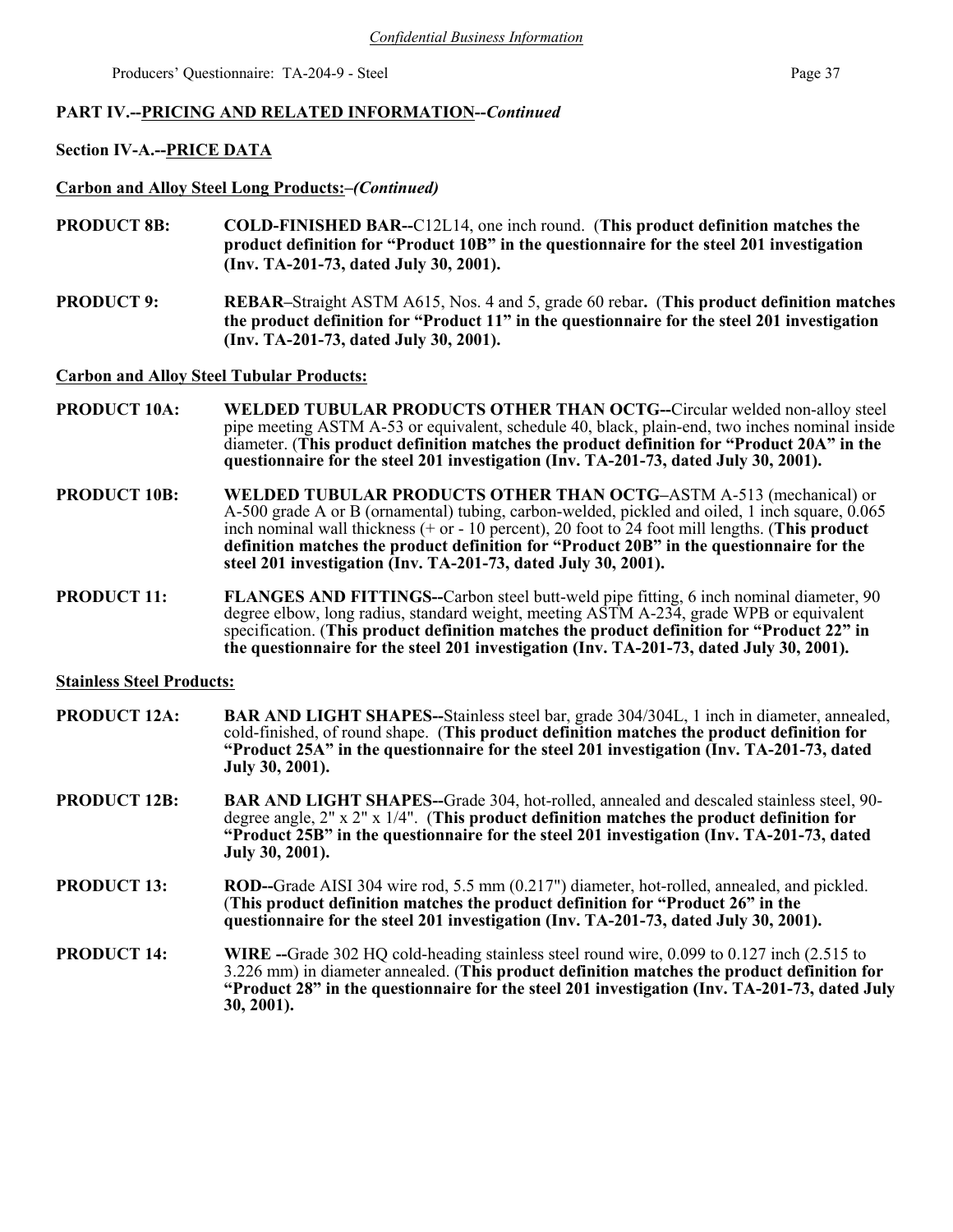## **PART IV.--PRICING AND RELATED INFORMATION--***Continued*

## **Section IV-A-1.--PRICE DATA-CARBON AND ALLOY FLAT STEEL**

**COPY THIS PAGE AS NECESSARY.** Complete a separate page for each of the specified carbon and alloy steel flat products produced and sold by your firm to unrelated U.S. customers.

| Product 4A         |                              | Product 4B   Product 5A   Product 5B   Product 6 |
|--------------------|------------------------------|--------------------------------------------------|
| Period of shipment | <b>Quantity (short tons)</b> | F.o.b. value $(dollars)^1$                       |
| 2000:              |                              |                                                  |
| Apr.-June          |                              |                                                  |
| July-Sept.         |                              |                                                  |
| Oct.-Dec.          |                              |                                                  |
| 2001:              |                              |                                                  |
| Jan.-Mar.          |                              |                                                  |
| Apr.-June          |                              |                                                  |
| July-Sept.         |                              |                                                  |
| Oct.-Dec.          |                              |                                                  |
| 2002:              |                              |                                                  |
| Jan.-Mar.          |                              |                                                  |
| Apr.-June          |                              |                                                  |
| July-Sept.         |                              |                                                  |
| Oct.-Dec.          |                              |                                                  |
| 2003:              |                              |                                                  |
| Jan.-Mar.          |                              |                                                  |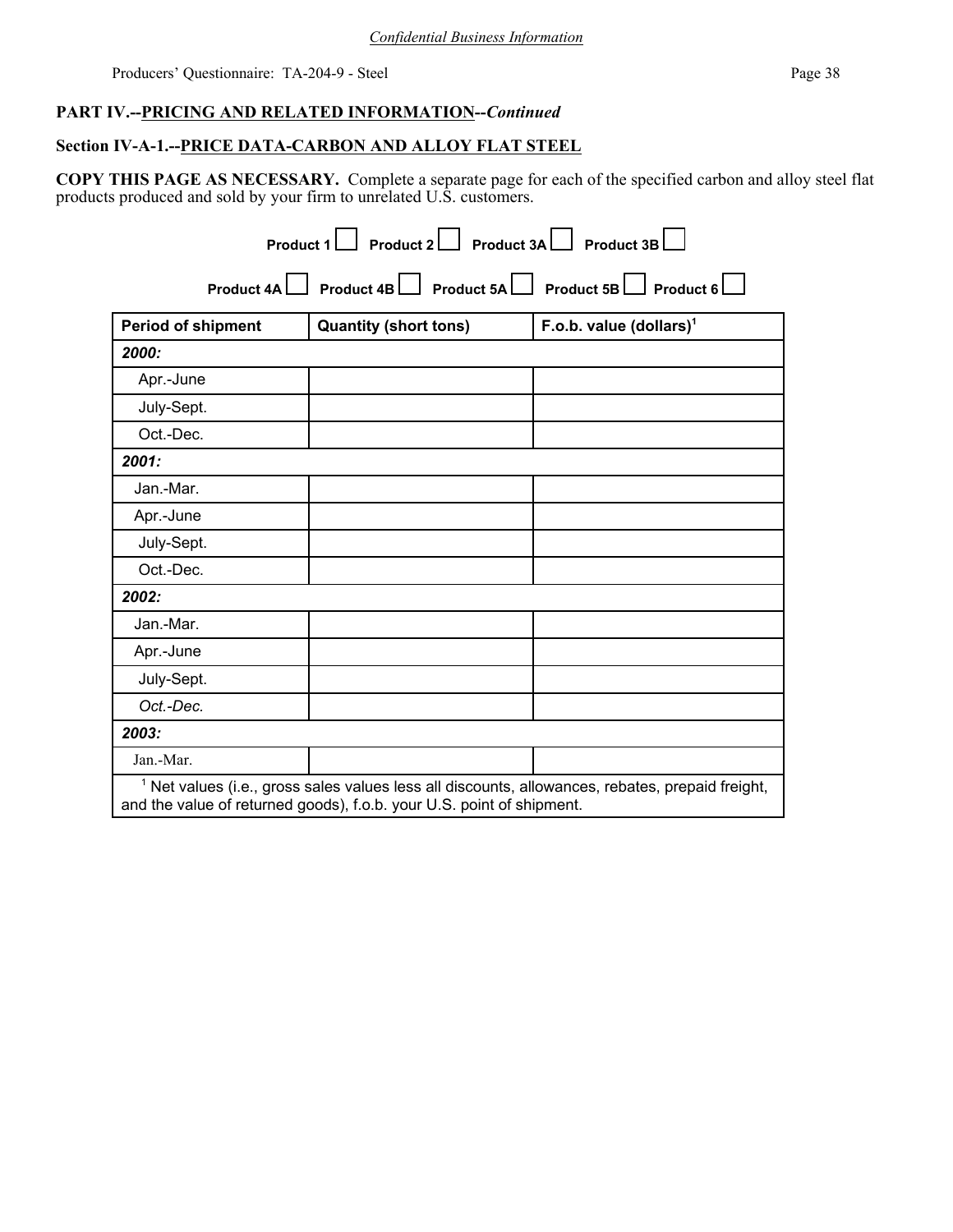## **PART IV.--PRICING AND RELATED INFORMATION--***Continued*

## **Section IV-A-2.--PRICE DATA-CARBON AND ALLOY STEEL LONG PRODUCTS**

**COPY THIS PAGE AS NECESSARY.** Complete a separate page for each of the specified carbon and alloy steel long products produced and sold by your firm to unrelated U.S. customers.

| Product 8B<br>Product 8A<br><b>Product 7</b><br>Product 9 |                                                                       |                                                                                                             |  |  |  |  |
|-----------------------------------------------------------|-----------------------------------------------------------------------|-------------------------------------------------------------------------------------------------------------|--|--|--|--|
| <b>Period of shipment</b>                                 | <b>Quantity (short tons)</b>                                          | F.o.b. value (dollars) <sup>1</sup>                                                                         |  |  |  |  |
| 2000:                                                     |                                                                       |                                                                                                             |  |  |  |  |
| Apr.-June                                                 |                                                                       |                                                                                                             |  |  |  |  |
| July-Sept.                                                |                                                                       |                                                                                                             |  |  |  |  |
| Oct.-Dec.                                                 |                                                                       |                                                                                                             |  |  |  |  |
| 2001:                                                     |                                                                       |                                                                                                             |  |  |  |  |
| Jan.-Mar.                                                 |                                                                       |                                                                                                             |  |  |  |  |
| Apr.-June                                                 |                                                                       |                                                                                                             |  |  |  |  |
| July-Sept.                                                |                                                                       |                                                                                                             |  |  |  |  |
| Oct.-Dec.                                                 |                                                                       |                                                                                                             |  |  |  |  |
| 2002:                                                     |                                                                       |                                                                                                             |  |  |  |  |
| Jan.-Mar.                                                 |                                                                       |                                                                                                             |  |  |  |  |
| Apr.-June                                                 |                                                                       |                                                                                                             |  |  |  |  |
| July-Sept.                                                |                                                                       |                                                                                                             |  |  |  |  |
| Oct.-Dec.                                                 |                                                                       |                                                                                                             |  |  |  |  |
| 2003:                                                     |                                                                       |                                                                                                             |  |  |  |  |
| Jan.-Mar.                                                 |                                                                       |                                                                                                             |  |  |  |  |
|                                                           | and the value of returned goods), f.o.b. your U.S. point of shipment. | <sup>1</sup> Net values (i.e., gross sales values less all discounts, allowances, rebates, prepaid freight, |  |  |  |  |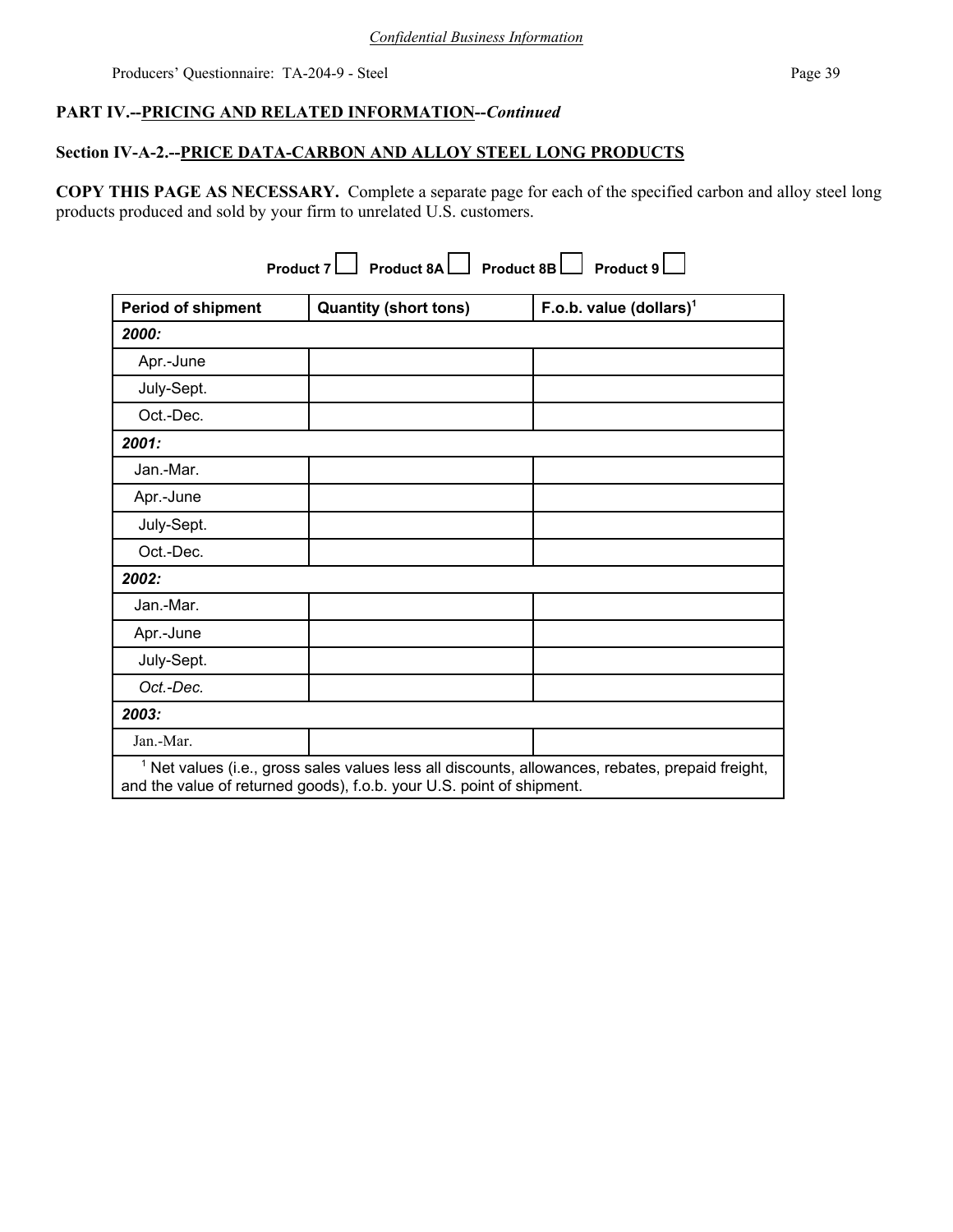## **PART IV.--PRICING AND RELATED INFORMATION--***Continued*

## **Section IV-A-3.--PRICE DATA-CARBON AND ALLOY TUBULAR PRODUCTS**

**COPY THIS PAGE AS NECESSARY.** Complete a separate page for each of the specified carbon and alloy steel tubular products produced and sold by your firm to unrelated U.S. customers.

| <b>Product 10B</b><br><b>Product 11</b><br>Product 10A                                                                                                                               |                              |                                     |  |  |  |  |  |
|--------------------------------------------------------------------------------------------------------------------------------------------------------------------------------------|------------------------------|-------------------------------------|--|--|--|--|--|
| <b>Period of shipment</b>                                                                                                                                                            | <b>Quantity (short tons)</b> | F.o.b. value (dollars) <sup>1</sup> |  |  |  |  |  |
| 2000:                                                                                                                                                                                |                              |                                     |  |  |  |  |  |
| Apr.-June                                                                                                                                                                            |                              |                                     |  |  |  |  |  |
| July-Sept.                                                                                                                                                                           |                              |                                     |  |  |  |  |  |
| Oct.-Dec.                                                                                                                                                                            |                              |                                     |  |  |  |  |  |
| 2001:                                                                                                                                                                                |                              |                                     |  |  |  |  |  |
| Jan.-Mar.                                                                                                                                                                            |                              |                                     |  |  |  |  |  |
| Apr.-June                                                                                                                                                                            |                              |                                     |  |  |  |  |  |
| July-Sept.                                                                                                                                                                           |                              |                                     |  |  |  |  |  |
| Oct.-Dec.                                                                                                                                                                            |                              |                                     |  |  |  |  |  |
| 2002:                                                                                                                                                                                |                              |                                     |  |  |  |  |  |
| Jan.-Mar.                                                                                                                                                                            |                              |                                     |  |  |  |  |  |
| Apr.-June                                                                                                                                                                            |                              |                                     |  |  |  |  |  |
| July-Sept.                                                                                                                                                                           |                              |                                     |  |  |  |  |  |
| Oct.-Dec.                                                                                                                                                                            |                              |                                     |  |  |  |  |  |
| 2003:                                                                                                                                                                                |                              |                                     |  |  |  |  |  |
| Jan.-Mar.                                                                                                                                                                            |                              |                                     |  |  |  |  |  |
| <sup>1</sup> Net values (i.e., gross sales values less all discounts, allowances, rebates, prepaid freight,<br>and the value of returned goods), f.o.b. your U.S. point of shipment. |                              |                                     |  |  |  |  |  |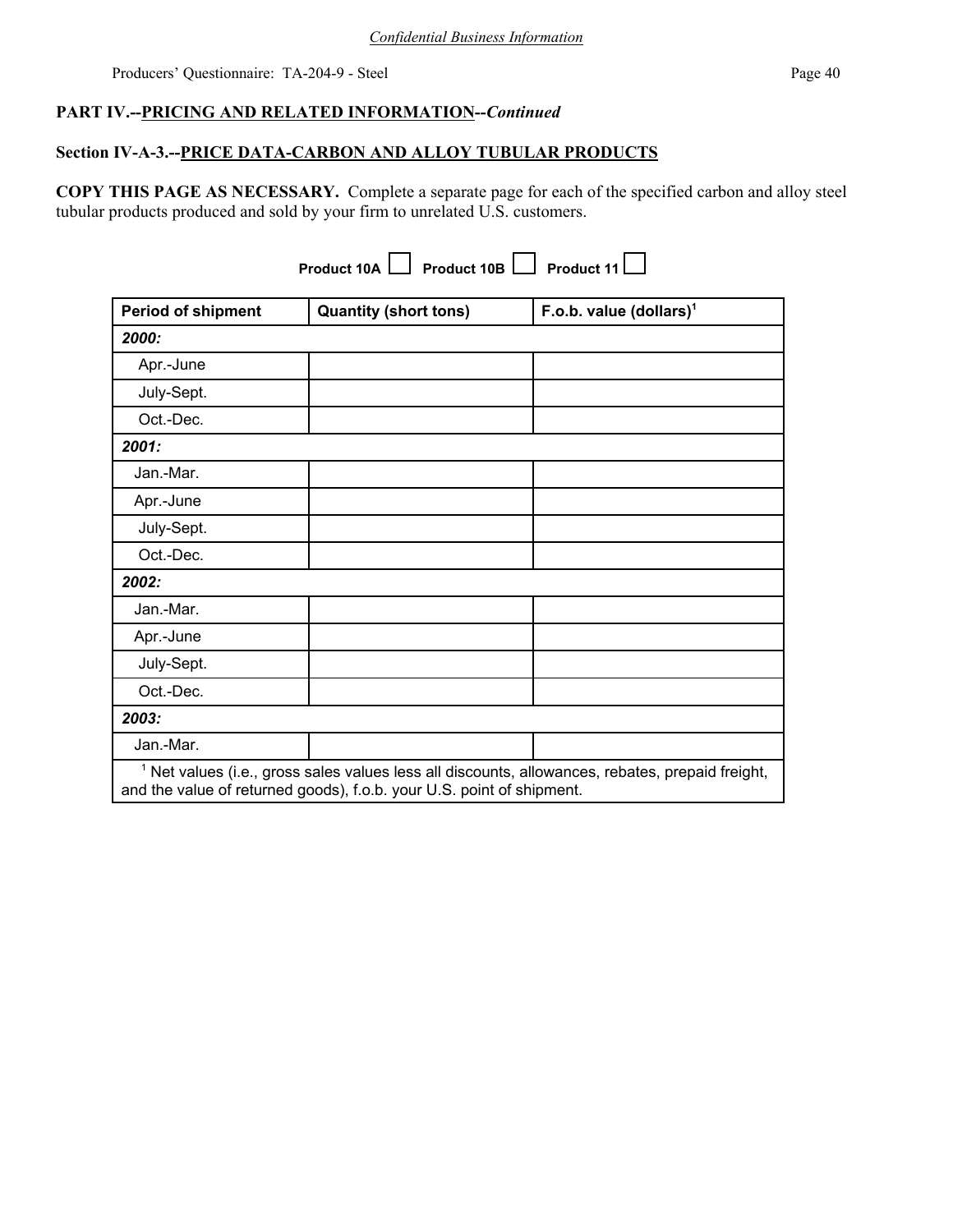## **PART IV.--PRICING AND RELATED INFORMATION--***Continued*

## **Section IV-A-4.--PRICE DATA-STAINLESS STEEL PRODUCTS**

**COPY THIS PAGE AS NECESSARY.** Complete a separate page for each of the specified stainless steel products produced and sold by your firm to unrelated U.S. customers.

**Product 12A Product 12B Product 13 Product 14 Product 14** 

| <b>Period of shipment</b> | <b>Quantity (short tons)</b>                                          | F.o.b. value $(dollars)1$                                                                                   |
|---------------------------|-----------------------------------------------------------------------|-------------------------------------------------------------------------------------------------------------|
| 2000:                     |                                                                       |                                                                                                             |
| Apr.-June                 |                                                                       |                                                                                                             |
| July-Sept.                |                                                                       |                                                                                                             |
| Oct.-Dec.                 |                                                                       |                                                                                                             |
| 2001:                     |                                                                       |                                                                                                             |
| Jan.-Mar.                 |                                                                       |                                                                                                             |
| Apr.-June                 |                                                                       |                                                                                                             |
| July-Sept.                |                                                                       |                                                                                                             |
| Oct.-Dec.                 |                                                                       |                                                                                                             |
| 2002:                     |                                                                       |                                                                                                             |
| Jan.-Mar.                 |                                                                       |                                                                                                             |
| Apr.-June                 |                                                                       |                                                                                                             |
| July-Sept.                |                                                                       |                                                                                                             |
| Oct.-Dec.                 |                                                                       |                                                                                                             |
| 2003:                     |                                                                       |                                                                                                             |
| Jan.-Mar.                 |                                                                       |                                                                                                             |
|                           | and the value of returned goods), f.o.b. your U.S. point of shipment. | <sup>1</sup> Net values (i.e., gross sales values less all discounts, allowances, rebates, prepaid freight, |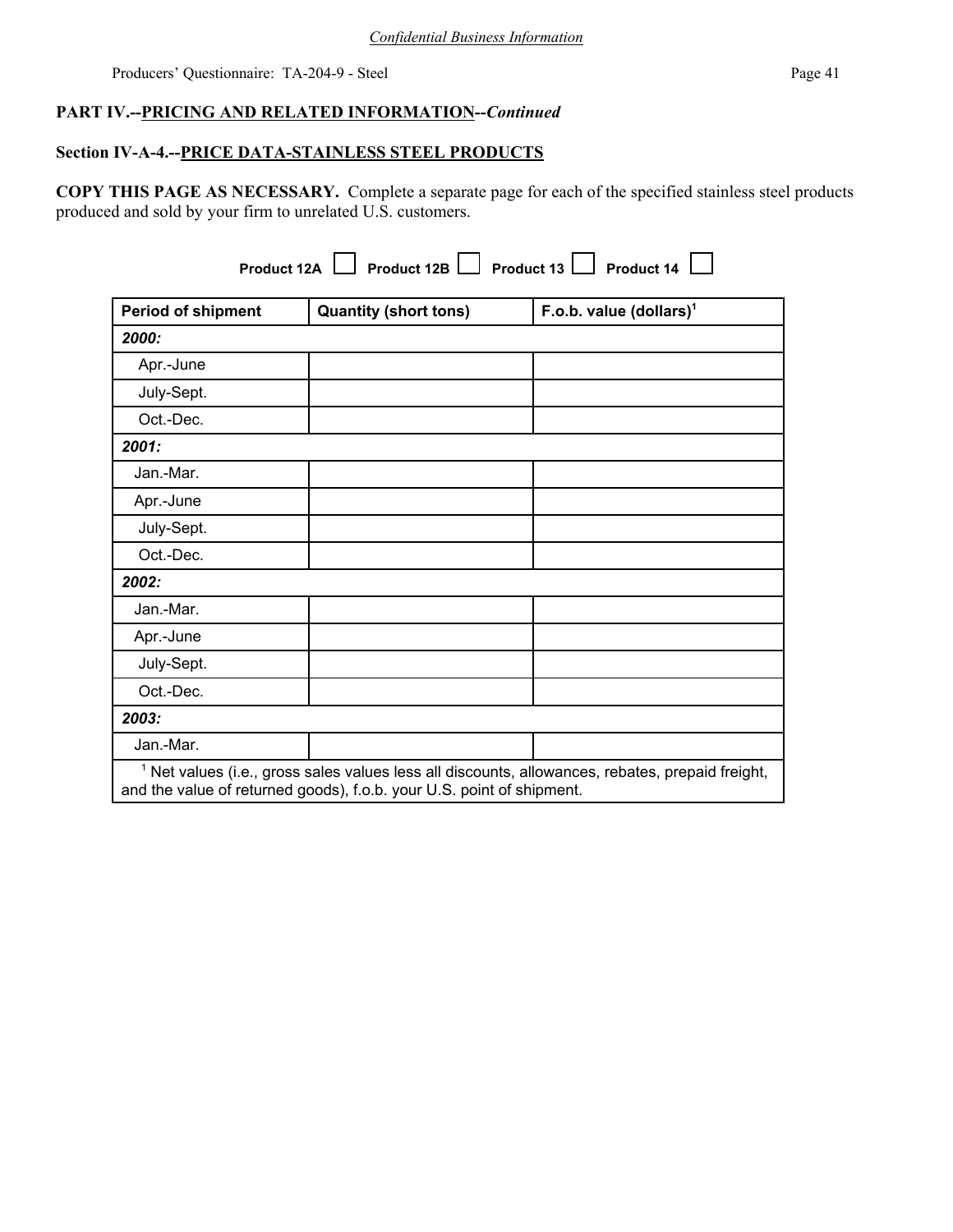### **PART IV.--PRICING AND RELATED INFORMATION--***Continued*

### **Section IV-B.--PRICE-RELATED QUESTIONS**

## **PLEASE NOTE THAT THE QUESTIONS IN THE FOLLOWING SECTION REFER TO ALL TYPES OF STEEL COVERED IN THIS QUESTIONNAIRE. IF YOUR RESPONSE TO ANY QUESTION DIFFERS DEPENDING ON THE TYPE OF STEEL, PLEASE NOTE THIS IN YOUR RESPONSE AND REPORT SEPARATELY FOR THE DIFFERENT PRODUCTS.**

- IV-B.1. Please describe any changes in how your firm determines the prices that it charges for sales of its steel (transaction by transaction negotiation, contracts for multiple shipments, set price lists, etc.) since March 20, 2002, the date import relief measures were implemented.
- IV-B.2. Please describe any change in your firm's discount policy (volume discounts, year-end rebates, etc.) since March 20, 2002.
- IV-B.3 Since March 20, 2002, has there been a change in the percent of sales made by your firm that are on a contract basis and on a spot basis? If so, please describe.
- IV-B.4 a) In general, do prices for sales of steel pursuant to contracts follow a similar trend to prices for steel sold in spot sales? If so, please describe.

b) Since March 20, 2002, has there been a change in either the relative levels or in the trends of spot and contract prices for steel? If so, please describe.

IV-B.5. Since March 20, 2002, has there been a change in the average lead time between a customer's order and the delivery of your firm's sales of its steel? If so, please describe. From inventory:

From production: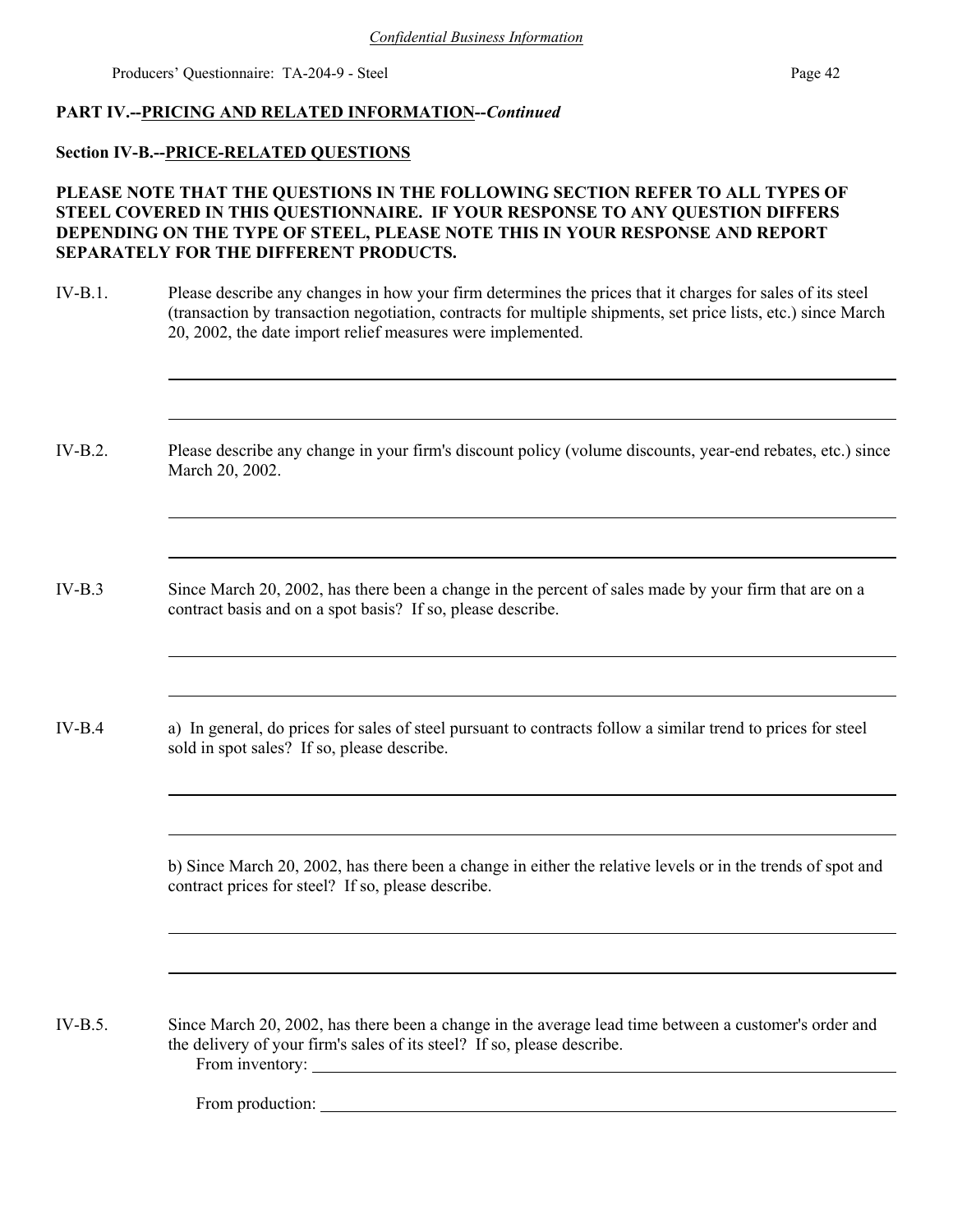# **PART IV.--PRICING AND RELATED INFORMATION--***Continued*

## **Section IV-B.--PRICE-RELATED QUESTIONS–***Continued*

| IV-B.6.        | Since March 20, 2002, has there been a change in the share of your firm's sales of steel that is from<br>inventory?<br>$\boldsymbol{\mathit{II}}$<br>$\boldsymbol{\mu}$<br>No--Please explain the change.<br>Yes                 |  |  |  |  |  |  |  |
|----------------|----------------------------------------------------------------------------------------------------------------------------------------------------------------------------------------------------------------------------------|--|--|--|--|--|--|--|
|                | Please explain any price differences that result from sales of inventory as opposed to sales directly from<br>production.                                                                                                        |  |  |  |  |  |  |  |
| $IV-B.7$ .     | Since March 20, 2002, has there been any change in the geographic market in the United States in which<br>your firm sells its steel?<br>Yes-Please describe.<br>No                                                               |  |  |  |  |  |  |  |
| <b>IV-B.8.</b> | Since March 20, 2002, have there been changes in your firm's channels of distribution that have affected<br>the quantity sold and price of steel? If so, please describe.                                                        |  |  |  |  |  |  |  |
| $IV-B.9$ .     | Since March 20, 2002, have there been any changes in the types or prices of substitute products that have<br>affected the demand for steel? If so, please describe.                                                              |  |  |  |  |  |  |  |
| $IV-B.10.$     | How has demand for steel within the United States changed since March 20, 2002? How has demand for<br>steel outside the United States changed since March 20, 2002? What are the principal factors that have<br>affected demand? |  |  |  |  |  |  |  |
|                |                                                                                                                                                                                                                                  |  |  |  |  |  |  |  |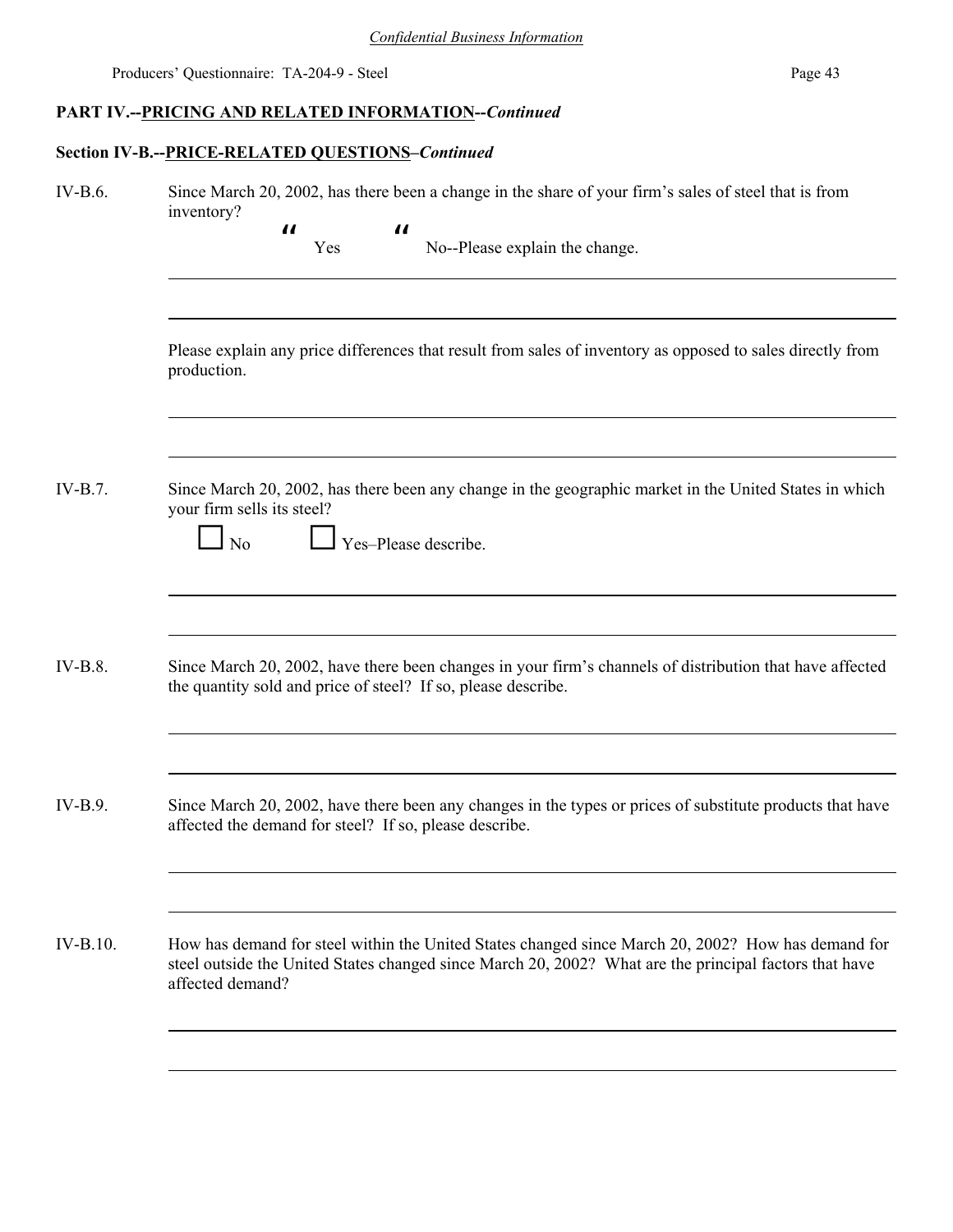# **PART IV.--PRICING AND RELATED INFORMATION--***Continued*

# **Section IV-B.--PRICE-RELATED QUESTIONS--***Continued*

| IV-B.11. | Since March 20, 2002 has your firm's product range (i.e., different qualities, dimensions, etc.) or<br>marketing of steel changed significantly?                                                                                                                                                                                                                                                                                                            |  |  |  |  |  |  |
|----------|-------------------------------------------------------------------------------------------------------------------------------------------------------------------------------------------------------------------------------------------------------------------------------------------------------------------------------------------------------------------------------------------------------------------------------------------------------------|--|--|--|--|--|--|
|          | $\boldsymbol{\mathit{II}}$<br>11<br>Yes-Please describe.<br>N <sub>0</sub>                                                                                                                                                                                                                                                                                                                                                                                  |  |  |  |  |  |  |
| IV-B.12. | Since March 20, 2002, have there been any changes in the demand for or production of alternate products<br>that have affected the your firm's production of steel?<br>$\boldsymbol{\mathit{II}}$<br>$\boldsymbol{\mathit{II}}$<br>No--Please explain the changes.<br>Yes                                                                                                                                                                                    |  |  |  |  |  |  |
| IV-B.13. | a) Since March 20, 2002, has your firm's order backlog for steel products increased, decreased, or<br>remained the same?<br>$\boldsymbol{\mathit{II}}$<br>$\boldsymbol{\mathit{II}}$<br>$\boldsymbol{\mathit{II}}$<br>Increased<br>Decreased<br>Stayed the same<br>Please explain (noting the specific product to which you are referring).                                                                                                                 |  |  |  |  |  |  |
|          | b) Since March 20, 2002, has your firm's on-time shipment percentage for steel products increased,<br>decreased, or remained the same?<br>$\boldsymbol{\mathit{II}}$<br>$\boldsymbol{\prime}$<br>$\boldsymbol{\mu}$<br>Increased<br>Decreased<br>Stayed the same<br>Please explain (noting the specific product to which you are referring).                                                                                                                |  |  |  |  |  |  |
|          | c) Since March 20, 2002, has your firm made any efforts to increase product availability to your<br>customers, either in terms of the quantity of products available or by increasing your product offerings<br>(e.g., new size ranges, qualities, products, etc.)?<br>$\boldsymbol{\mathcal{H}}$<br>$\boldsymbol{\mathit{II}}$<br>Yes--If yes, please describe such efforts (noting the specific product to which you<br>N <sub>0</sub><br>are referring). |  |  |  |  |  |  |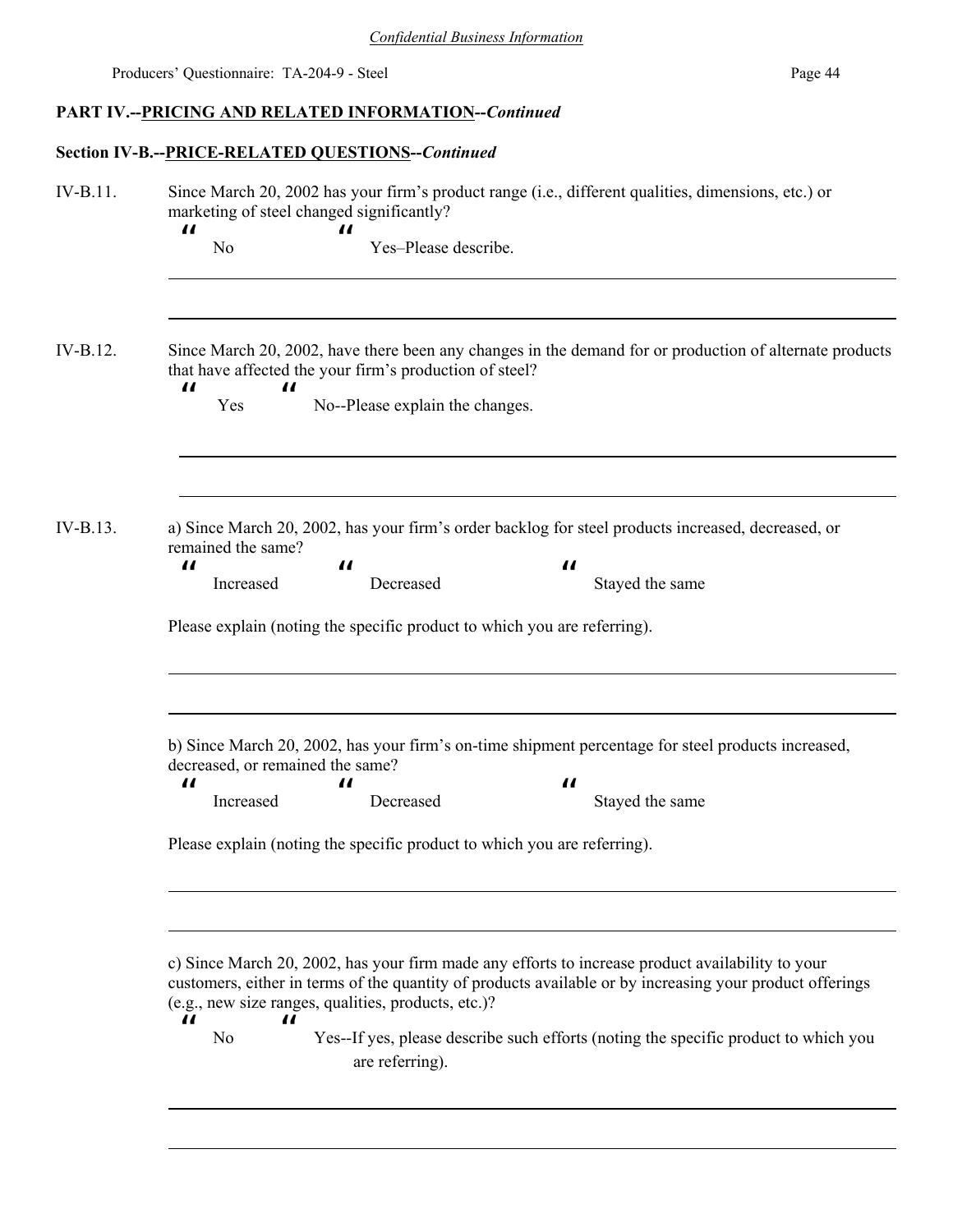## **PART IV.--PRICING AND RELATED INFORMATION--***Continued*

## **Section IV-B.--PRICE-RELATED QUESTIONS--***Continued*

IV-B.14. Please indicate whether the following factors have tended to increase, decrease, or have had no effect on the price of steel in the U.S. market since March 20, 2002, and rate the factors on a scale of 1-4 according to their relative contribution to the price of steel, with 1 being very important, 2 important, 3 somewhat important, and 4 not important.

| Changes in competition between U.S. producers (please specify                     |                                                   |                            |          |                            |           |  |                 |
|-----------------------------------------------------------------------------------|---------------------------------------------------|----------------------------|----------|----------------------------|-----------|--|-----------------|
| П                                                                                 | Increase                                          | $\boldsymbol{\mathit{II}}$ | Decrease | Н                          | No change |  | Importance      |
| Changes in the level of competition from substitute products                      |                                                   |                            |          |                            |           |  |                 |
| П                                                                                 | Increase                                          | $\boldsymbol{\mathit{II}}$ | Decrease | $\boldsymbol{\mathit{II}}$ | No change |  | Importance      |
| Changes in the level of competition from imports from excluded countries          |                                                   |                            |          |                            |           |  |                 |
| 11                                                                                | Increase                                          | $\boldsymbol{\mathit{II}}$ | Decrease | П                          | No change |  | Importance      |
| Changes in the level of competition from imports from non-excluded countries<br>П |                                                   | П                          |          | $\boldsymbol{\mathit{u}}$  |           |  |                 |
|                                                                                   | Increase                                          |                            | Decrease |                            | No change |  | Importance      |
| Changes in the cost of raw materials (please specify _________                    |                                                   |                            |          |                            |           |  |                 |
| П                                                                                 | Increase                                          | $\boldsymbol{\mathit{II}}$ | Decrease | $\boldsymbol{\mu}$         | No change |  | Importance      |
| Changes in energy costs                                                           |                                                   |                            |          |                            |           |  |                 |
| П                                                                                 | Increase                                          | $\boldsymbol{\mathit{u}}$  | Decrease | $\boldsymbol{\mathit{II}}$ | No change |  | $\_$ Importance |
| Changes in domestic production capacity (please specify ________________________  |                                                   |                            |          |                            |           |  |                 |
| П                                                                                 | Increase                                          | $\boldsymbol{\mathit{II}}$ | Decrease | $\boldsymbol{\mu}$         | No change |  | Importance      |
| Changes in the allocation of production capacity to alternate products            |                                                   |                            |          |                            |           |  |                 |
| 11                                                                                | Increase                                          | $\boldsymbol{\mathit{u}}$  | Decrease | П                          | No change |  | Importance      |
|                                                                                   | Changes in the productivity of domestic producers |                            |          |                            |           |  |                 |
| П                                                                                 | Increase                                          | П                          | Decrease | П                          | No change |  | Importance      |
| Changes in labor agreements, contracts, etc.                                      |                                                   |                            |          |                            |           |  |                 |
| $\boldsymbol{\mathit{II}}$                                                        | Increase                                          | $\boldsymbol{\mathit{II}}$ | Decrease | $\boldsymbol{\mathit{u}}$  | No change |  | Importance      |
| Changes in transportation/delivery cost changes                                   |                                                   |                            |          |                            |           |  |                 |
| П                                                                                 | Increase                                          | П                          | Decrease | $\boldsymbol{\mathit{II}}$ | No change |  | Importance      |